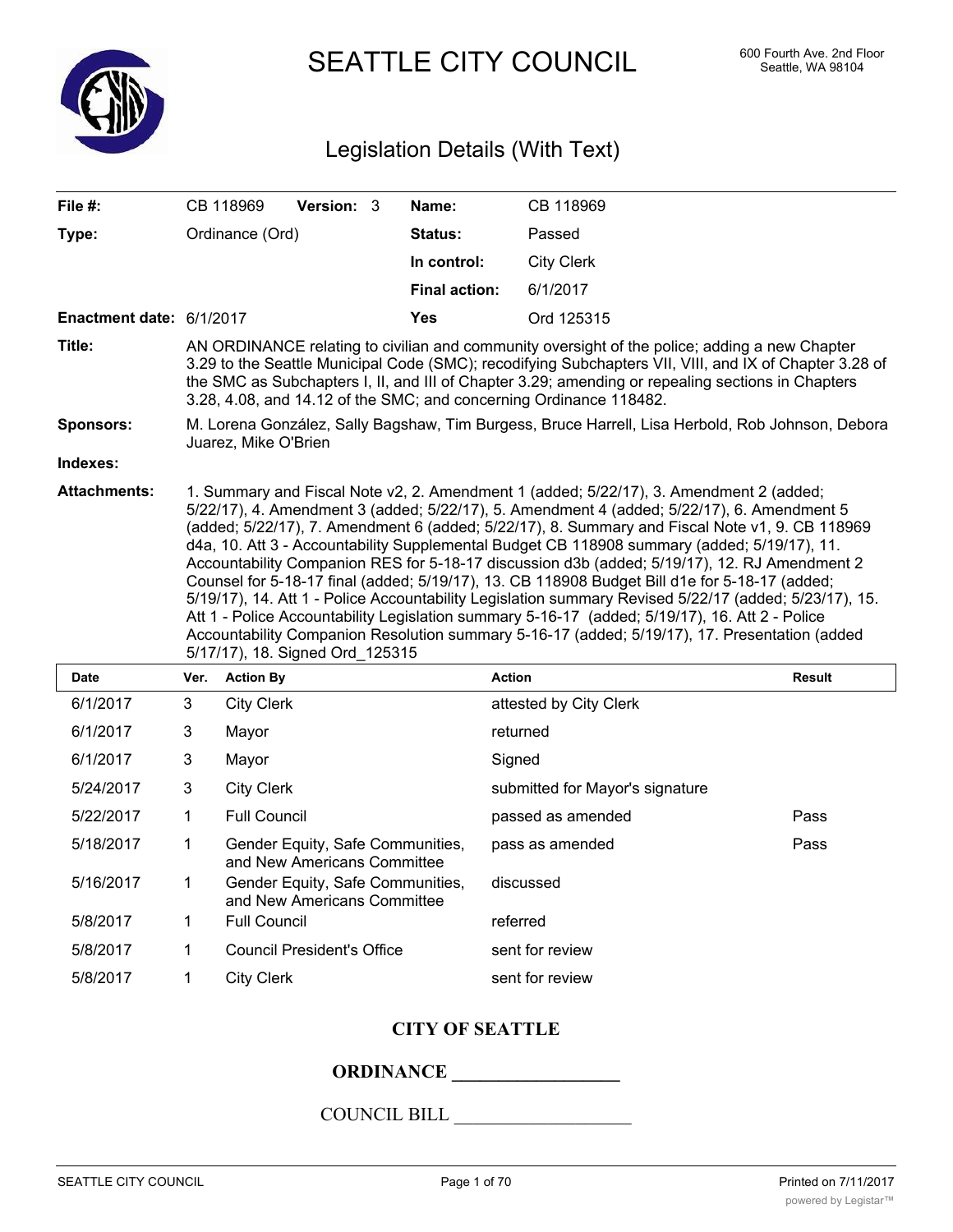- AN ORDINANCE relating to civilian and community oversight of the police; adding a new Chapter 3.29 to the Seattle Municipal Code (SMC); recodifying Subchapters VII, VIII, and IX of Chapter 3.28 of the SMC as Subchapters I, II, and III of Chapter 3.29; amending or repealing sections in Chapters 3.28, 4.08, and 14.12 of the SMC; and concerning Ordinance 118482.
- WHEREAS, The City of Seattle has a long history of police reform, and the recommendations of blue ribbon

panels dating back to the 1990s resulted in the creation of the current police oversight structure which

includes the Office of Professional Accountability (OPA), the OPA Auditor, and the OPA Review

Board; and

WHEREAS, The City of Seattle recognizes the need to have effective, constitutional policing and a police

department that has the trust, respect, and support of the community; and

- WHEREAS, having constitutional policing requires a strong oversight system that takes into account the voice and values of the community that is being policed; and
- WHEREAS, an essential element of a strong oversight system is a disciplinary system that prevents misconduct by engaging in thorough and timely civilian-led investigations that engender public trust and confidence; and
- WHEREAS, a disciplinary system, with the Chief as the final arbiter, that metes out fair, impartial, and swift discipline commensurate to the wrongdoing will reduce misconduct and ensure and maintain a culture of accountability and adherence to policy and constitutional law; and
- WHEREAS, it is The City of Seattle's intent to ensure by law a comprehensive and sustainable independent oversight system that guarantees a police department that has the trust and confidence of the community and respects the constitutional rights of the people of Seattle; and
- WHEREAS, policing that aligns with Seattle community values, needs, and expectations has been an ongoing goal as highlighted by events involving allegations of unconstitutional use of force and biased policing, including the death of First Nations woodcarver John T. Williams and other episodes that led community groups in 2010 to call for the federal investigation that ensued into the policing practices of the Seattle Police Department (SPD); and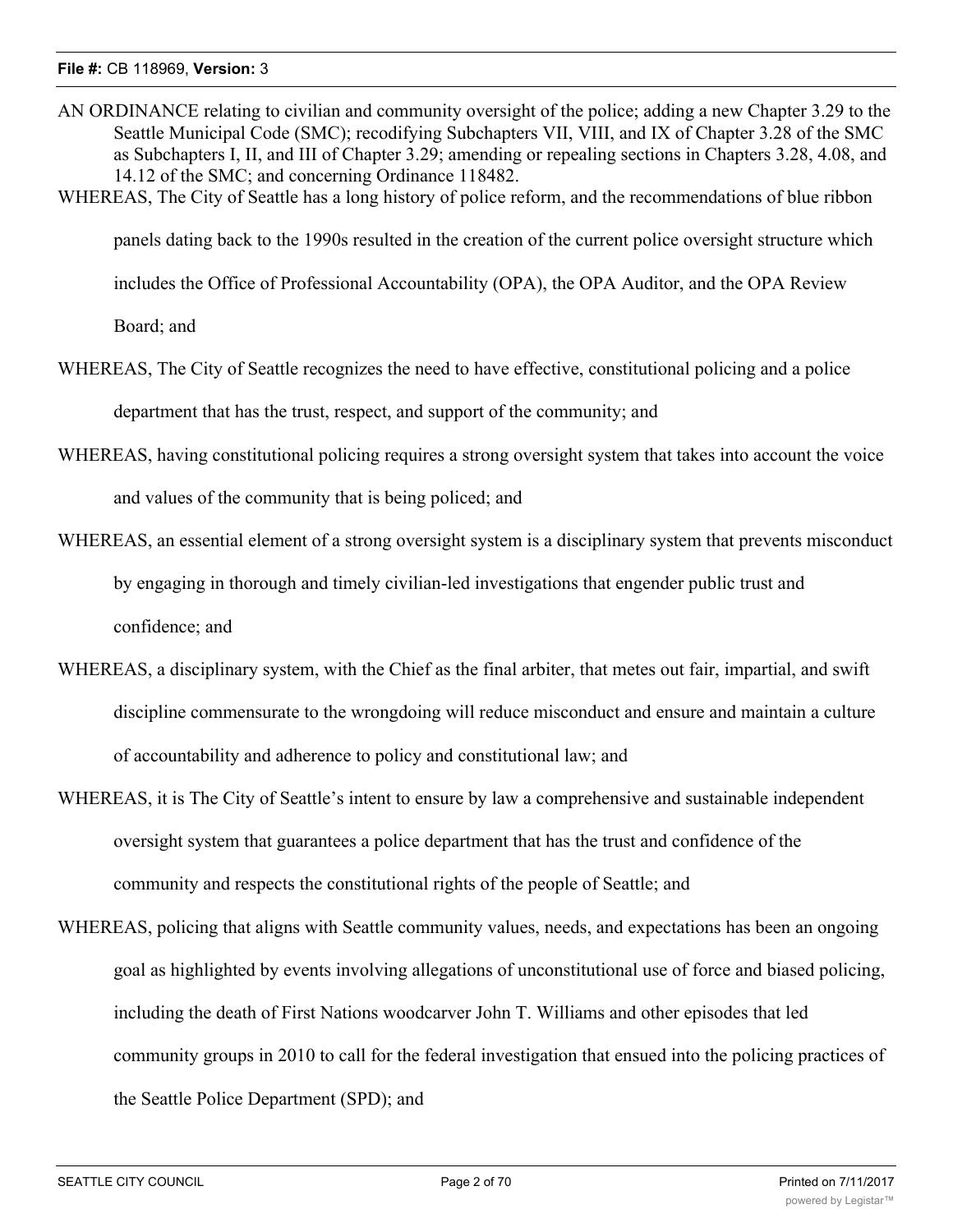- WHEREAS, The City of Seattle has been operating under a Settlement Agreement and Memorandum of Understanding with the United States Department of Justice since 2012, but also separately recognizes the need to have effective, constitutional policing and a police department that retains the trust, respect, and support of the community; and
- WHEREAS, beginning in January 2014, the Community Police Commission reviewed and endorsed recommendations for improvements to the accountability system previously issued by the OPA Auditor and issued additional recommendations for broadening the scope and strengthening the independence and sustainability of the civilian-led system, all of which served as the foundation of the current legislation; and
- WHEREAS, Councilmember M. Lorena González as Chair of the Gender Equity, Safe Communities, and New Americans Committee in early 2017 led a series of study missions accompanied by Committee Vice-Chair Tim Burgess, the Community Police Commission, Mayor's Office, and City Council staff to the cities of New York, Los Angeles, and New Orleans, to learn about their inspector general systems and community roles in and perspectives about police oversight systems; and
- WHEREAS, The City of Seattle's proposed accountability system with a civilian-led misconduct investigations unit, an independent police inspector general, and a strong community-based oversight commission, has many strengths other models of oversight do not, and addresses systemic weaknesses with which other systems have struggled; and
- WHEREAS, Charter Amendment 19, providing for geographic representation based on seven neighborhood districts, was approved by nearly 66 percent of Seattle voters in the fall of 2013 to ensure that Seattle, as a growing major metropolitan area, has a governance structure that reflects a commitment to geographic inclusion and that all areas of the city have an identifiable representative; and
- WHEREAS, district representation is a fundamental feature of representative democracy, and has been a basic building block of local, state and national governments throughout the United States including all 50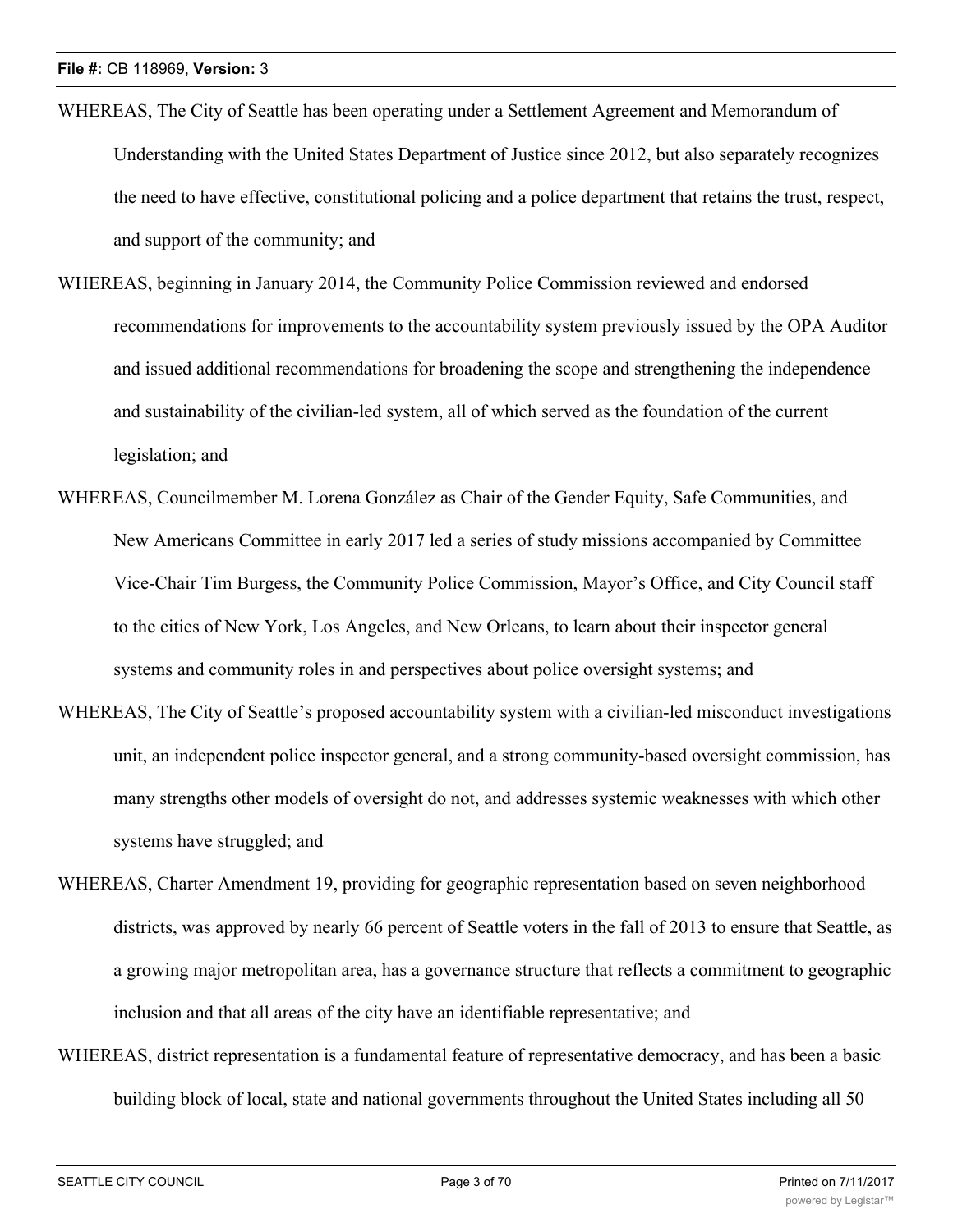state legislatures and, including the U.S. House of Representatives for over 200 years; and

- WHEREAS, most large U.S. cities like Seattle which is 143 square miles and home to over 680,000 residents are represented by districts to ensure geographic representation to recognize the right of all residents to have a voice in their governance; and
- WHEREAS, the Community Police Commission was created by federal consent decree in 2012 with the intent to show geographic representation as a body that is "representative of the many and diverse communities in Seattle, including members from each precinct of the city…" (Memorandum of Understanding between the United States and The City of Seattle, dated July 27, 2012); and
- WHEREAS, the United States Supreme Court has repeatedly ruled in favor of adequate, orderly, geographically-based representation to ensure the strength of our democracy including the most recent *Evenwel et al v. Abbott, Governor of Texas*, 578 U.S. \_\_\_ (2016), with the opinion authored by Justice Ruth Bader Ginsburg, which upheld the one-person, one-vote principle ensuring jurisdictions must design districts based on total population and that all people regardless of current voting registration status are entitled to equal representation; and
- WHEREAS, a Community Police Commission charged with significant oversight function and one that is intended to serve as a community voice for the entire City should include voices from all corners of the City selected in an orderly manner so that no geographic area is left out and that all parts of the City share responsibility for their governance; NOW, THEREFORE,

# **BE IT ORDAINED BY THE CITY OF SEATTLE AS FOLLOWS:**

Section 1. The City Council ("Council") makes the following findings of fact and declarations:

A. The history of police reform efforts in Seattle dates back decades, including, for example, 1988 grant-funded work by the Seattle Police Department (SPD) to implement community policing that was held up as a model partnership between the community and police by the National Institute of Justice in 1992.

B. The City of Seattle began civilian police oversight in 1992 by providing for a civilian auditor with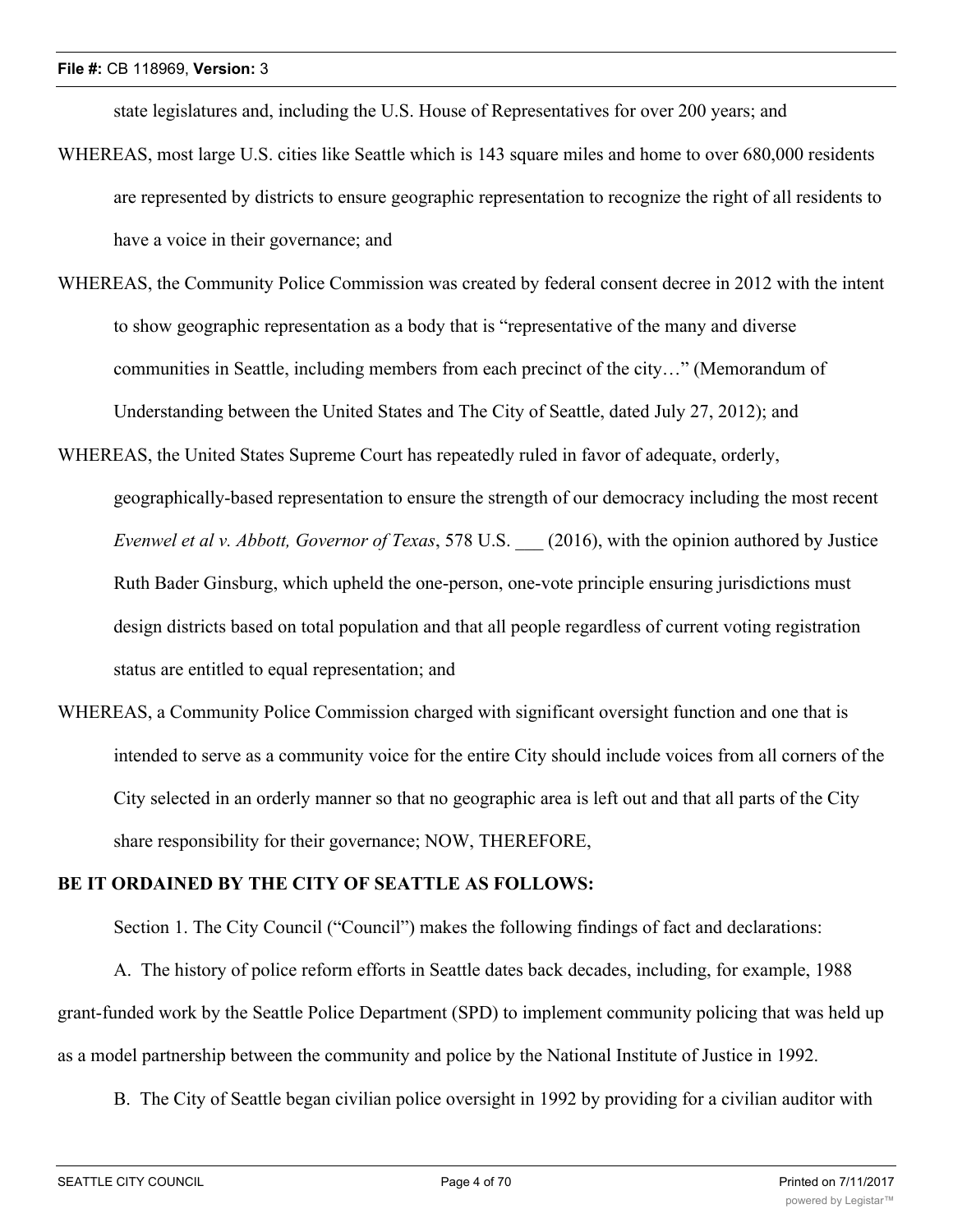legal expertise to independently review police department internal investigations. Adopting the 1999 recommendations of the Citizens' Review Panel, The City of Seattle extended civilian oversight in 2002 by creating a three-part civilian oversight system. SPD's Internal Investigations Unit was replaced by a civilian-led OPA, the civilian auditor became the OPA Auditor, responsible for reviewing OPA investigations, and a three member OPA Review Board was created to review the quality of the complaint-handling process, advise The City of Seattle on police department policies and practices, and conduct public outreach.

C. In 2007, The City of Seattle convened two police accountability review panels and implemented many of their recommendations to further strengthen civilian police oversight by clarifying the roles of the OPA Director and the OPA Auditor, expanding the OPA Auditor's roles, and increasing OPA Review Board membership to seven.

D. On December 2, 2010, 35 civil rights and community-based organizations requested that the Civil Rights Division of the United States Department of Justice investigate whether SPD had engaged in a pattern or practice of violations of civil rights by using unnecessary and excessive force against residents, citing a series of incidents over the previous 18 months, particularly against persons of color, including a death from a police shooting.

E. In 2011, the Department of Justice conducted an investigation of SPD and found a pattern and practice of excessive force warranting federal intervention. Based on its findings, DOJ initiated a lawsuit against The City of Seattle, *United States of America v. City of Seattle*, 12 Civ. 1282 (JLR), in the United States District Court for the Western District of Washington ("federal court").

F. The federal court found that The City of Seattle and SPD fully cooperated with the investigation (Document 5, Stipulation and Joint Findings of Fact and Conclusions of Law, filed August 17, 2012).

G. The City of Seattle entered into a Settlement Agreement and Memorandum of Understanding (collectively, "consent decree") with the Department of Justice which the federal court approved on September 21, 2012, that included federal court oversight to ensure The City of Seattle implemented required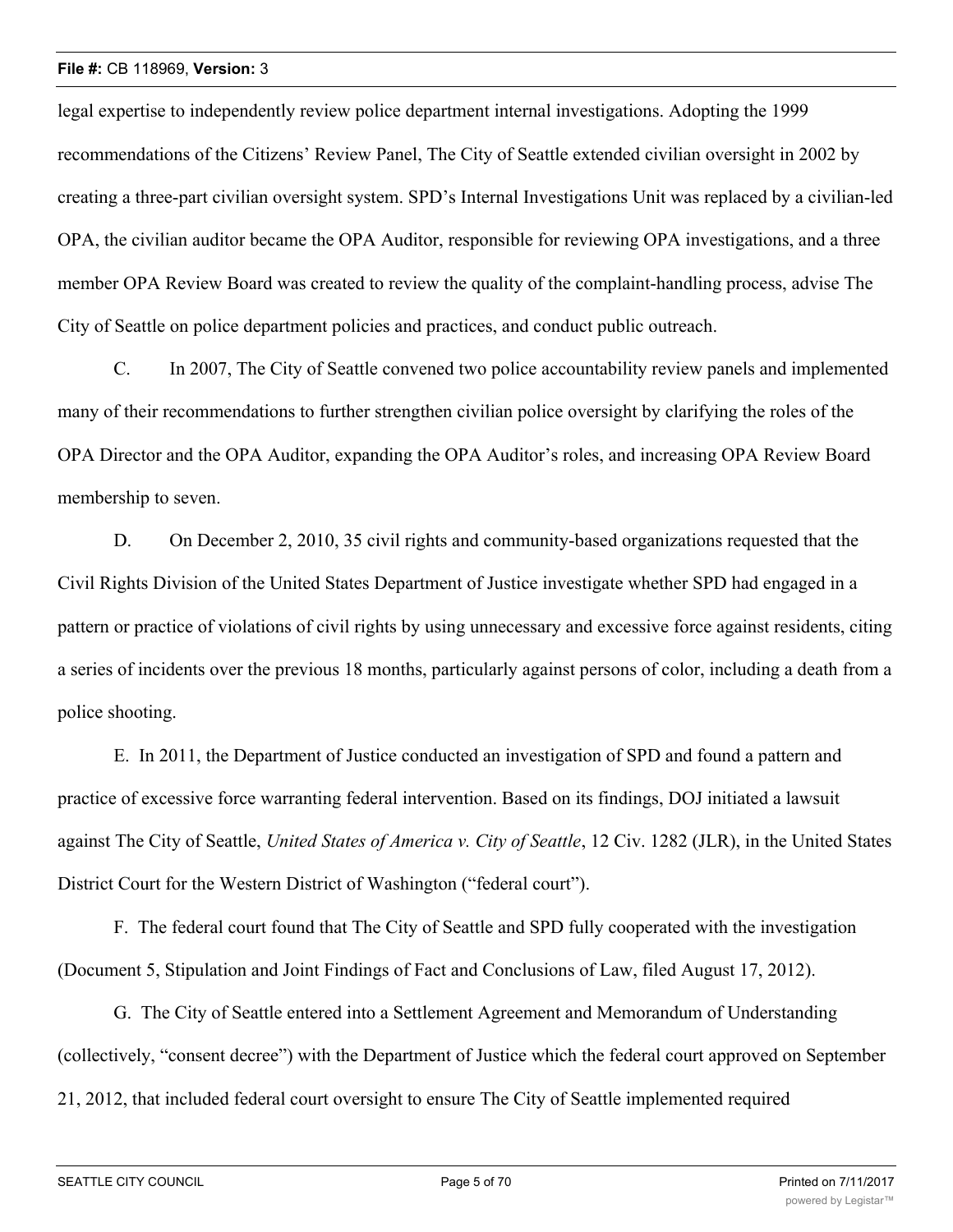improvements and corrections to SPD policies, practices, training, and systems.

H. From 2014 to 2016, multiple police-involved deaths of African Americans and others across the nation received significant national attention and raised local community concerns to a new level. In a national climate of tense relations between the public and police, under the leadership of Mayor Edward B. Murray, the Seattle City Council, and stakeholders such as the City Attorney's Office, CPC, and the OPA Auditor, the importance of building an effective police oversight system with a sustainable community role has taken on new urgency.

I. President Obama's White House Task Force on 21st Century Policing released a comprehensive report in May 2015 that identified best practices and included recommendations on how policing practices can promote crime reduction while building public trust. In January, 2016, Seattle Police Chief Kathleen O'Toole joined First Lady Michelle Obama during President Obama's final State of the Union address, chosen for what the White House described as The City of Seattle's nationally recognized efforts to align SPD policies with current best practices and improve SPD ties with our community.

J. As stated in The City's Memorandum of Understanding with DOJ, "effective and constitutional policing requires a partnership between the police department, its officers, community members, and public officials . . . [O]ngoing community input into the development of reforms, the establishment of police priorities, and mechanisms to promote confidence in SPD will strengthen SPD and facilitate police/community relationships necessary to promote public safety."

K. The goals of this ordinance are to institute a comprehensive and lasting police oversight system that ensures that police services are delivered to the people of Seattle in a manner that fully complies with the Constitution and laws of the United States and State of Washington, effectively ensures public and officer safety, and promotes public confidence in SPD and the services that it delivers. To accomplish these goals, The City of Seattle has committed to strengthen elements of Seattle's existing system including building a strong community-based entity with authority to review and weigh in on police policies and assess the responsiveness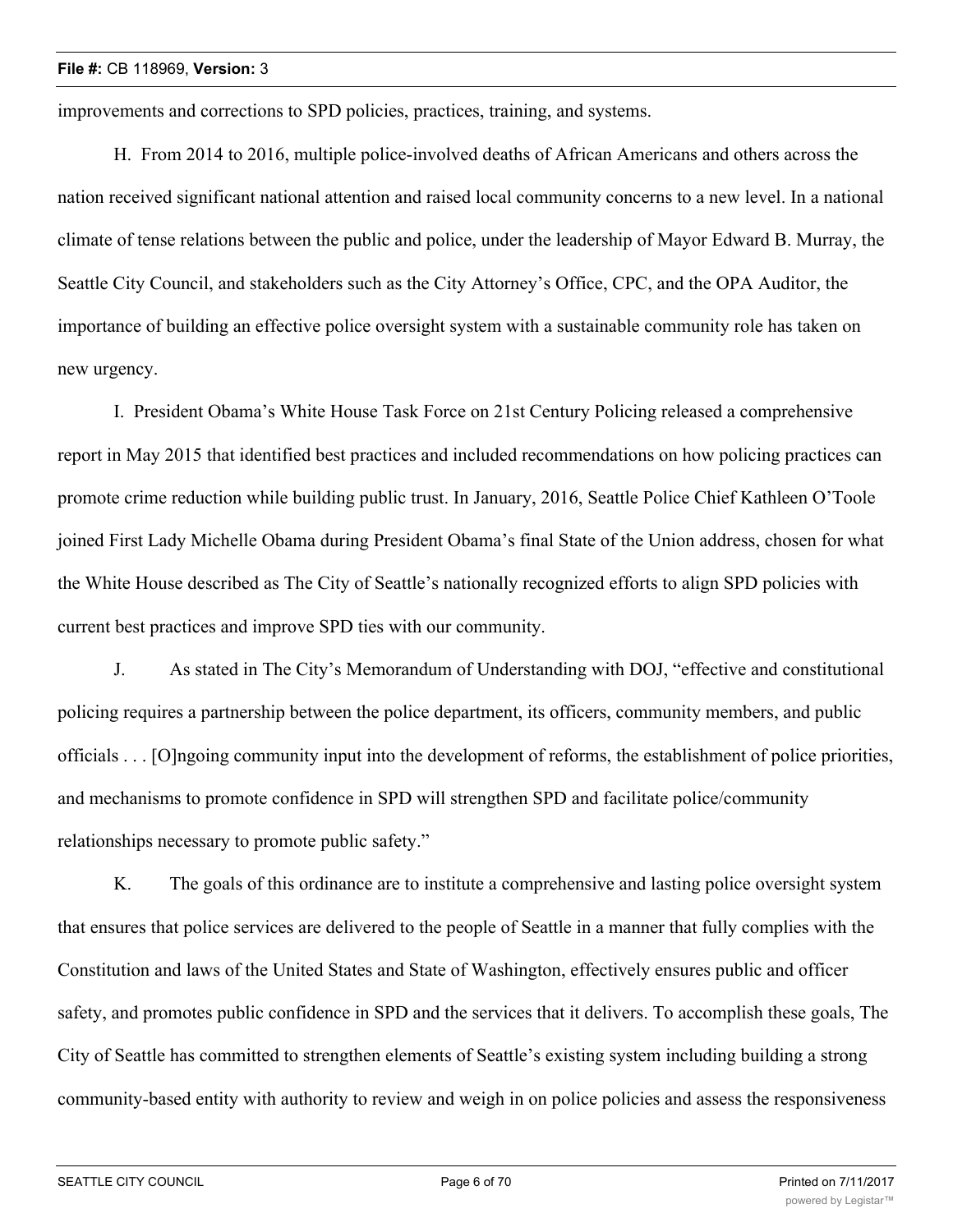of SPD, The City of Seattle, and accountability system professionals to community concerns, which has been missing in previous reform efforts.

L. On April 6, 2017, the federal Monitor in his ninth systemic assessment on use of force, remarked that the department has "changed in fundamental ways" and that officers used force that was consistent with SPD policy 99.27 percent of the time from September 2015 through October 2016. In that report, the Monitor noted, "Chief Kathleen O'Toole, and her command staff, have worked tirelessly since she became chief in June 2014 to implement comprehensively the force related provisions of the Consent Decree." The Monitor went on to state, "…the credit for this major milestone goes first and foremost to the men and women of the Seattle Police Department. Their ability to meaningfully and effectively implement the use of force policies and apply the related use of force training on the streets of Seattle - while facing the unpredictable challenges that are part and parcel of law enforcement - is worthy of substantial praise….[P]olice officers in Seattle are frequently tasked with addressing individuals and situations that the rest of the social service fabric has failed, left out, or left behind. Their ability to innovate, change approaches, and change the course of the Department while addressing these fundamental duties is commended."

M. The police have extraordinary enforcement powers to maintain the public peace, and the protective measures put into place to ensure that their actions remain constitutional and in the public interest must be correspondingly strong.

N. Having a collaborative relationship between all police oversight entities, with specific roles and responsibilities for each, strengthens police accountability in a manner that is not possible for each entity alone.

O. The provisions of this ordinance are necessary to institute a lasting police oversight system that ensures that police services are delivered to the people of Seattle in a manner that fully complies with the United States Constitution, the Washington State Constitution, and laws of the United States, State of Washington, and City of Seattle; effectively ensures public and officer safety; and promotes public confidence in SPD and the services that it delivers.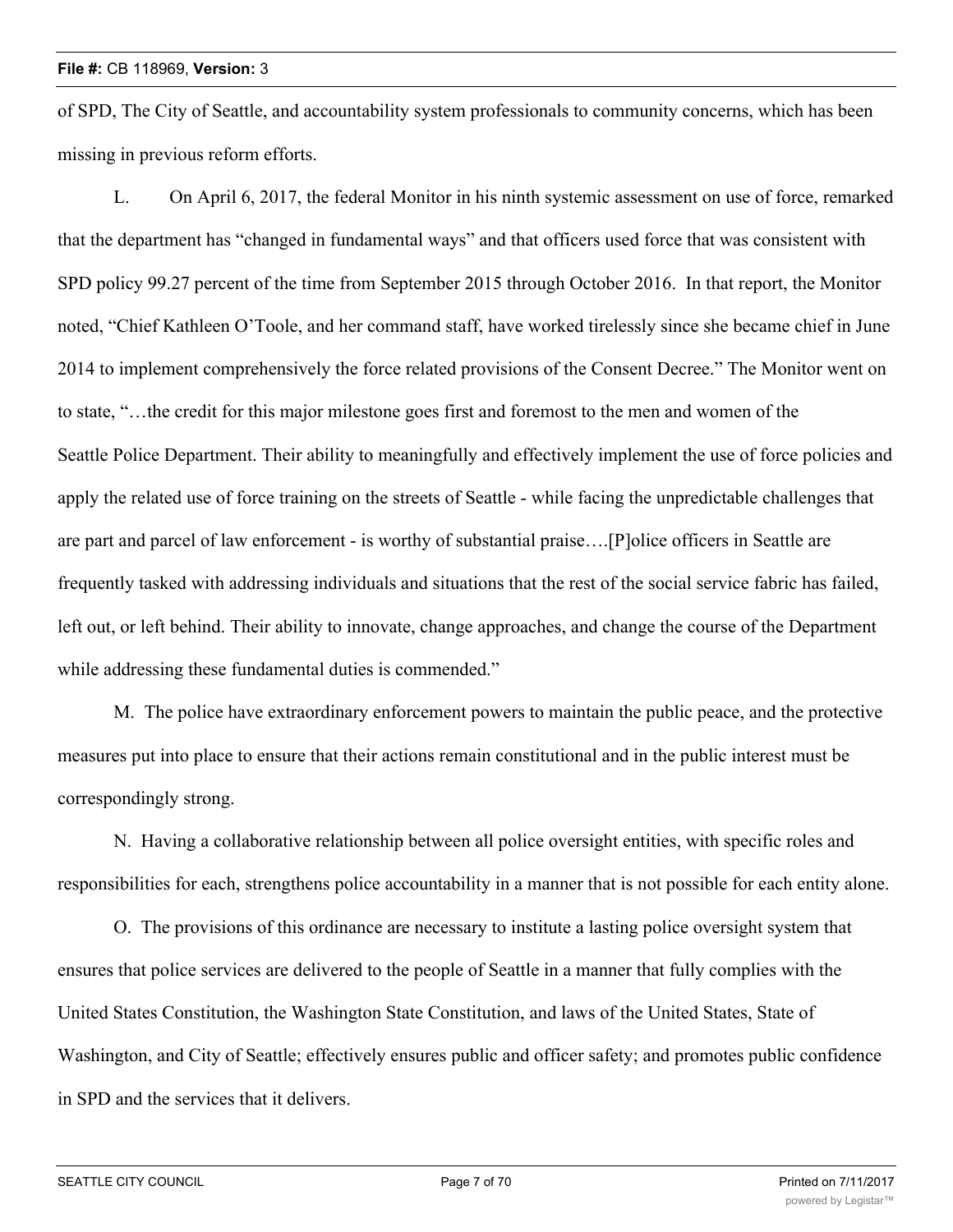Section 2. Section 3.28.805 of the Seattle Municipal Code, last amended by Ordinance 122744, is repealed:

# ((**3.28.805 Definitions.**

A. "OPA complaint" refers to a complaint assigned to the Office of Professional Accountability for investigation.

B. "OPA investigation" and "complaint investigation" refer to an investigation of an OPA complaint conducted by the Office of Professional Accountability.))

Section 3. Section 3.28.810 of the Seattle Municipal Code, last amended by Ordinance 122744, is repealed:

# ((**3.28.810 Office of Professional Accountability - Director.**

The Director of the OPA is responsible for the investigative and administrative functions of the police

disciplinary process and shall manage the overall investigative, training, and administrative functions of the

OPA. The OPA Director shall:

A. Be a civilian with legal, investigative, or prosecutorial experience;

B. Be appointed by the Mayor and confirmed by the City Council;

C. Be appointed for a three year term, with the possibility of being reappointed to a second or third three year term, for a maximum of nine years.

D. Report directly to the Chief of Police;

E. Be paid at a salary consistent with the level of responsibility established in this section and as provided by ordinance;

F. Direct the OPA investigative process, classify all complaints, certify in writing the completion and recommended findings of all OPA cases, and convey these recommendations to the Chief of Police, who is the final Police Department decision maker in disciplinary actions;

G. Attend employee due process hearings with the Chief of Police concerning possible employee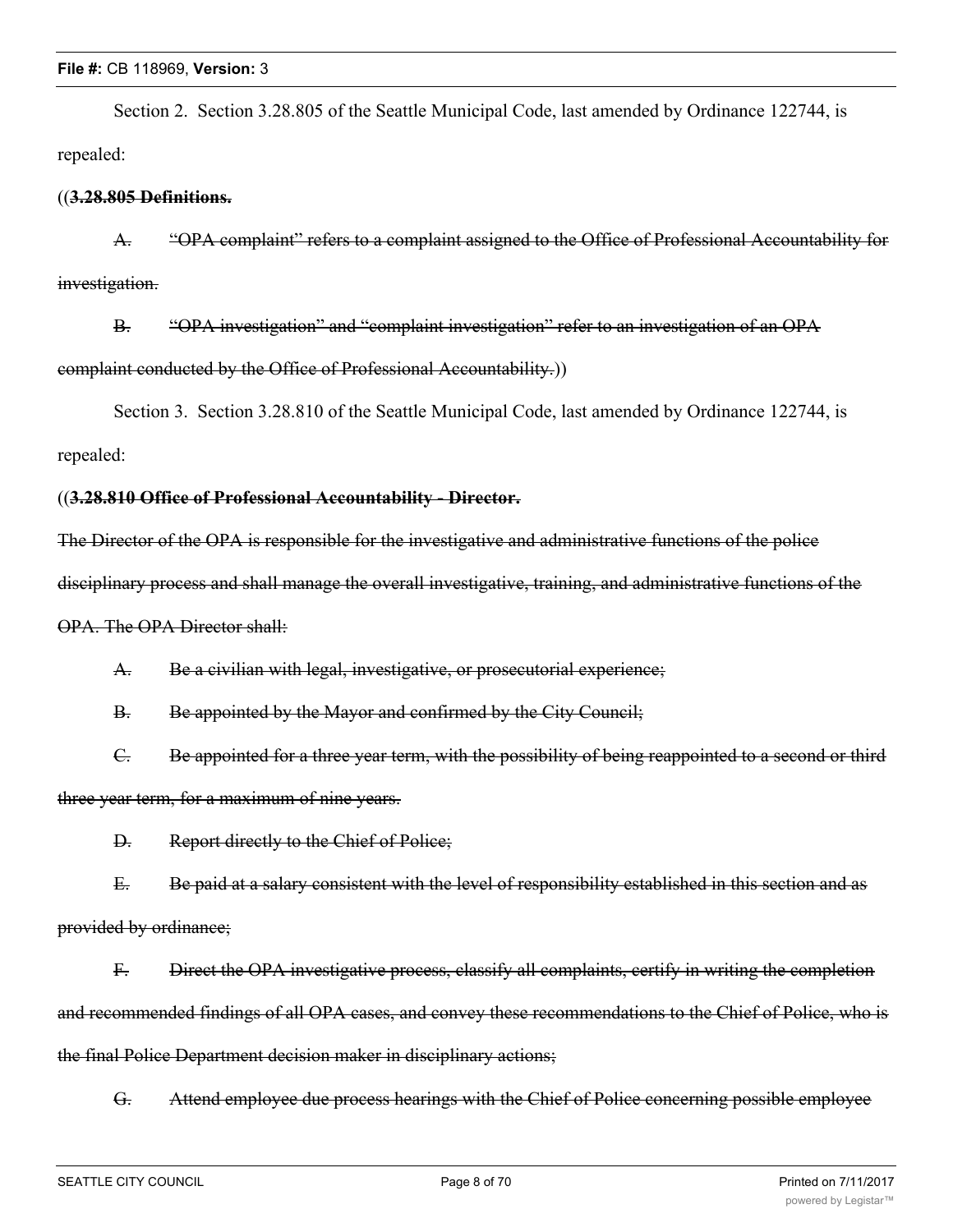discipline resulting from OPA recommendations;

H. Provide analysis and recommendations to the Chief of Police regarding disciplinary action in order to promote consistency of discipline;

I. Provide recommendations to the Chief of Police, Mayor and City Council regarding the resources of the OPA, including but not limited to budget and staffing; and

J. Provide recommendations to the Chief of Police, Major and City Council regarding Police Department policies and practices related to police accountability and professional conduct.))

Section 4. Section 3.28.815 of the Seattle Municipal Code, enacted by Ordinance 120728, is repealed:

# ((**3.28.815 OPA Deputy Director.**

The Chief of Police shall, with a recommendation from the OPA Director, appoint the OPA Deputy Director from among the sworn Captain ranks of the Seattle Police Department. The OPA Deputy Director, as overseen by the Director, shall oversee the day-to-day management of the OPA investigative process, employing the best and most effective OPA investigations practices.))

Section 5. Section 3.28.820 of the Seattle Municipal Code, last amended by Ordinance 120728, is repealed:

# ((**3.28.820 OPA procedures manual.**

The Police Department shall produce an OPA procedures manual, which shall include instructions for filing a complaint with OPA, and which shall be made available to members of the public, as well as Police Department personnel.))

Section 6. Section 3.28.905 of the Seattle Municipal Code, last amended by Ordinance 122744, is repealed:

# ((**3.28.905 Appointment of the OPA Review Board.**

A. The City Council shall appoint the seven members of the OPA Review Board. The first term of any member shall be no longer than two years. Members may be reappointed to up to three subsequent two year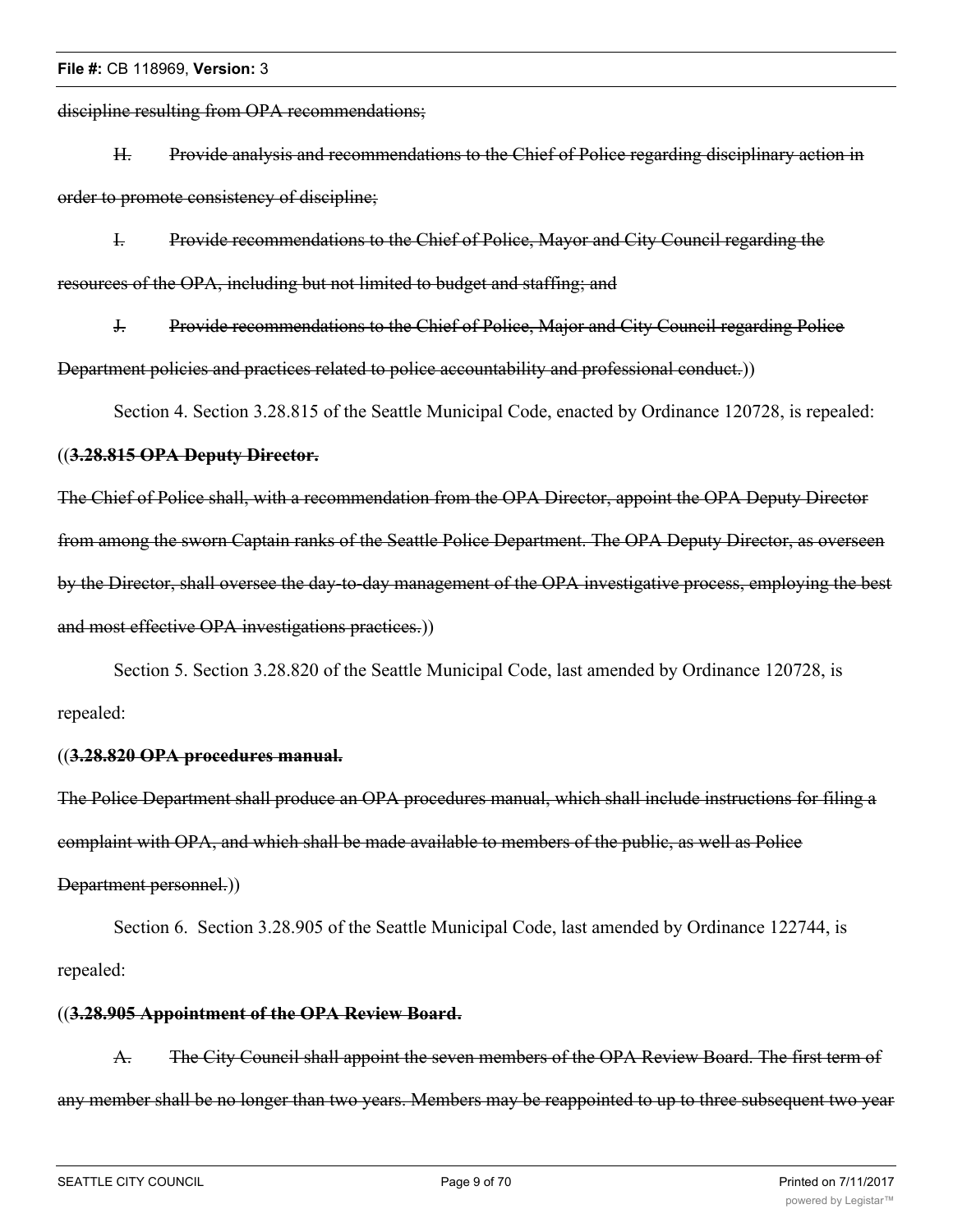terms; no individual may serve more than four terms. Members shall serve staggered terms such that no more than four members' terms shall expire in any year. Should any member take office at any time after commencement of a regular term, the expiration of that term shall remain unaffected. The City Council may remove a member from office for cause by filing a statement of reasons for removal. Members shall be compensated as provided by ordinance. The compensation of members and other resources necessary for the OPA Review Board shall be appropriated in the budget of the Legislative Department.

B. Each OPA Review Board member shall at the time of appointment and throughout his or her term:

1. Have a reputation for integrity and professionalism, as well as the ability to maintain a high standard of integrity in the office;

2. Have a commitment to and knowledge of the need for and responsibilities of law enforcement, as well as the need to protect constitutional rights of all affected parties;

3. Have a commitment to the statement of purpose and policies in this chapter;

4. Have a history of demonstrated leadership experience and ability;

5. Have the potential for gaining the respect of complainants, departmental personnel, and the citizens of this City;

6. Be able to work effectively with the City Council, departmental personnel, public agencies, private organizations, and citizens;

7. Be able to work with diverse groups and individuals, as shown by previous experience;

8. Be able to maintain fairness and objectivity in an environment where controversy is

### common.

- 9. Be a high school graduate or recipient of a general equivalency diploma;
- 10. Be a United States citizen or lawfully authorized for employment in the United States;
- 11. Be at least 21 years of age;
- 12. Not have been convicted of or plead guilty to a felony, crime of violence, or offense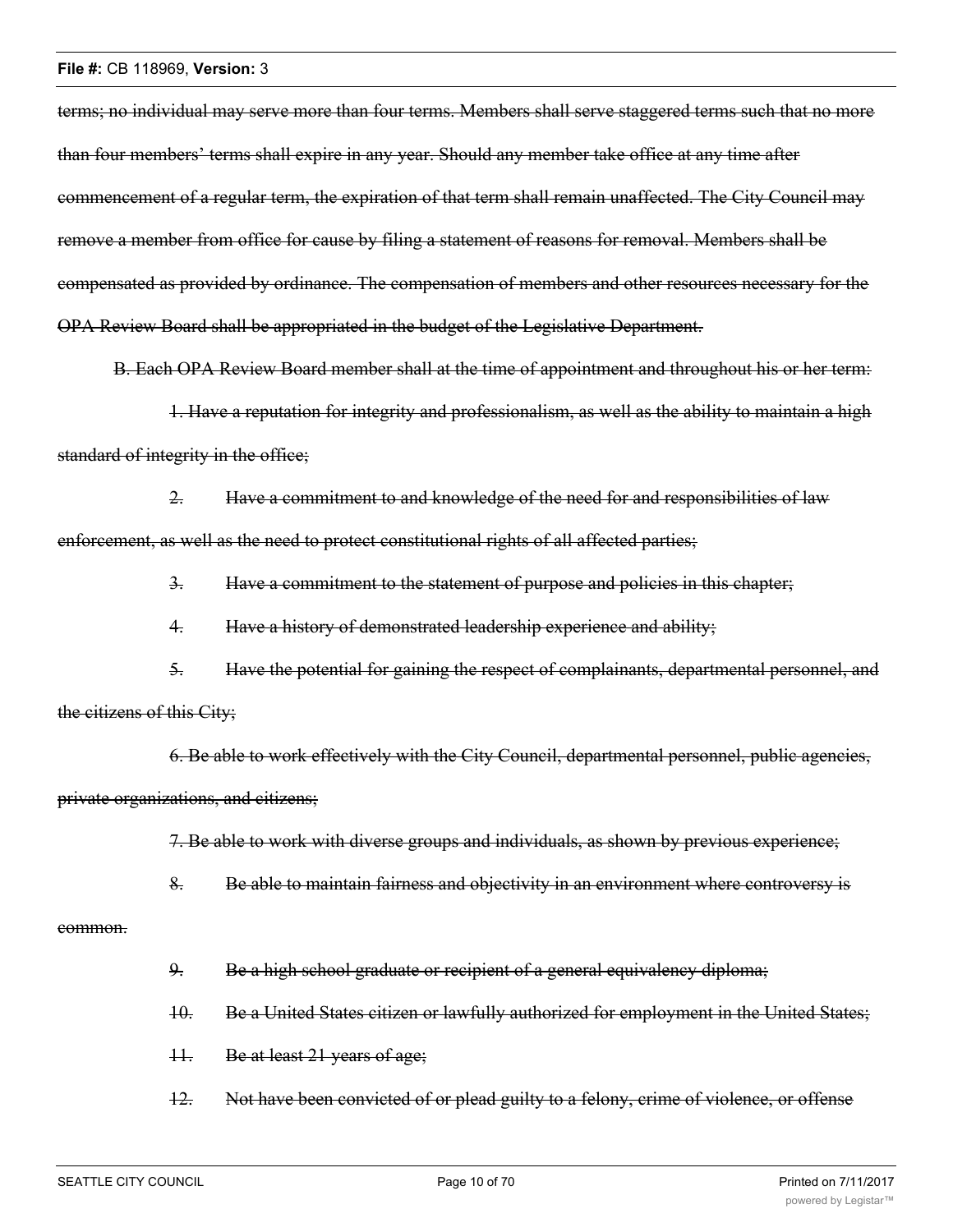involving moral turpitude, or any plea thereto; and

13. Be able to comply with the appearance of fairness doctrine.

In addition, at any given time, at least one member of the OPA Review Board shall be a graduate of an accredited law school and a member in good standing of the Washington State Bar Association; at least one other member shall have significant experience in community involvement, organizing and outreach; at least one other member shall have at least five years experience as a sworn law enforcement officer; and at least one other member shall have at least five years experience in a field or fields related to law enforcement or criminal justice.

C. The Chief of Police shall cause a thorough background check of nominees for OPA Review Board identified by the Council and shall report the results to the Council.

D. The OPA Review Board shall annually elect one of its members to be the Chair of the OPA Review Board. In the event that all members of the Review Board are newly appointed, the City Council may appoint an interim Chair until the Review Board can conduct the election.))

Section 7. Section 3.28.910 of the Seattle Municipal Code, last amended by Ordinance 122744, is repealed:

# ((**3.28.910 OPA Review Board Responsibility.**

A. The OPA Review Board shall review the OPA's complaint handling process. Based on its review of OPA complaint forms and files on closed OPA complaints, and on the Review Board's public outreach and research on best practices, the Review Board shall assess the apparent fairness, thoroughness and timeliness of the OPA complaint handling process as a whole. The Review Board shall not comment on the discipline of any officer or lack thereof, or on the liability of anyone involved in a specific complaint. The Review Board shall present its assessments of the OPA's complaint handling process in semiannual reports to the City. These reports shall include a general description of the OPA files and records reviewed.

B. The OPA Review Board shall organize and conduct public outreach on behalf of itself, the OPA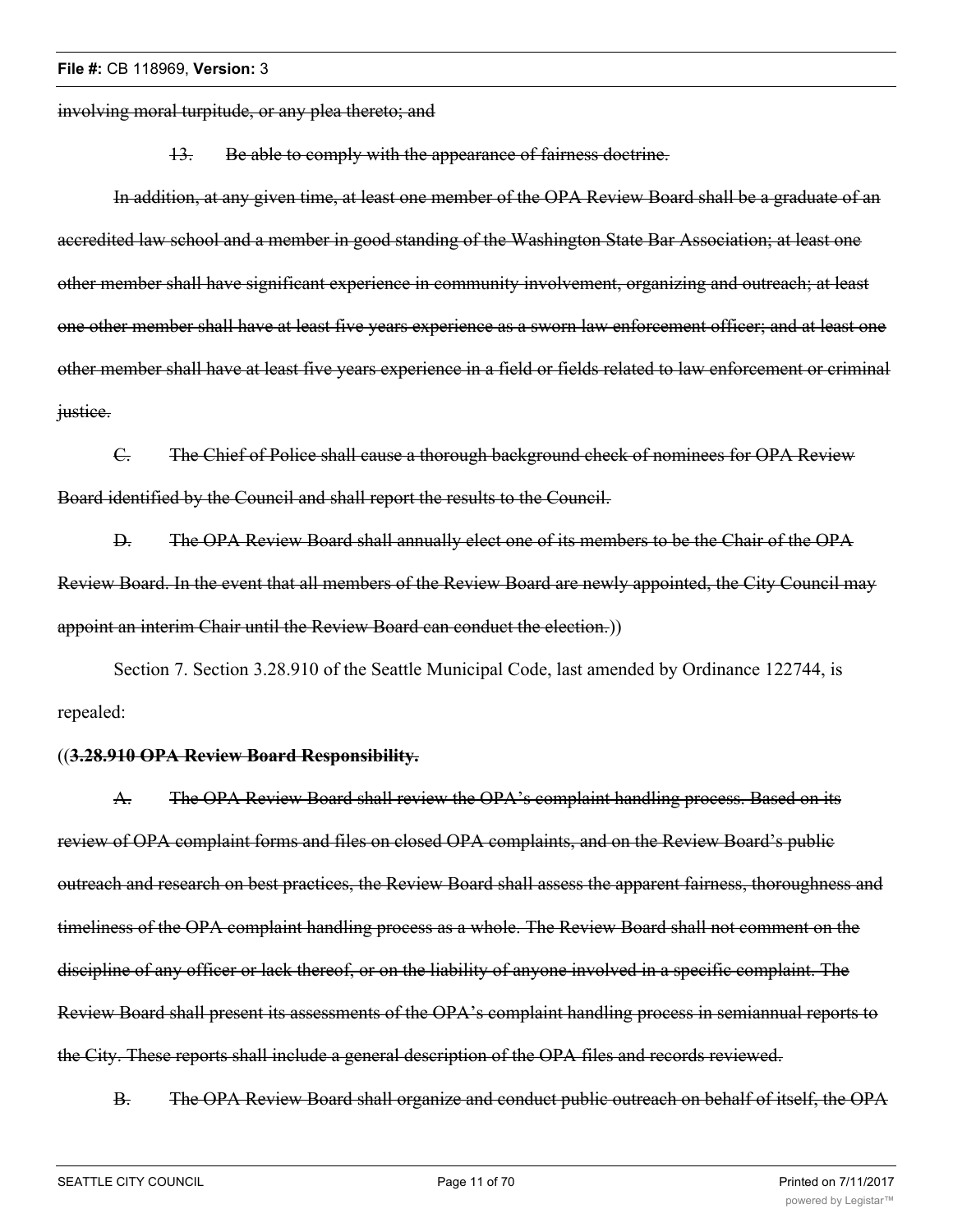and the OPA Auditor. The Review Board shall solicit public comments on the fairness, thoroughness and timeliness of the OPA complaint handling process and on the professional conduct of Seattle police officers. The Review Board shall invite the OPA, OPA Auditor and Police Department to participate in its outreach efforts.

C. The OPA Review Board shall advise the City on Police Department policies and practices related to police accountability and professional conduct. The Review Board shall base its recommendations on its review of the OPA complaint handling process and of the OPA Director's and OPA Auditor's reports, on any public comments it has received, and on its own research on national trends and best practices in police accountability and civilian oversight of law enforcement. The Review Board shall present its recommendations in its semiannual reports.

D. The OPA Review Board shall recommend to the OPA Auditor topics for the Auditor's review of Police Department policies and practices related to police accountability and professional conduct.

E. The OPA Review Board shall submit its semiannual reports to the City Council, Mayor, Chief of Police, City Attorney and City Clerk.))

Section 8. Section 3.28.920 of the Seattle Municipal Code, last amended by Ordinance 122126, is renumbered, recodified in Subchapter III of Chapter 3.29, and amended as follows:

# ((**3.28.920))3.29.380 Community Police Commission - Access to and confidentiality of files and records((. ))**

A. For the purpose of reviewing ((the OPA complaint handling process, the OPA Review Board)) closed OPA investigations to identify opportunities for systemic improvements, CPC and the Office of the CPC shall have access to unredacted complaint forms of all OPA complaints and unredacted files of all closed OPA investigations, except for information(( $\pm$ he)) OPA would be required to withhold from persons not members of criminal justice agencies pursuant to the Criminal Records Privacy Act,  $((\text{Chapter}))$  chapter 10.97 RCW $((\cdot))$ , as it now exists and may hereafter be amended. ((The OPA Review Board shall have access to summary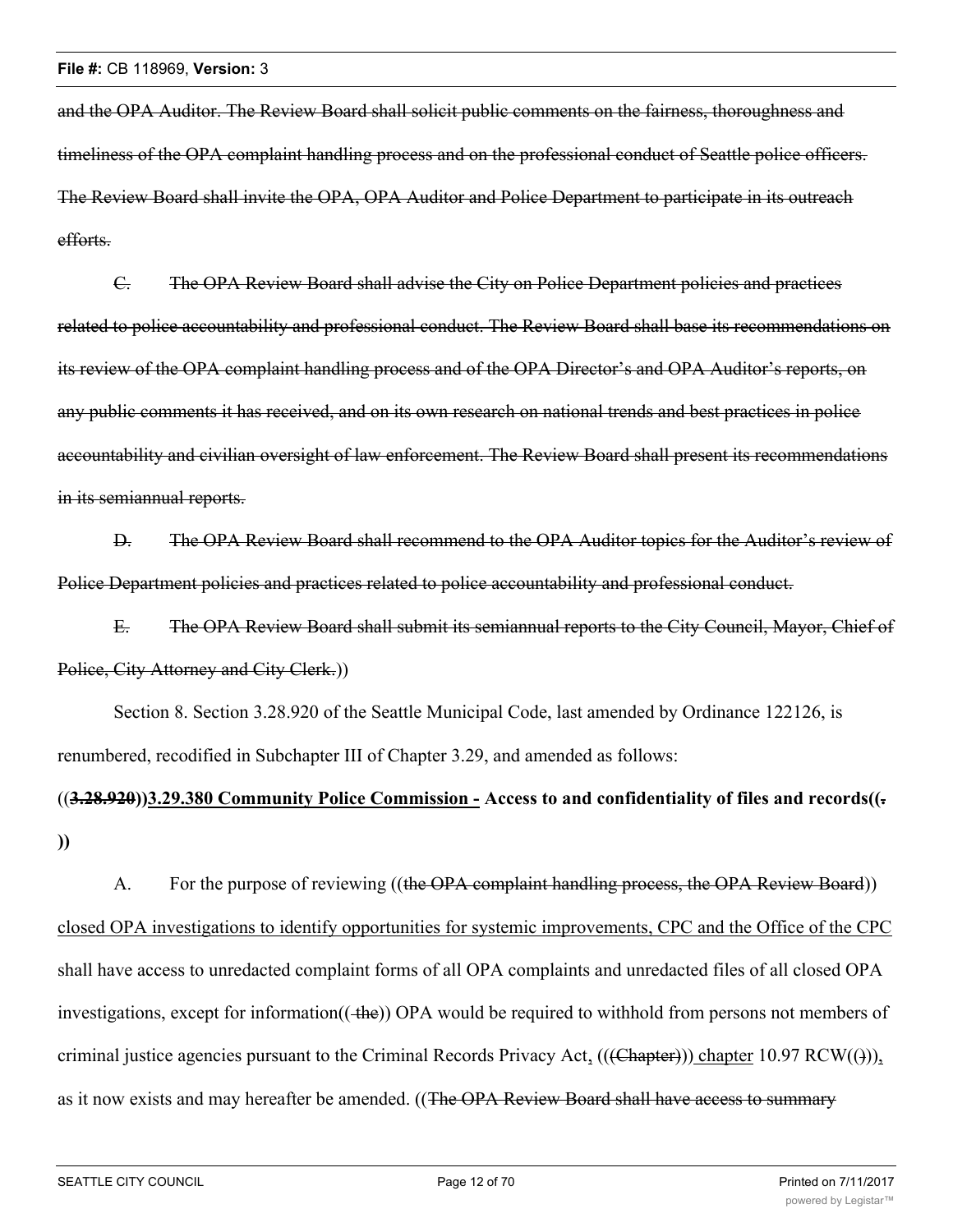information necessary for its reporting obligations as set forth in Section 3.28.910 of this chapter.))

# B. ((In discharging their responsibilities, OPA Review Board members))

1. Consistent with federal and state law, including the Criminal Records Privacy Act, chapter 10.97 RCW, as well as relevant collective bargaining agreements, CPC Commissioners and staff shall protect (( the confidentiality of Department))from disclosure confidential, non-public OPA and SPD files and records to which ((they have))CPC has been provided access. ((OPA Review Board members))

2. CPC Commissioners and staff shall not disclose information contained in ((these Department files and records))closed OPA files that would not be available to the public, except in the reports required by ordinance. ((OPA Review Board))CPC reports shall not contain identifying information about anyone involved in an OPA complaint or OPA investigation other than ((the)) OPA ((Director))investigative personnel. "Identifying information" is defined as name, badge number, physical description, address, telephone number, email address, photographs or drawings, or any other unique identifying numbers such as driver's license, employee, vehicle or social security numbers.

3. In the event of a public disclosure request pursuant to the Public Disclosure Act (RCW 42.17.250 et seq.), ((the OPA Review Board))CPC shall not disclose any information contained in OPA complaint forms or in files on closed OPA investigations, and shall transmit all such requests to the OPA Director for response.

 $((C<sub>z</sub>))$ 4. Indemnification and defense of  $((OPA$  Review Board members))CPC is governed by Chapter 4.64(( $\leq$ MC)). It is outside the scope of ((OPA Review Board members' assignments))CPC's duties and authority to publicly disclose ((information in Department)) any confidential, non-public SPD files and records((-other than as allowed in subsection B of this section)) to which CPC has access.

C. CPC shall make every reasonable effort to maintain the security of files belonging to other City departments and offices while in CPC's possession.

D. Upon completion of review, CPC shall return to the City department or office all original files,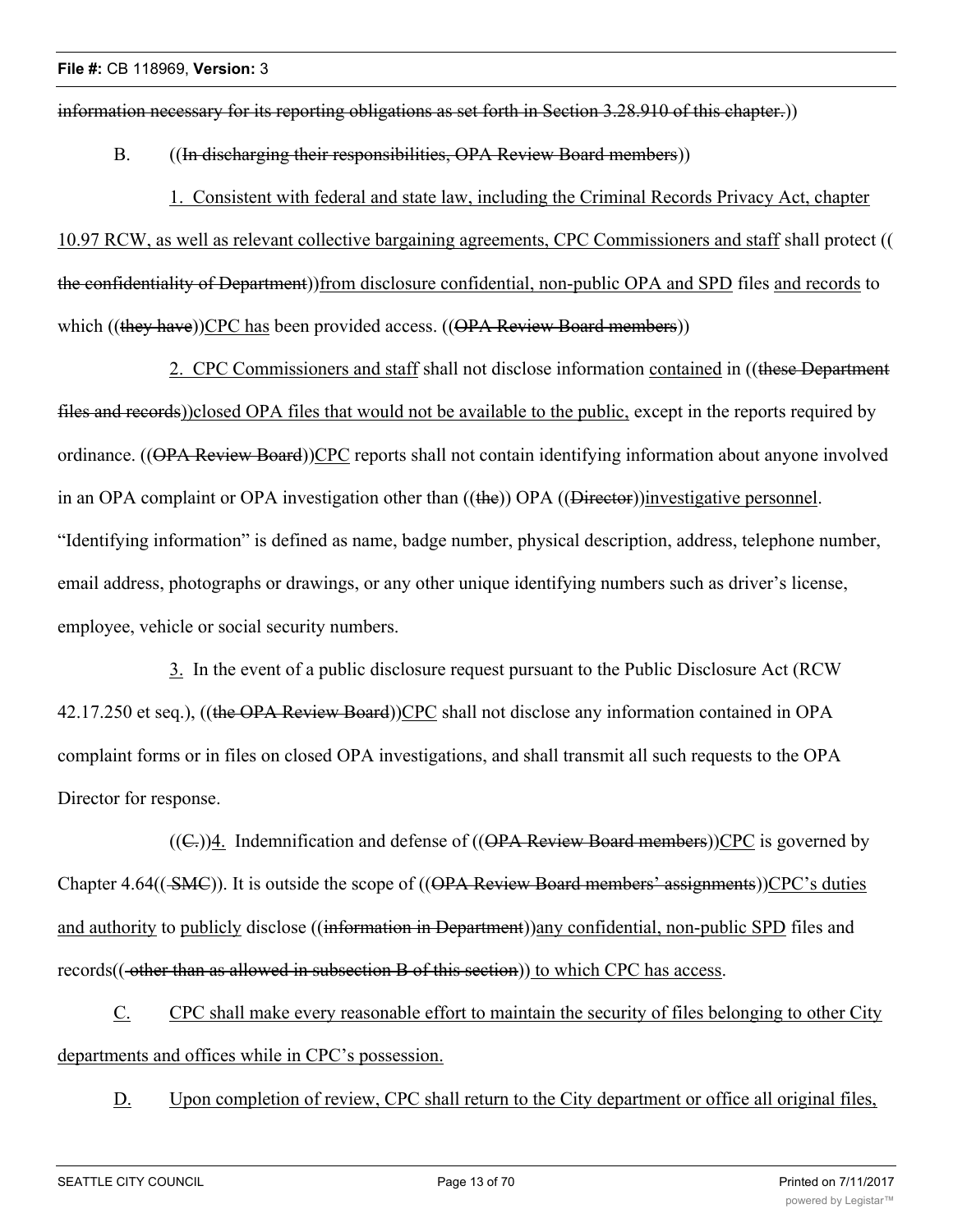# reports, and records to which CPC has been provided access.

Section 9. A new Chapter 3.29 is added to the Seattle Municipal Code as follows:

# **Chapter 3.29 CIVILIAN AND COMMUNITY OVERSIGHT OF POLICE**

# **3.29.010 Purpose - Enhancing and sustaining effective police oversight**

A. The police are granted extraordinary power to maintain the public peace, including the power of arrest and statutory authority under RCW 9A.16.040 to use deadly force in the performance of their duties under specific circumstances. Public trust in the appropriate use of those powers is bolstered by having a police oversight system that reflects community input and values.

It is The City of Seattle's intent to ensure by law a comprehensive and sustainable approach to independent oversight of the Seattle Police Department (SPD) that enhances the trust and confidence of the community, and that builds an effective police department that respects the civil and constitutional rights of the people of Seattle. The purpose of this Chapter 3.29 is to provide the authority necessary for that oversight to be as effective as possible.

B. Oversight of SPD shall be comprised of an Office of Police Accountability (OPA) to help ensure the actions of SPD employees are constitutional and in compliance with federal, state, local laws, and with City and SPD policies, and to promote respectful and effective policing, by initiating, receiving, classifying, investigating, and making findings related to complaints of misconduct; an Office of Inspector General for Public Safety (OIG) to help ensure the fairness and integrity of the police system as a whole in its delivery of law enforcement services by providing civilian auditing of the management, practices, and policies of SPD and OPA and oversee ongoing fidelity to organizational reforms implemented pursuant to the goals of the 2012 federal Consent Decree in *United States of America v. City of Seattle*, 12 Civ. 1282 (JLR); and a Community Police Commission (CPC) to help ensure public confidence in the effectiveness and professionalism of SPD and the responsiveness of the police accountability system to public concerns by engaging the community to develop recommendations on the police accountability system and provide a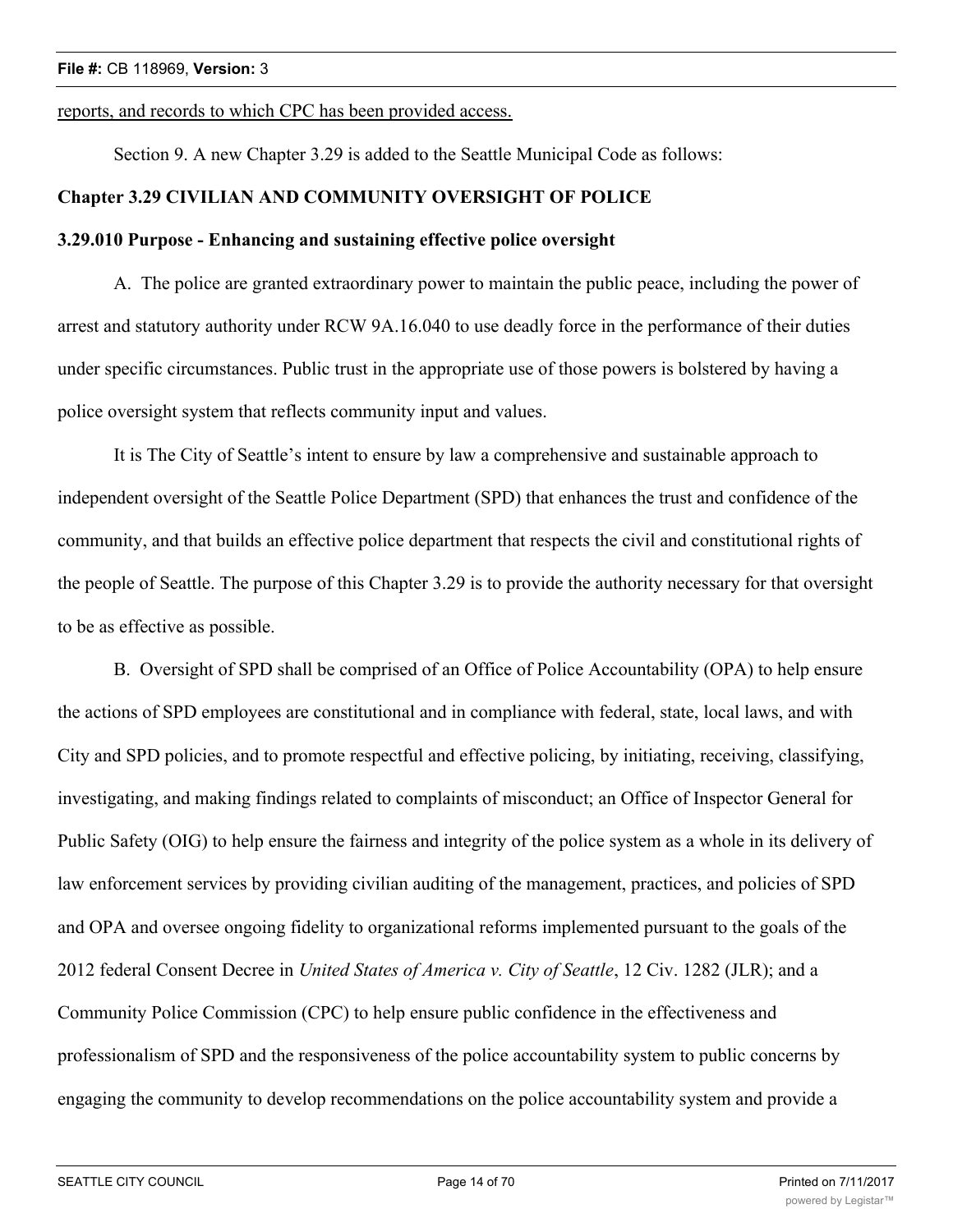community-based perspective on law enforcement-related policies, practices, and services affecting public trust; all for the purpose of ensuring constitutional, accountable, effective, and respectful policing.

C. An accountability system requires a strong, effective Chief to implement oversight recommendations and to create the culture change from within the police department that is necessary to support lasting reform. The Chief by City Charter is "the chief peace officer of the City, and…shall maintain the peace and quiet of the City." The City Charter also dictates that the Chief manages SPD and prescribes the Department's rules and regulations, consistent with law. In performing those duties, the Chief is responsible and accountable to the Mayor and City Council for the administration and management of SPD and is the final decision-maker, subject to appeal rights, in all matters related to misconduct, including discipline. Nothing in this Chapter 3.29 shall be interpreted or applied so as to limit or restrict the responsibilities of the Chief under the City Charter.

# **3.29.020 Definitions**

As used in this Chapter 3.29:

"Budget Control Level" means the level at which expenditures are controlled to meet state and City budget law provisions.

"Chief" means the Chief of Police.

"Council" means the City Council.

"CPC" means the Community Police Commission.

"Inconclusive" means the term as it is defined in the OPA Manual.

"Lawful and Proper" means the term as it is defined in the OPA Manual.

"Management Action" means the term as it is defined in the OPA Manual.

"Misconduct" means a violation of law or SPD policy.

"Not Sustained" means the term as it is defined in the OPA Manual.

"OIG" means the Office of Inspector General for Public Safety.

"OPA" means the Office of Police Accountability.

"OPA Manual" means the Office of Police Accountability Internal Operations and Training Manual.

"Public safety committee" means the City Council committee responsible for public safety matters.

"Rapid Adjudication" means a complaint resolution for certain types of alleged misconduct whereby the employee self-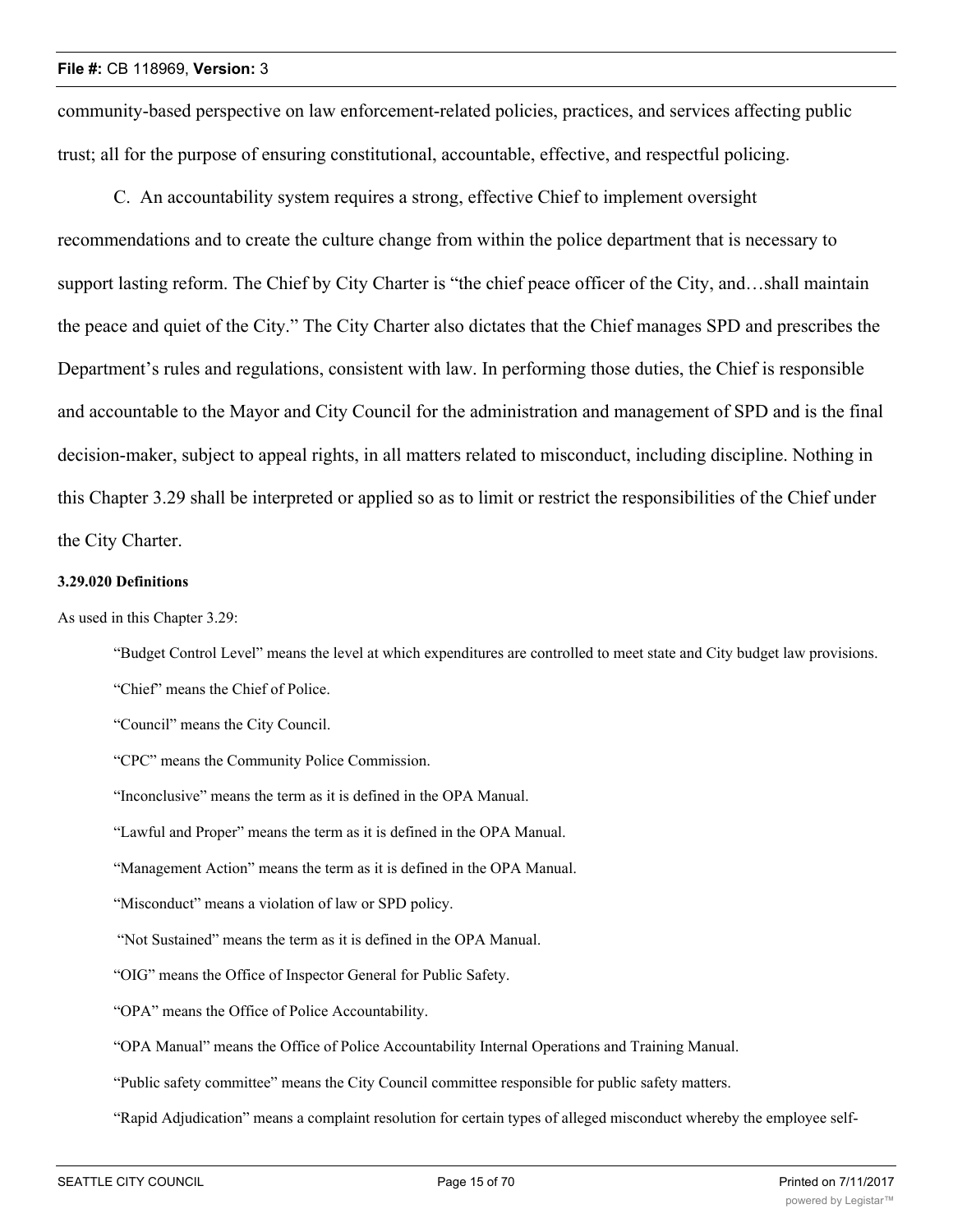reports or immediately acknowledges a policy violation occurred, waives the right to an investigation, and signs an agreement acknowledging the violation and accepting the imposition of pre-determined discipline or other resolution.

"SPD" means the Seattle Police Department.

"Supervisor Action" means the term as it is defined in the OPA Manual.

"Sustained" finding means the term as it is defined in the OPA Manual.

"Training Referral" means the term as it is defined in the OPA Manual.

"Unfounded" means the term as it is defined in the OPA Manual.

# **3.29.030 Independent and collaborative oversight**

A. OPA, OIG, and CPC have an obligation to exercise independent judgment and offer critical analysis in the performance of their duties under this Chapter 3.29. These oversight entities shall exercise their responsibilities under this Chapter 3.29 without interference from any person, group, or organization, including the Chief, other SPD employees, or other City officials. City employees and agents who violate these provisions may be subject to dismissal, discipline, or censure consistent with City and state laws.

B. OPA, OIG, CPC, and the Chief shall each advise the Council, Mayor, City Attorney, and each other on issues related to the purposes of this Chapter 3.29, and recommend and promote to policymakers changes to policies and practices, collective bargaining agreements, City ordinances, and state laws in order to support systemic improvements and other enhancements to SPD performance and in furtherance of community trust.

C. OPA, OIG, CPC, and SPD shall engage in collaborative conversations with each other on a quarterly basis and as otherwise reasonably requested by each other in order to effectuate coordinated oversight, including meeting collectively to review the extent to which the purposes and requirements of this Chapter 3.29 are being met.

Section 10. Subchapter VII of Chapter 3.28 of the Seattle Municipal Code is recodified as Subchapter I of Chapter 3.29 and amended as follows:

## **Subchapter ((VII)) I Office of ((Professional)) Police Accountability**

Section 11. Section 3.28.800 of the Seattle Municipal Code, last amended by Ordinance 122744, is renumbered, recodified in Subchapter I of Chapter 3.29, and amended as follows:

# **((3.28.800)) 3.29.100 Office of ((Professional)) Police Accountability established ((created-)) - Functions and authority ((.))**

A. There is ((created within the Seattle Police Department)) established an independent Office of ((Professional)) Police Accountability (((hereinafter "OPA") to receive and investigate complaints of misconduct by Seattle Police Department personnel)) to fulfill the purposes set forth in Section 3.29.010. ((The responsibilities of the OPA include the following areas: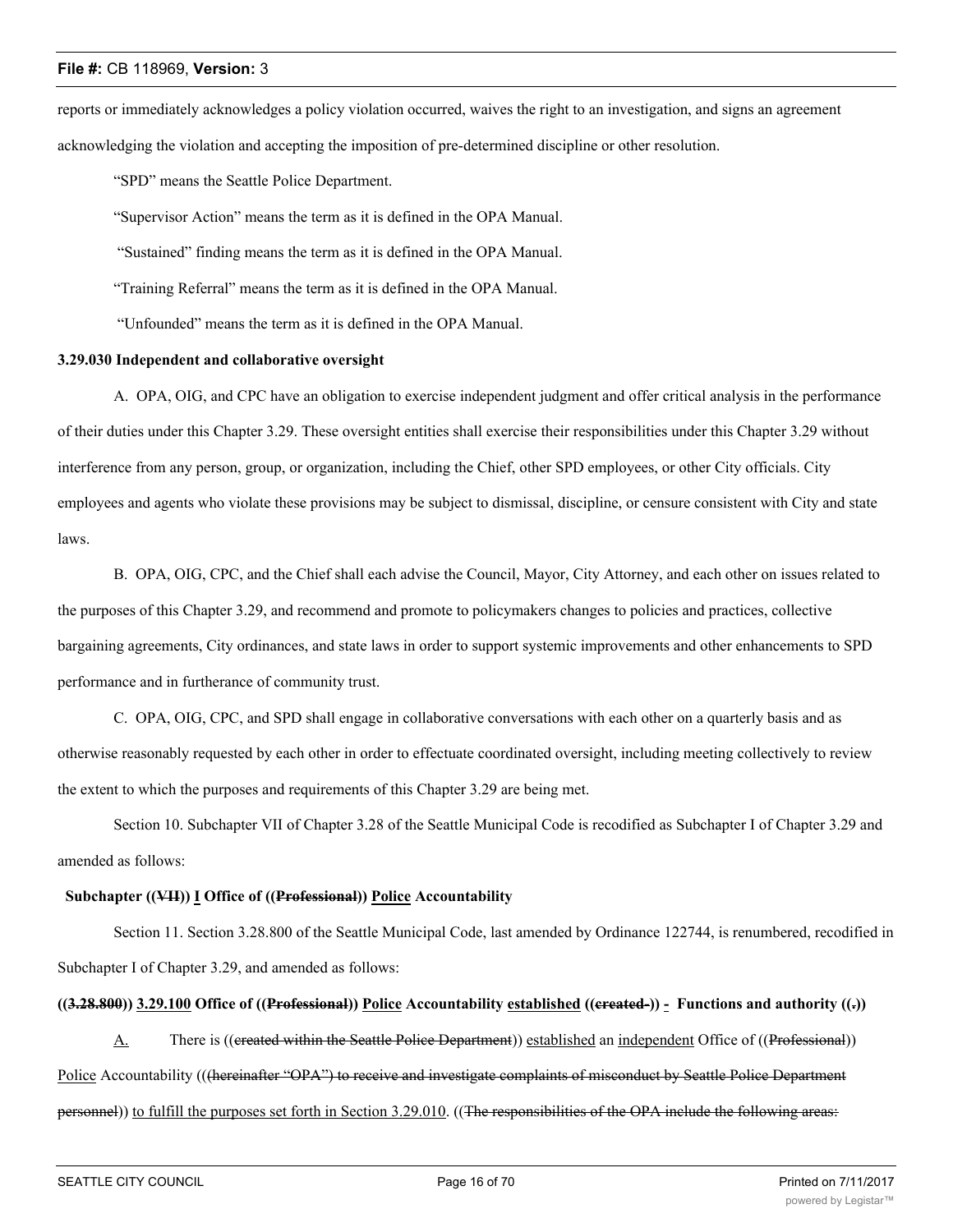regularly advising the Chief, as well as the Mayor and City Council, on all matters involving the Police Department's investigatory and disciplinary functions and on Police Department policies and practices related to police accountability and professional conduct; evaluating the internal investigation process; and, making recommendations on strategies and policies to improve complaint gathering and investigative procedures.)

B. There shall be a civilian OPA Director responsible for carrying out the duties set forth in this Subchapter I. There shall be a civilian OPA Deputy Director to perform such duties and have such powers as the OPA Director may prescribe and delegate to implement and efficiently and effectively manage the duties set forth in this Subchapter I.

C. OPA shall establish and manage processes to initiate, receive, classify, and investigate allegations of police misconduct.

D. OPA policies and practices shall be applied uniformly regardless of rank or position.

E. OPA complaint processes shall: be fair, impartial, consistent, thorough, timely, understandable, and accessible for the public, employees, and complainants; provide effective solutions; improve SPD standards; help reduce misconduct or policy violations; and enhance employee conduct.

F. OPA shall have the authority to address complaints of police misconduct through investigation, Supervisor Action referral, mediation, Rapid Adjudication, or other alternative resolution processes, as well as through Management Action findings and Training Referrals. Management Action findings may be made for either Sustained or Not Sustained complaints of misconduct.

G. OPA's jurisdiction shall include all types of possible misconduct. In complaints alleging criminal misconduct, OPA shall have the responsibility to coordinate investigations with criminal investigators external to OPA and prosecutors on a case-bycase basis to ensure that the most effective, thorough, and rigorous criminal and administrative investigations are conducted.

H. OPA shall have the authority to identify systemic problems in SPD policies, training, supervision, and management identified in the course of OPA's investigation of possible misconduct or policy violations, or in the course of OPA's other obligations under this Chapter 3.29.

I. OPA shall enhance an SPD culture of police accountability through means including, but not limited to, the following:

1. Supporting SPD supervisors and strengthening supervisors' involvement in the accountability system, including supervisors' responsibilities to mentor employees and to investigate, document, and address minor policy violations, performance, and customer service concerns at the precinct and unit level;

2. Assisting SPD in the development and delivery of SPD in-service training related to the accountability system and helping ensure that this training is part of the curriculum for all new employees; and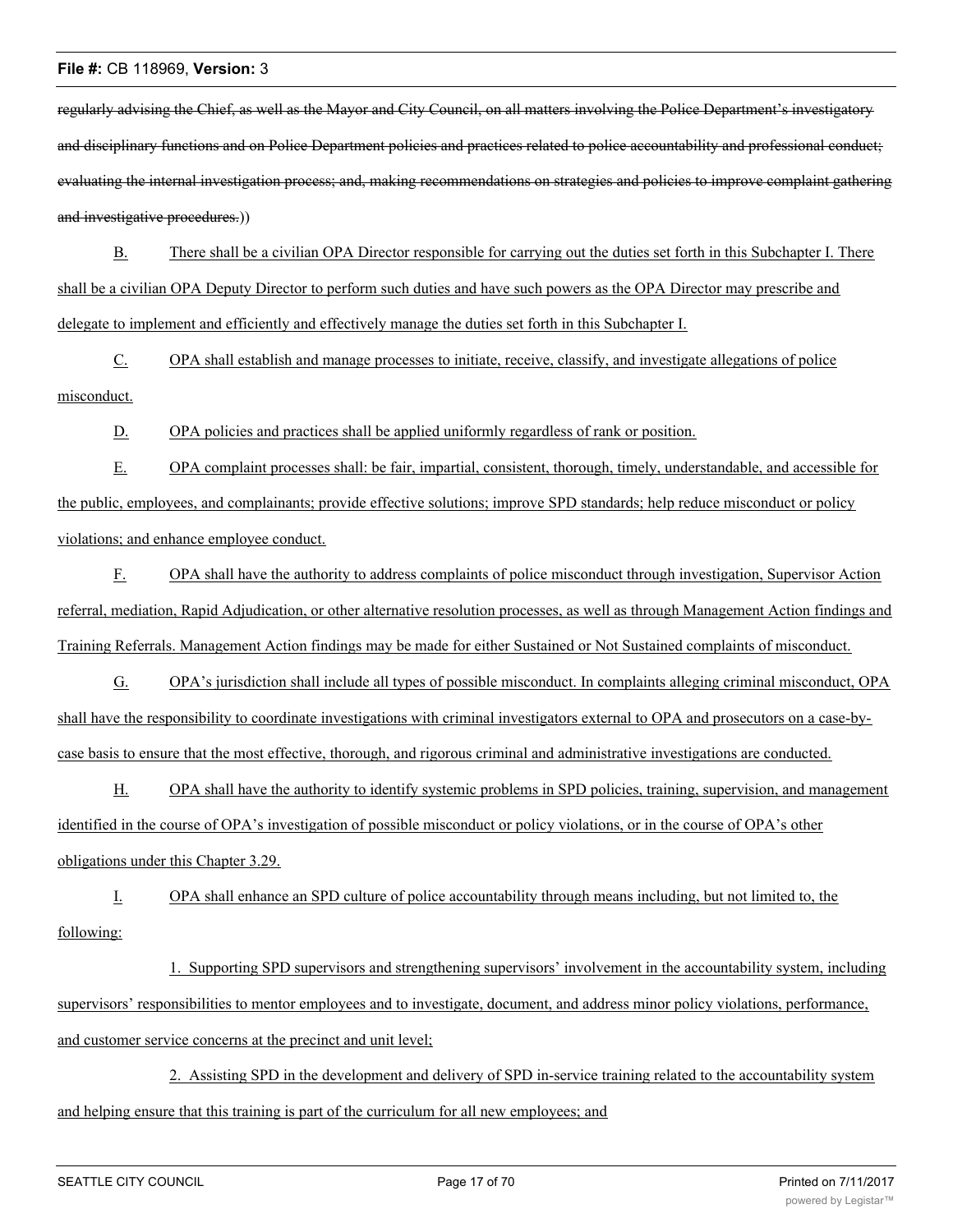3. Collaborating with SPD to make disciplinary processes as fair, impartial, objective, certain, timely, consistent, understandable, transparent, and effective as possible.

J. OPA shall be responsive to community needs and concerns through means including, but not limited to, the following:

1. Maintaining frequent and regular communications with complainants and named employees about the status of their investigations, including information to complainants about disciplinary appeal and grievance processes and any outcomes that result in the modification of final findings and discipline determinations;

2. Using OPA complaint navigators, community-based organizations, and other approaches that reflect or take into account the diversity of Seattle's communities in order to provide additional channels for filing complaints and support understanding of the system and how to access it;

3. Obtaining information about community perspectives and concerns germane to OPA access and OPA's oversight responsibilities, including using the expertise of CPC;

4. Conducting community outreach to inform the public about the police accountability system and how to access it, in consultation with CPC, and receiving feedback from CPC on issues that surface as a result of the community outreach activities; and

5. Providing technical assistance on OPA matters to CPC, as reasonably requested and consistent with the purposes of this Chapter 3.29.

Section 12. A new Section 3.29.105 of the Seattle Municipal Code is added to Subchapter I of Chapter 3.29 as follows:

# **3.29.105 Office of Police Accountability - Independence**

A. OPA shall be physically housed outside any SPD facility and be operationally independent of SPD in all respects. OPA's location and communications shall reflect its independence and impartiality, except that OPA shall be organizationally in SPD in order to ensure complete and immediate access to all SPD-controlled data, evidence, and personnel necessary for thorough and timely investigations and complaint handling.

B. The City shall provide staff and resources that it deems sufficient to enable OPA to perform all of its responsibilities specified in this Chapter 3.29. The OPA Director shall submit an annual budget request to the Mayor. The OPA Director may advocate for resources directly to Councilmembers or the Council during the budget process and throughout the year.

C. Only the OPA Director or the OPA Director's designee shall comment publicly on the specifics of any ongoing OPA investigation.

Section 13. A new Section 3.29.110 of the Seattle Municipal Code is added to Subchapter I of Chapter 3.29 as follows: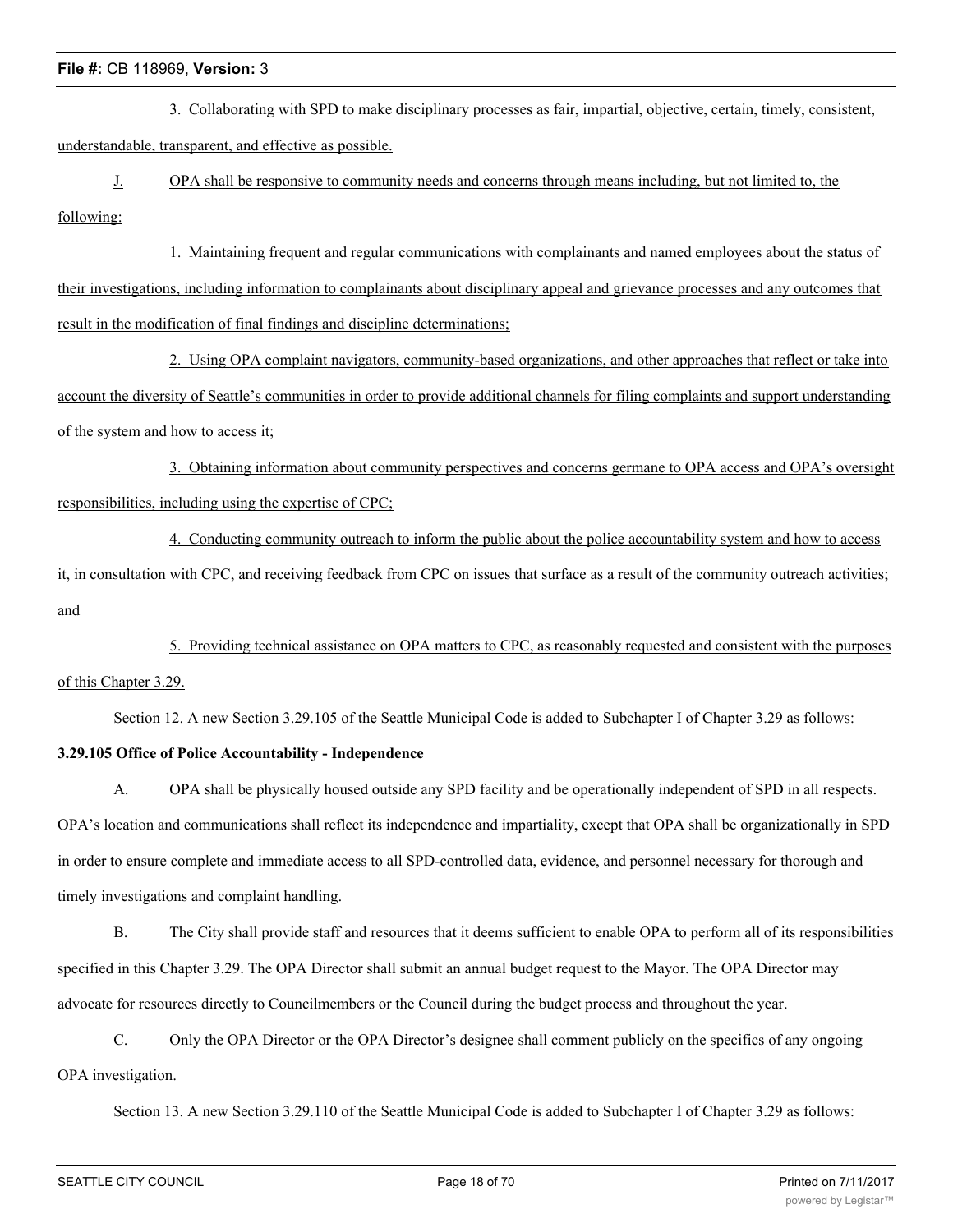#### **3.29.110 Office of Police Accountability Director - Qualifications**

The OPA Director shall be a civilian with significant legal, investigative, human resources, law enforcement oversight, or prosecutorial experience; shall not have been formerly employed by SPD as a sworn officer; and should also have the following additional qualifications and characteristics:

A. A reputation for integrity and professionalism, and the ability to maintain a high standard of integrity and professionalism in the office;

B. A commitment to the need for and responsibilities of law enforcement, including enforcement, community care-taking, and the need to protect the constitutional rights of all affected parties;

C. A commitment to the statements of purpose and policies in this Chapter 3.29;

D. A history of leadership experience;

E. The ability to relate, communicate, and engage effectively with all who have a stake in policing, including, but not limited to, the general public, complainants, disenfranchised communities, SPD employees, and relevant City and other officials including the Mayor, Council, City Attorney, Chief, Inspector General, and CPC;

F. An understanding of the City's ethnic and socio-economic diversity and proven experience working with and valuing the perspectives of diverse groups and individuals; and

G. The ability to carry out the duties of the OPA Director in a manner that reflects sound judgment,

independence, fairness, and objectivity in an environment where controversy is common.

Section 14. A new Section 3.29.115 of the Seattle Municipal Code is added to Subchapter I of Chapter 3.29 as follows:

# **3.29.115 Office of Police Accountability Director - Appointment and removal**

A. The OPA Director shall be appointed and reappointed in accordance with the process described in this Section 3.29.115. All appointments and reappointments shall be confirmed by a majority vote of the full Council. If the Council does not act within 30 days of notice of an appointment or reappointment, the appointment or reappointment shall be deemed confirmed.

B. For appointments, the Mayor shall select from up to three qualified finalists identified by a search committee through a national process using merit-based criteria. CPC Commissioners shall constitute at least 25 percent of the search committee, one of whom shall serve as one of the search committee co-chairs. The Mayor shall either appoint from among the finalists or initiate a new search. The Mayor shall receive input from CPC and the Inspector General prior to reappointments.

C. The OPA Director may be appointed and reappointed for up to three four-year terms for a total of 12 years. Each term shall commence on January 1, except that the first OPA Director appointed pursuant to this Chapter 3.29 shall serve an interim term that commences immediately following Council confirmation; the interim term shall not count as a full term for the purposes of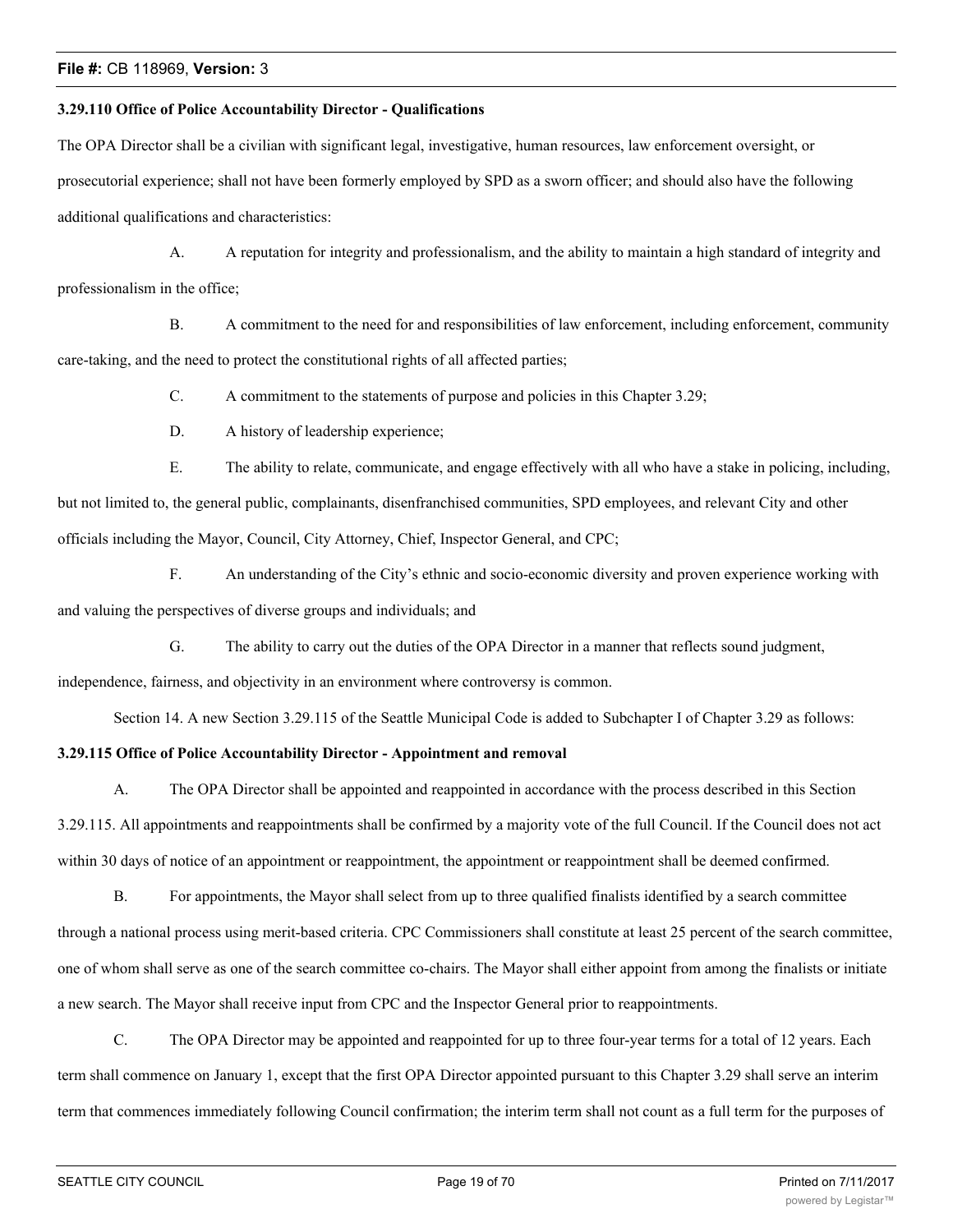calculating term limits under this Section 3.29.115. The first full term shall begin in the first year after the commencement of the Mayor's term of office, to ensure that these terms do not run concurrently. If the OPA Director assumes office mid-term due to a prior vacancy, the OPA Director may complete that term and then be reappointed for up to three four-year subsequent terms.

D. Each appointment and reappointment shall be made whenever possible sufficiently prior to the expiration of the incumbent's term of office, or the effective date of an incumbent's resignation, to permit Council action on the appointment or reappointment at least 45 days before the expiration of the present term or the effective date of the resignation, so as to increase the likelihood of a seamless transition without a gap in oversight. If the Mayor does not make an appointment or reappointment within 90 days of the first day of the expiration of a term, of a vacancy, or of a rejection by the Council, the public safety committee shall appoint the OPA Director.

E. In the event of a vacancy, the Mayor shall designate an interim OPA Director within ten days after the first day of the vacancy to serve until a new OPA Director is appointed. If the Mayor does not designate an interim OPA Director within ten days of the first day of the vacancy, the City Attorney's Office shall provide notice to the Council President and the interim OPA Director shall be designated by the Council President. The interim OPA Director may be either an OPA employee or an individual from outside OPA, but must substantially meet the qualifications of Section 3.29.110. An OPA Director whose term is ending may continue on an interim basis until a successor has been confirmed by a majority vote of the full Council. An interim term shall not count as a full term for the purposes of calculating term limits under this Section 3.29.115.

F. To strengthen the independence of the OPA Director, the Mayor may remove the OPA Director from office only for cause, and in accordance with the following provisions:

1. The Mayor shall give written notice, specifying the basis for the intended removal, to the OPA Director, the Council President, the Chair of the public safety committee, the Inspector General, the Chief, and the CPC Executive Director.

2. Within ten days after receipt of the notice, the OPA Director may file with the Council President and the Chair of the public safety committee a request for a hearing on the cause for removal. The OPA Director's request for a hearing shall be delivered at the same time to the Mayor, the Inspector General, the Chief, and the CPC Executive Director. If such request is made, the Council shall convene a de novo hearing on the cause for removal in the public safety committee not sooner than 30 days and not more than 60 days following the OPA Director's request for a hearing, at which the OPA Director may appear and be heard. The Council shall vote to approve or reject the removal within 30 days of the hearing.

3. If no request for a hearing is made, the Council shall vote to approve or reject the removal within 30 days of receiving the Mayor's notice of the intended removal, following input from the Inspector General and CPC.

4. A majority vote of the full Council is required to approve removal.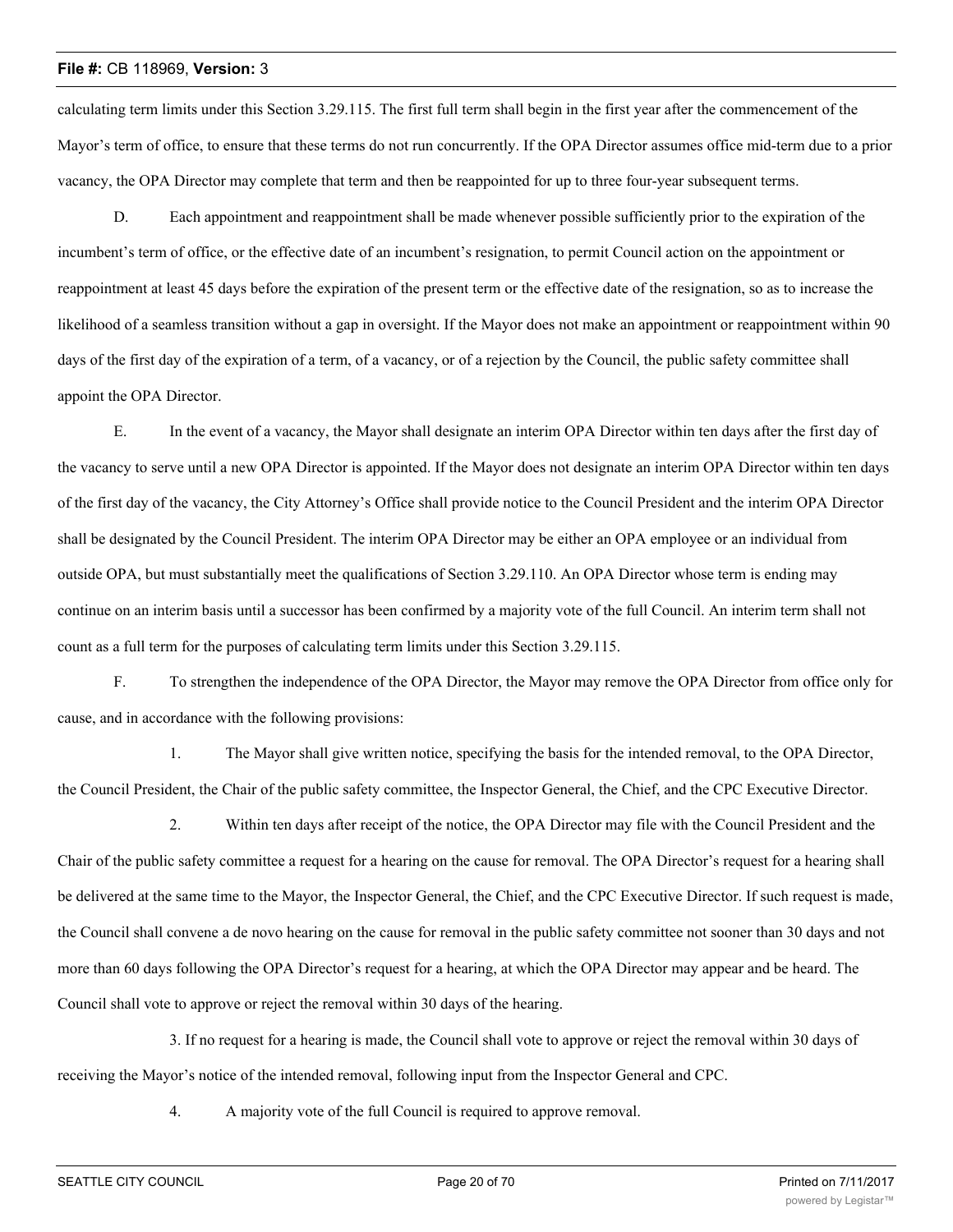G. The Seattle Department of Human Resources shall obtain from an outside law enforcement agency a thorough background check of the Mayor's nominees for OPA Director, including records of arrest, charges, or allegations of criminal conduct or other nonconviction data for the purpose of determining the individual's fitness to perform the duties of OPA Director, and report the results to the Mayor, prior to submittal of the nomination to the Council for confirmation.

H. The Mayor shall be responsible for the performance evaluation of the OPA Director, and shall seek the input of the public, Council, City Attorney, OIG, Chief, SPD employees, and CPC. CPC shall provide input in accordance with subsection 3.29.360.M.

Section 15. A new Section 3.29.120 of the Seattle Municipal Code is added to Subchapter I of Chapter 3.29 as follows:

# **3.29.120 Office of Police Accountability Director - Authority and responsibility**

The OPA Director shall have the authority and responsibility to:

A. Manage all functions and responsibilities of OPA.

B. Hire, supervise, and discharge OPA civilian staff, and supervise and transfer out of OPA any sworn staff assigned to OPA. OPA staff shall collectively have the requisite credentials, skills, and abilities to fulfill the duties and obligations of OPA set forth in this Chapter 3.29.

C. Manage the complaint process so that all complaints of police misconduct or policy violations are initiated, received, referred, classified, investigated, and appropriately resolved.

D. Oversee and strengthen the effectiveness of OPA investigations, Supervisor Action referrals, mediation, Rapid Adjudication, and other alternative resolution processes, as well as Management Actions and Training Referrals. The OPA Director shall, in consultation with CPC and OIG, make and maintain a fair and effective mediation program and a fair and effective Rapid Adjudication process.

E. Ensure OPA policies and practices are detailed in, and in compliance with, the OPA Manual, which shall be updated at least annually. Such updates shall be done in accordance with a process established by the OPA Director that provides for consultation and input by OIG and CPC prior to final adoption of any updates.

F. Classify complaints; direct OPA investigative processes; address any additional investigative work requested or directed by OIG; certify in writing the completion and recommended findings of all OPA investigations and convey these recommendations to the Chief; participate in meetings related to recommended findings and discipline and in due process hearings; testify as needed in disciplinary appeals; and where requested, advise the Chief as to discipline and the Chief and City Attorney with regard to disciplinary appeals.

G. Comply with all OPA deadlines, including investigation deadlines.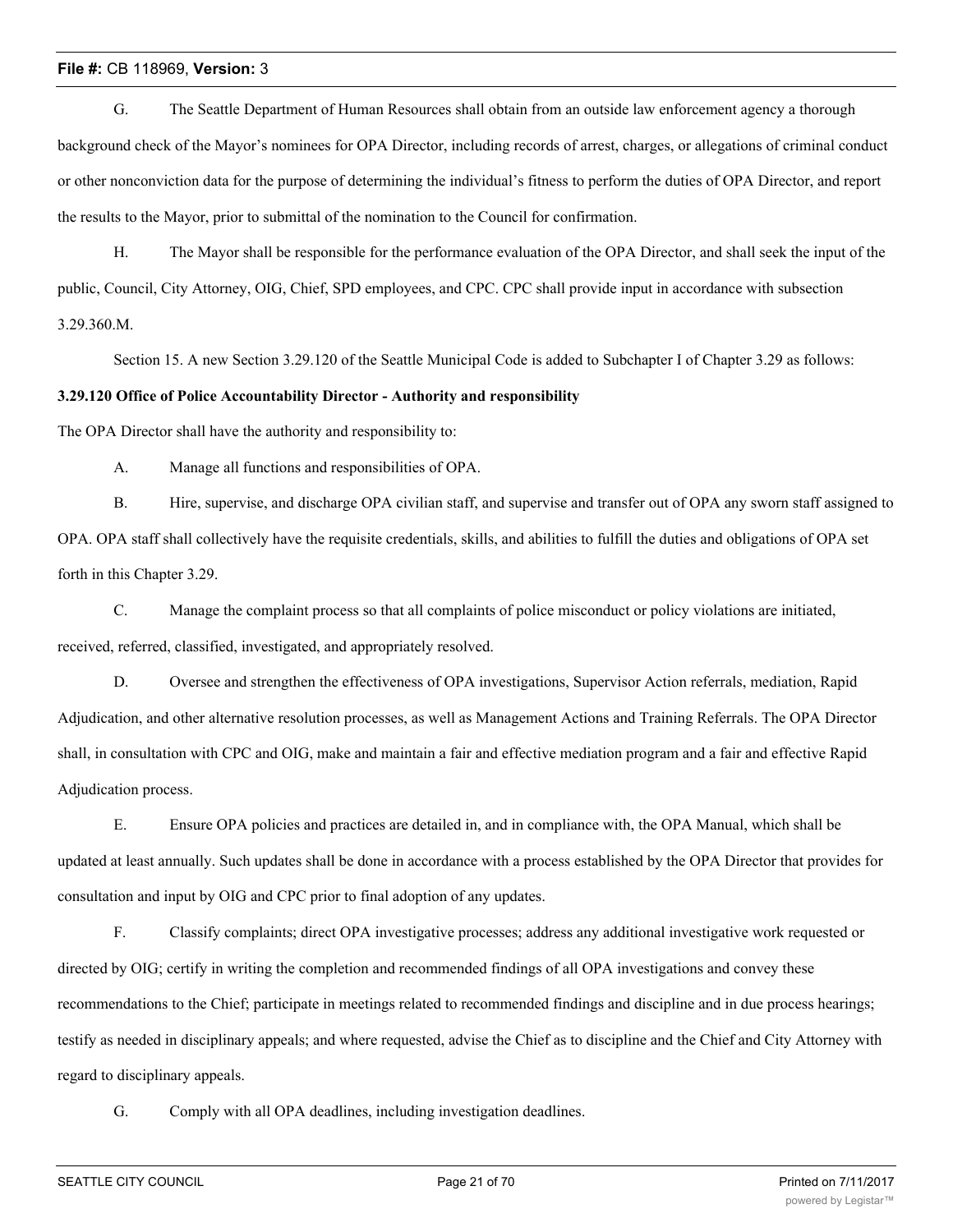H. Work with OIG, SPD, CPC, and the City Attorney's Office to help reduce or prevent misconduct through identification of patterns or trends arising through complaints, investigations, and lawsuits.

I. Be present at the scene of all SPD officer-involved shootings and other serious use of force incidents pursuant to its duties set forth in Section 3.29.125 or designate OPA staff members to do so.

J. Conduct administrative investigations in compliance with the OPA Manual and the purposes of this Chapter 3.29. Ensure that investigators and investigative supervisors receive orientation and training when they begin working at OPA, including on administrative investigations, commensurate with their duties.

K. Consult with CPC regularly to ensure that OPA materials are readily understandable and that informational materials are culturally and linguistically appropriate and widely available to Seattle's diverse residents both in English and in translation.

L. Collaborate with the Chief, other SPD leadership, and OIG to strengthen the involvement of supervisory personnel in the accountability system to enhance a culture of accountability throughout SPD.

M. Provide input to the Council on the performance of the Inspector General in advance of the Council's performance evaluation of the Inspector General.

Section 16. A new Section 3.29.125 of the Seattle Municipal Code is added to Subchapter I of Chapter 3.29 as follows: 3.29.125 Office of Police Accountability - Classifications and investigations

A. Allegations of unnecessary or excessive force, biased policing, and violations of law shall not be classified as Supervisor Action.

B. It shall be a condition of employment for all SPD employees to fully and timely participate in an investigation whenever requested by OPA and failure to do so may result in discipline by the Chief, up to and including termination. Complainants may remain anonymous and must be given the choice of an in-person interview. Unless the OPA Director determines exigent circumstances require otherwise, all SPD employee interviews shall be conducted in-person. All interviews shall be audio-recorded and transcribed, except any interviews conducted before a Rapid Adjudication disposition. If an interview is transcribed both the recording and the transcription shall be retained in the OPA case file.

C. OPA shall have the authority to observe and review all administrative investigation processes at SPD to ensure they are not in conflict with OPA's authority and are consistent with the purposes of this Chapter 3.29.

D. OPA representatives shall have access to any incident scene as necessary to ascertain and assess whether possible violations of SPD policies may have occurred. Following such incidents, OPA representatives may attend and participate in any SPD administrative investigation unit interviews or meetings held to review Force Investigation Team information or discuss the incident,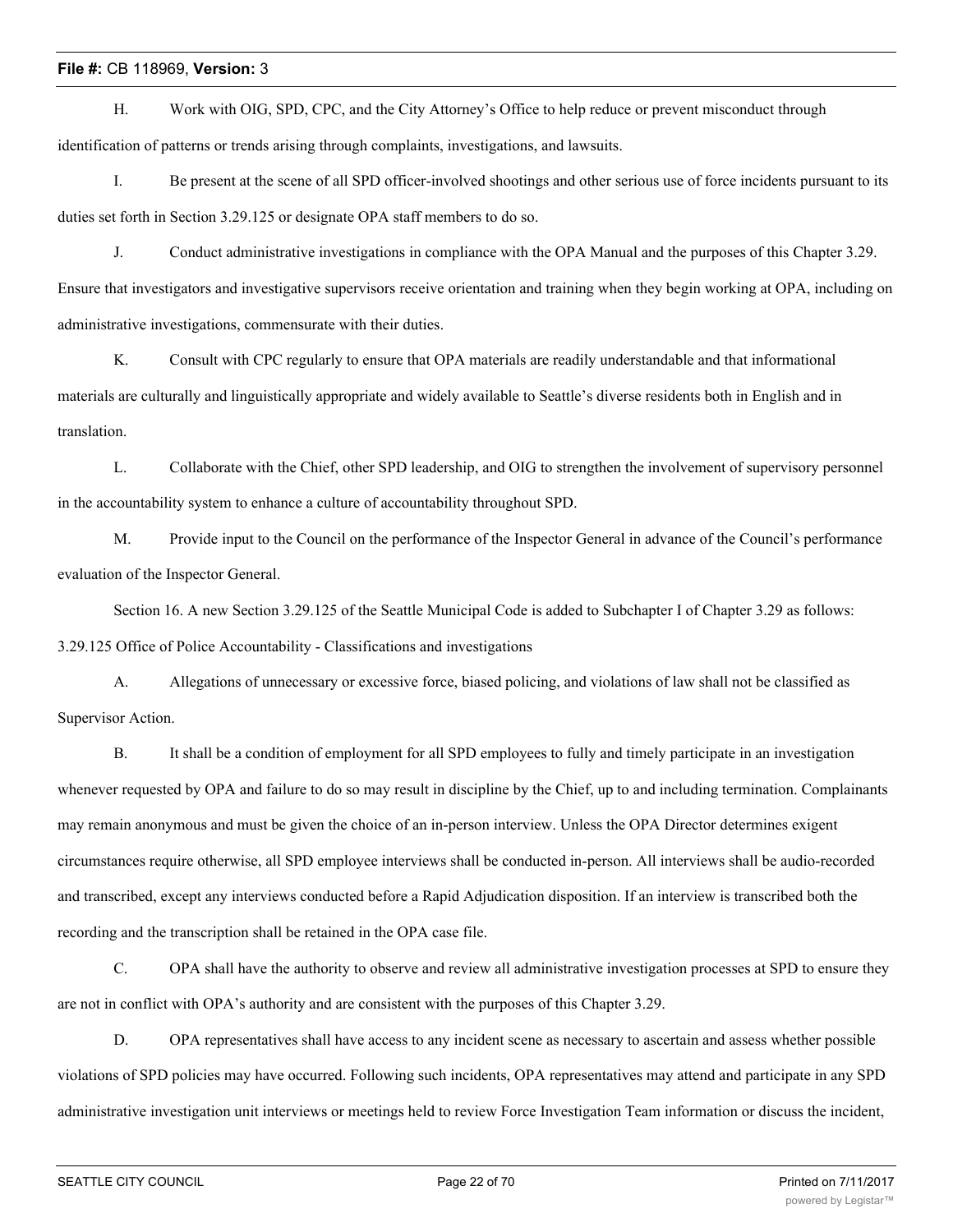and may at that time identify any areas of concern related to possible violations of SPD policies. OPA may participate in SPD administrative investigation unit interviews or meetings of any other incident, at the OPA Director's discretion.

E. When necessary, the OPA Director may issue a subpoena at any stage in an investigation if evidence or testimony material to the investigation is not provided to OPA voluntarily, in order to compel witnesses to produce such evidence or testimony. If the subpoenaed individual or entity does not respond to the request in a timely manner, the OPA Director may ask for the assistance of the City Attorney to pursue enforcement of the subpoena through a court of competent jurisdiction.

F. Every OPA investigation shall have an investigation plan approved by the OPA Director or the OPA Director's designee prior to the initiation of an investigation. OPA investigation plans shall include the prioritization of the investigation within OPA's ongoing body of work, the witnesses to be interviewed, the perishable evidence to be prioritized, other material evidence to be obtained, and the approach to addressing each allegation of possible policy violation or misconduct. If OPA is unable to investigate an allegation in the manner the OPA Director believes appropriate due to resource constraints in light of other investigation priorities, the investigation plan and case file should indicate that this intentional decision is being made regarding allocation of investigative resources.

G. In cases where a Sustained finding has been recommended by the OPA Director and hearing from the complainant would help the Chief better understand the significance of the concern or weigh issues of credibility, the OPA Director may recommend that the Chief meet with the complainant prior to the Chief making final findings and disciplinary decisions.

H. Consistent with subsection 3.29.240.D, the OPA Director shall establish in the OPA Manual a protocol for referral to OIG for classification and appropriate complaint-handling, such as Supervisor Action, investigation, or alternative resolution, any complaints involving OPA staff that cannot be handled within OPA due to a potential conflict of interest.

I. OPA shall have discretion to investigate any specific SPD policy violation it chooses, but with SPD supervisors generally handling minor performance issues and OPA prioritizing its investigative resources on allegations that concern public trust and maintaining systemic oversight of all SPD accountability systems.

Section 17. A new Section 3.29.130 of the Seattle Municipal Code is added to Subchapter I of Chapter 3.29 as follows:

# **3.29.130 Office of Police Accountability - Classification and investigation timelines**

A. OPA shall notify named employees, the Captain or equivalent of the named employees, and the bargaining unit of the named employees within 30 days of receiving directly or by referral a complaint of possible misconduct or policy violation. The notice shall by default not include the name and address of the complainant, unless the complainant gives OPA written consent for disclosure after OPA communicates to the complainant a full explanation of the potential consequences of disclosure. The notice shall confirm the complaint and enumerate allegations that allow the named employees to begin to prepare for the OPA investigation;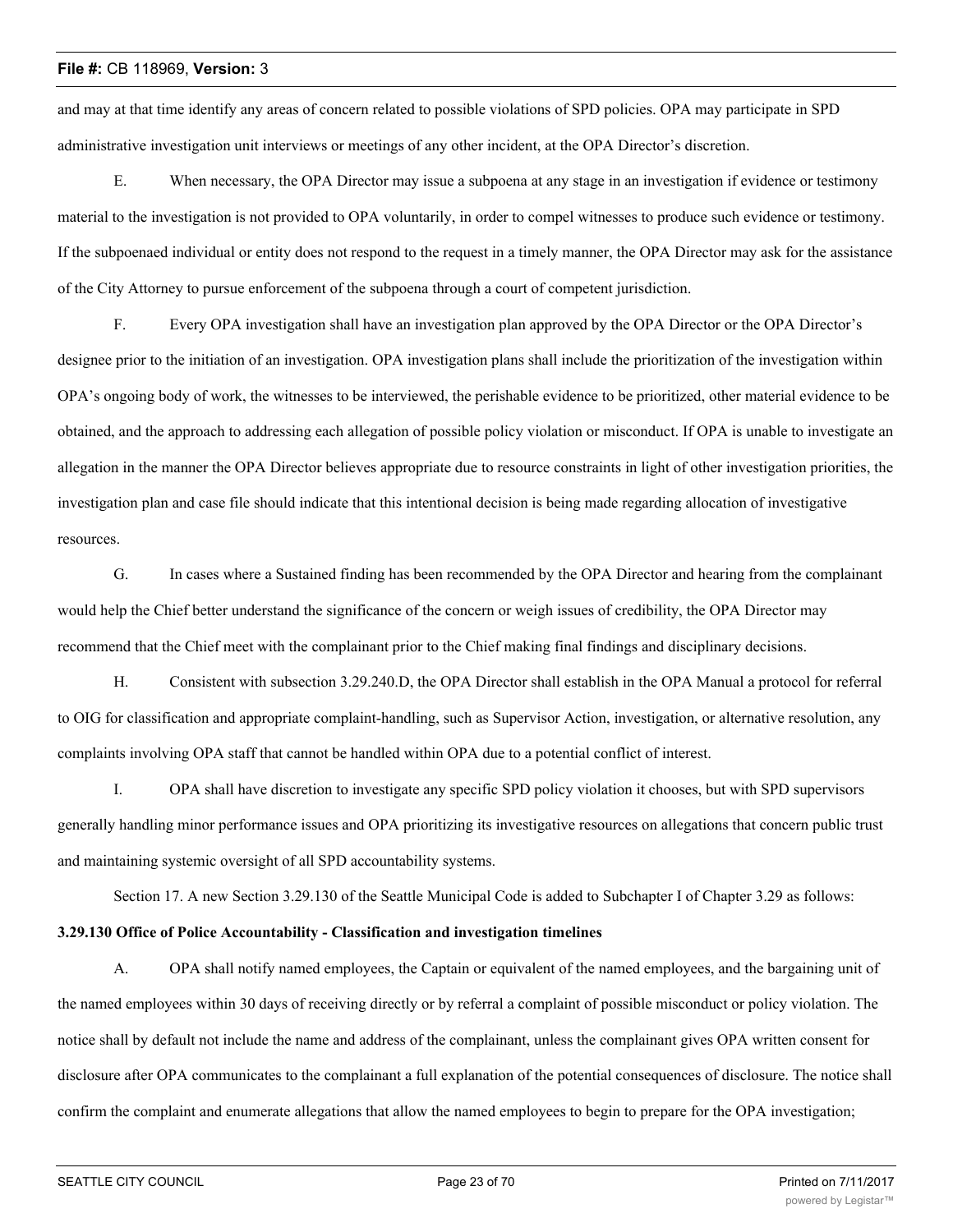however, if OPA subsequently identifies additional allegations not listed in the 30-day notice, these may also be addressed in the investigation.

B. The time period in which investigations must be completed by OPA is 180 days. The time period begins on the date OPA initiates or receives a complaint. The time period ends on the date the OPA Director issues proposed findings.

C. SPD employees shall timely refer incidents involving possible policy violations and misconduct to OPA. Members of any SPD unit or board with authority to conduct administrative investigations or review compliance with policy also have a responsibility for ensuring complete and timely referral to OPA of any incident they review that involves such potential misconduct or policy violation.

D. If an SPD employee fails to timely refer a complaint to OPA the failure to refer shall also constitute misconduct subject to complaint and investigation, and discipline under this Chapter 3.29 and the authority of the Chief. OPA shall initiate a complaint and investigation of such failure to timely refer.

E. If an OPA interview of a named or witness employee must be postponed due to the unavailability of the interviewee or the interviewee's labor representative, the additional number of days needed to accommodate the schedule of the employee or the employee's bargaining representative shall not be counted as part of the 180-day investigation period.

F. If the OPA Director position becomes vacant due to unforeseen exigent circumstances, the 180-day period shall be extended by 60 days to permit the designation of an interim OPA Director and the initiation of the appointment process for a permanent OPA Director.

G. In cases involving possible criminal actions, if an OPA administrative investigation is not commenced or is paused due to a criminal investigation, that time shall not be counted as part of the 180-day investigation period, and shall be documented in an administrative intake or investigation follow-up log in the investigation file. The OPA administrative investigation shall be paused as long as is necessary so that neither the OPA administrative nor the criminal investigation of the same incident is compromised. The 180-day clock shall resume whenever any administrative investigation steps are taken by OPA.

H. Investigations required by OIG for review and certification shall be provided to OIG as soon as possible after the investigator submits them, to afford sufficient time for OPA to conduct additional investigation if requested or directed by OIG, or to investigate new material evidence appropriately raised by the named employee during a due process hearing. Any further investigation shall be re-submitted to OIG for review in a timely manner, so as not to lessen the quality of the investigation due to the passage of time and to meet all contractual deadlines so that additional investigation does not foreclose the possibility of discipline being imposed.

I. To ensure the integrity and thoroughness of investigations, and the appropriateness of disciplinary decisions, if at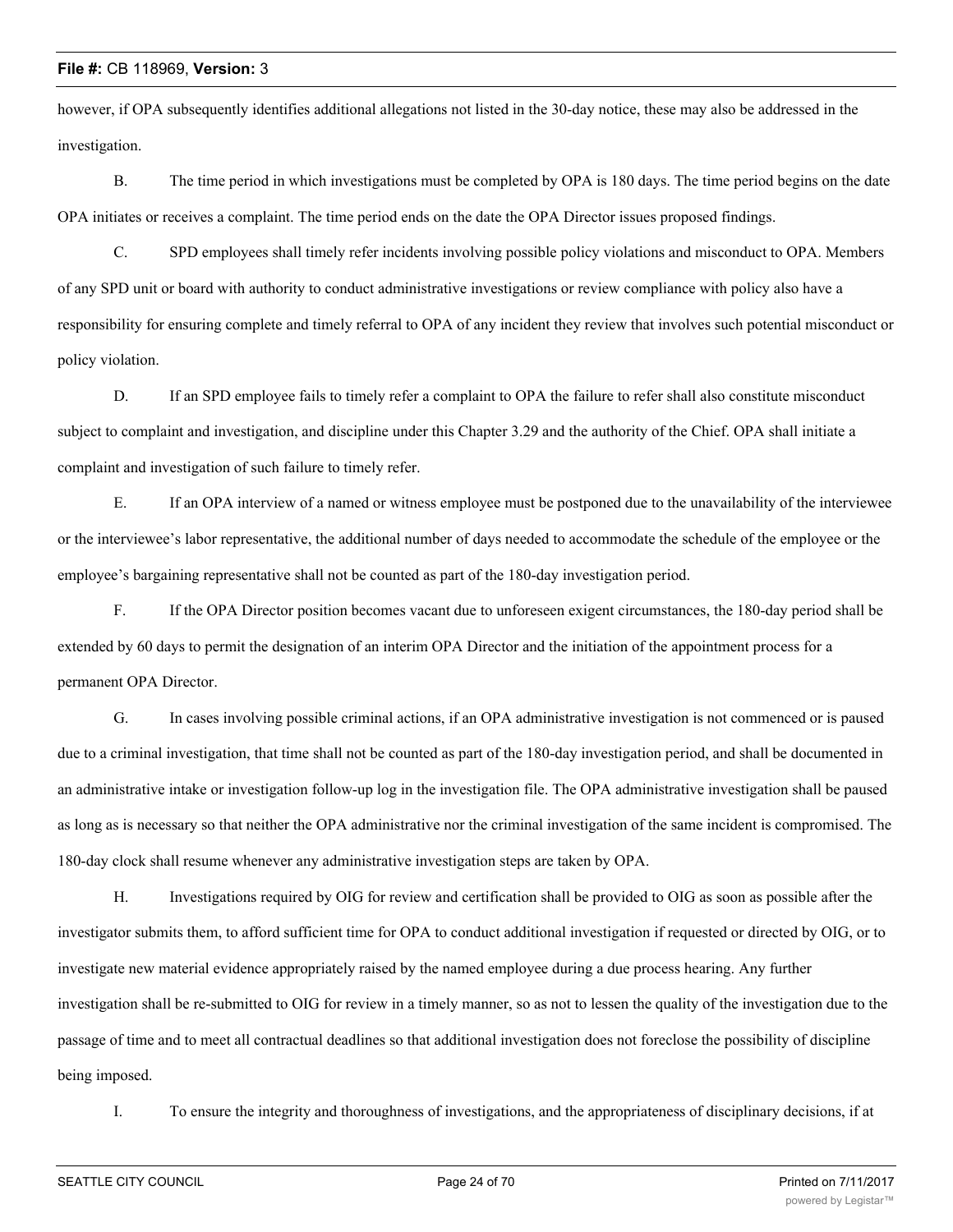any point during an OPA investigation the named employee or the named employee's bargaining representative becomes aware of any witness or evidence that the named employee or the employee's bargaining representative believes to be material, they shall disclose it as soon as is practicable to OPA, or shall otherwise be foreclosed from raising it later in a due process hearing, grievance, or appeal. Information not disclosed prior to a due process hearing, grievance, or appeal shall not be allowed into the record after the OPA investigation has concluded if it was known to the named employee or the named employee's bargaining representative during the OPA investigation, and if OPA offered the employee an opportunity to discuss any additional information and suggest any additional witnesses during the course of the employee's OPA interview.

J. If further investigation is initiated because new information is brought forward during an OPA interview or a due process hearing, or because of any additional investigation directed by OIG, the 180-day investigation time period shall be extended by 60 days.

Section 18. Section 3.28.812 of the Seattle Municipal Code, last amended by Ordinance 122744, is renumbered, recodified in Subchapter I of Chapter 3.29, and amended as follows:

# **((3.28.812)) 3.29.135 Office of ((Professional)) Police Accountability-Explanations of ((Certain Complaint Dispositions)) certain complaint dispositions**

A. If there is disagreement between the Chief and the OPA Director as to the OPA Director's recommendations on findings, the Chief and the OPA Director shall engage in a supplemental meeting to discuss the disagreement, which shall occur after an employee due process meeting has taken place.

 $((A))$  B. If the Chief  $((of$  Police)) decides not to follow  $((the$  OPA $\cdot$ s $))$  one or more of the OPA Director's written recommendations on ((the disposition of an OPA complaint)) findings following an OPA investigation, the Chief shall ((make)) provide a written statement of the material reasons for the decision within 30 days of the Chief's decision on the disposition of the complaint. ((The statement shall not contain the officer's name or any personal information about the officer.)) If the basis for ((not sustaining the complaint)) the action is personal, involving family or ((medical information)) health-related circumstances about the (( officer)) named employee, the statement shall refer to "personal ((information)) circumstances" as the basis. ((The Chief shall make the written statement within 60 days of his or her final decision on the disposition of the complaint)). The written statement shall be provided to the Mayor, the Council President and the Chair of the public safety committee, the City Attorney, the OPA Director, the Inspector General, and the CPC Executive Director, and be included in the OPA case file and in a communication with the complainant and the public. If any findings or discipline resulting from an investigation are changed pursuant to an appeal or grievance, this responsibility shall rest with the City Attorney.

 $((B<sub>z</sub>))$  C. If  $((no$  discipline results from an OPA complaint because)) an investigation time limit ((specified in a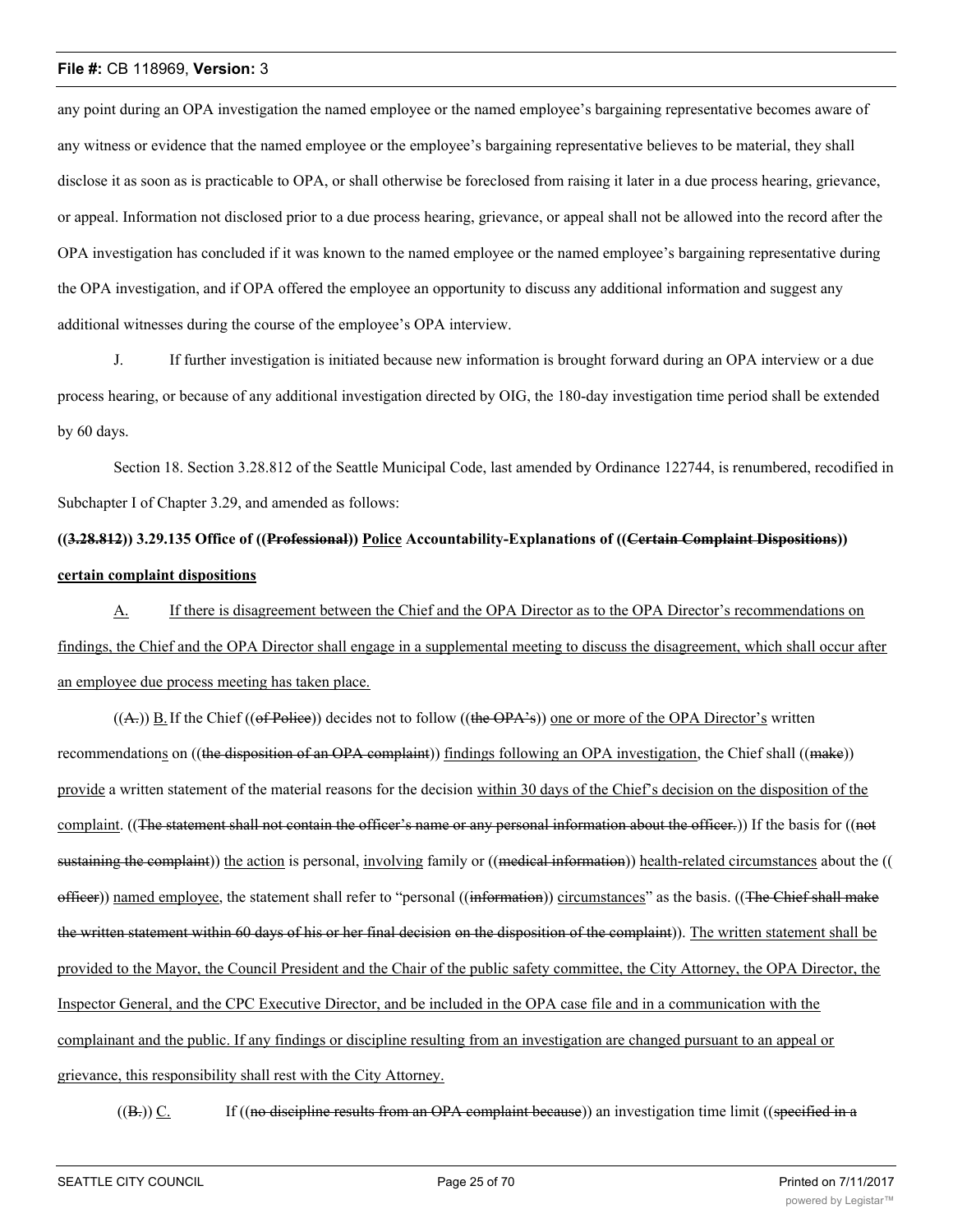collective bargaining agreement between the City and the subject employee's bargaining unit)) as set forth in Section 3.29.130 has been exceeded, within  $((60))$  30 days of the final  $((dissposition of the complaint investigation))$  certification of the investigation by the OPA Director, the OPA Director shall make a written ((explanation)) statement of the nature of the allegations in the complaint and the reason or reasons why the time limit was exceeded. This requirement applies whether the OPA Director ((recommends that)) recommended the complaint be sustained, not sustained, or ((declines)) declined to make a recommendation because the time limit (( has)) had been exceeded. The written statement shall be included in the OPA case file and provided to the Mayor, the Council President and the Chair of the public safety committee, the City Attorney, the Inspector General, and the CPC Executive Director, and included in a communication with the complainant and the public.

 $((\subseteq))$  D. The written ((explanations)) statements required by ((Subsections A and B of this Section)) this Section 3.29.135 shall not identify named employees or divulge personal information about ((the subject officer or officers)) named employees or anyone else involved in the complaint and shall be subject to any applicable ((confidentiality requirements)) disclosure limitations in state or federal law. The ((explanations)) statements shall not affect any discipline decisions; ((as specified in Seattle Municipal Code 3.28.810 Subsection  $F_5$ ) the Chief ((of Police)) remains the final ((Police Department)) SPD decision-maker in disciplinary actions.

 $((D<sub>r</sub>))$  E.  $((The written explanations required by Subsections A and B of this Section shall be provided to the Mayor and City$ Council.)) The OPA Director shall include summaries of ((these explanations)) the written statements required by this Section 3.29.135 in the OPA Director's annual report((reports required by Seattle Municipal Code 3.28.825)). The summaries ((shall not identify or divulge personal information about the subject officer or officers or anyone else involved in the complaint and)) shall be (( subject to)) consistent with any applicable confidentiality requirements in state or federal law.

F. Termination is the presumed discipline for a finding of material dishonesty based on the same evidentiary standard used for any other allegation of misconduct.

Section 19. A new Section 3.29.140 of the Seattle Municipal Code is added to Subchapter I of Chapter 3.29 as follows:

#### **3.29.140 Office of Police Accountability - Staffing**

A. The OPA Director and the Deputy Director shall be civilians and, within 18 months of the effective date of the ordinance introduced as Council Bill 118969, all investigative supervisors shall be civilian.

B. All OPA staff working directly with SPD supervisors to support the handling of minor violations and public access to the accountability system shall be civilians.

C. Within 12 months of the effective date of the ordinance introduced as Council Bill 118969, intake and investigator personnel shall be entirely civilian or a mix of civilian and sworn, in whatever staffing configuration best provides for continuity, flexibility, leadership opportunity, and specialized expertise, and supports public trust in the complaint-handling process.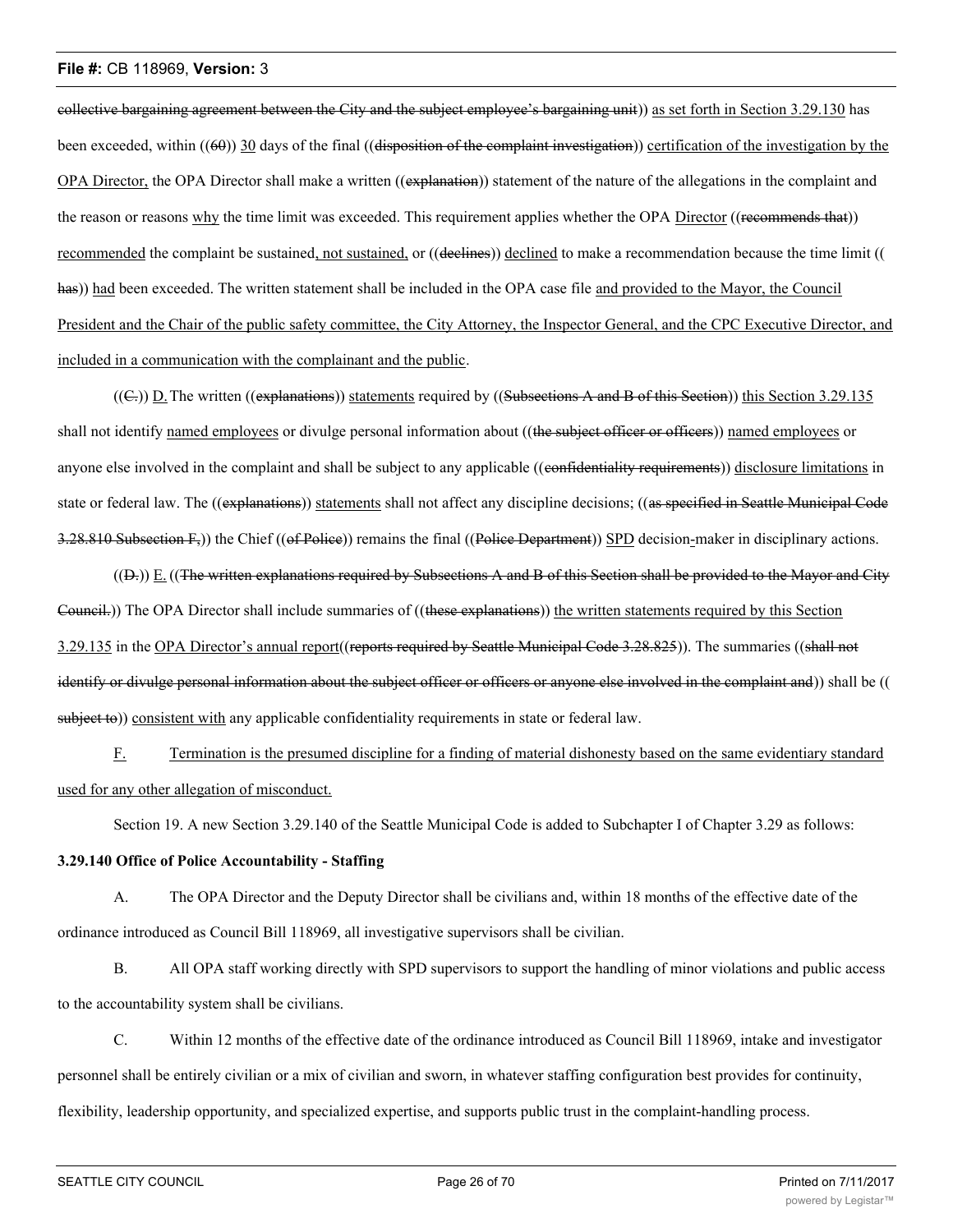D. All staff shall have the requisite skills and abilities necessary for OPA to fulfill its duties and obligations as set forth in this Chapter 3.29 and for OPA's operational effectiveness.

No civilian staff shall be required to have sworn experience and no civilian staff shall have been formerly employed by SPD as a sworn officer.

E. The OPA Director and the Chief shall collaborate with the goal that the rotations of sworn staff into and out of OPA are done in such a way as to maintain continuity and expertise, professionalism, orderly case management, and the operational effectiveness of both OPA and SPD, pursuant to subsection 3.29.430.G.

F. The appropriate level of civilianization of OPA intake and investigator personnel shall be evaluated by OIG pursuant to Section 3.29.240.

G. OPA investigators and investigative supervisors shall receive training by professional instructors outside SPD in best practices in administrative and police practices investigations. OPA investigators and investigative supervisors shall also receive in-house training on current SPD and OPA policies and procedures.

Section 20. Section 3.28.825 of the Seattle Municipal Code, last amended by Ordinance 122744, is renumbered, recodified in Subchapter I of Chapter 3.29, and amended as follows:

# **((3.28.825 Reports.)) 3.29.145 Office of Police Accountability - Reporting**

A. OPA shall maintain a website consistent with City Information Technology standards. OPA's website shall contain its OPA Manual and comprehensive, substantive, and timely information on matters of public interest concerning SPD's accountability system, including information about OIG and CPC and links to their websites.

B. OPA shall post online, in a timely manner, summaries of completed investigations, including the allegations, analysis, and findings. OPA shall post on its website and distribute, by electronic subscription, a compilation of completed investigation summaries from the prior quarter, noting any investigations for which discipline has been appealed.

C. At the time they are issued, OPA shall post online and copy to OIG and CPC letters sent to SPD recommending Management Actions. OPA shall timely post online and copy to OIG and CPC updates on the outcomes of its Management Action recommendations, including SPD written responses to OPA Management Action recommendations and the status of these recommended changes to SPD policies or practices.

D. OPA shall work with the City Attorney's Office to publicly release information about closed OPA cases as promptly and with as much transparency as legally and practically possible.

E. Each year in June and December, OPA shall provide to OIG status reports regarding (a) all OPA cases that were referred by OPA for possible criminal investigations during the previous six months and (b) all OPA cases that were referred by OPA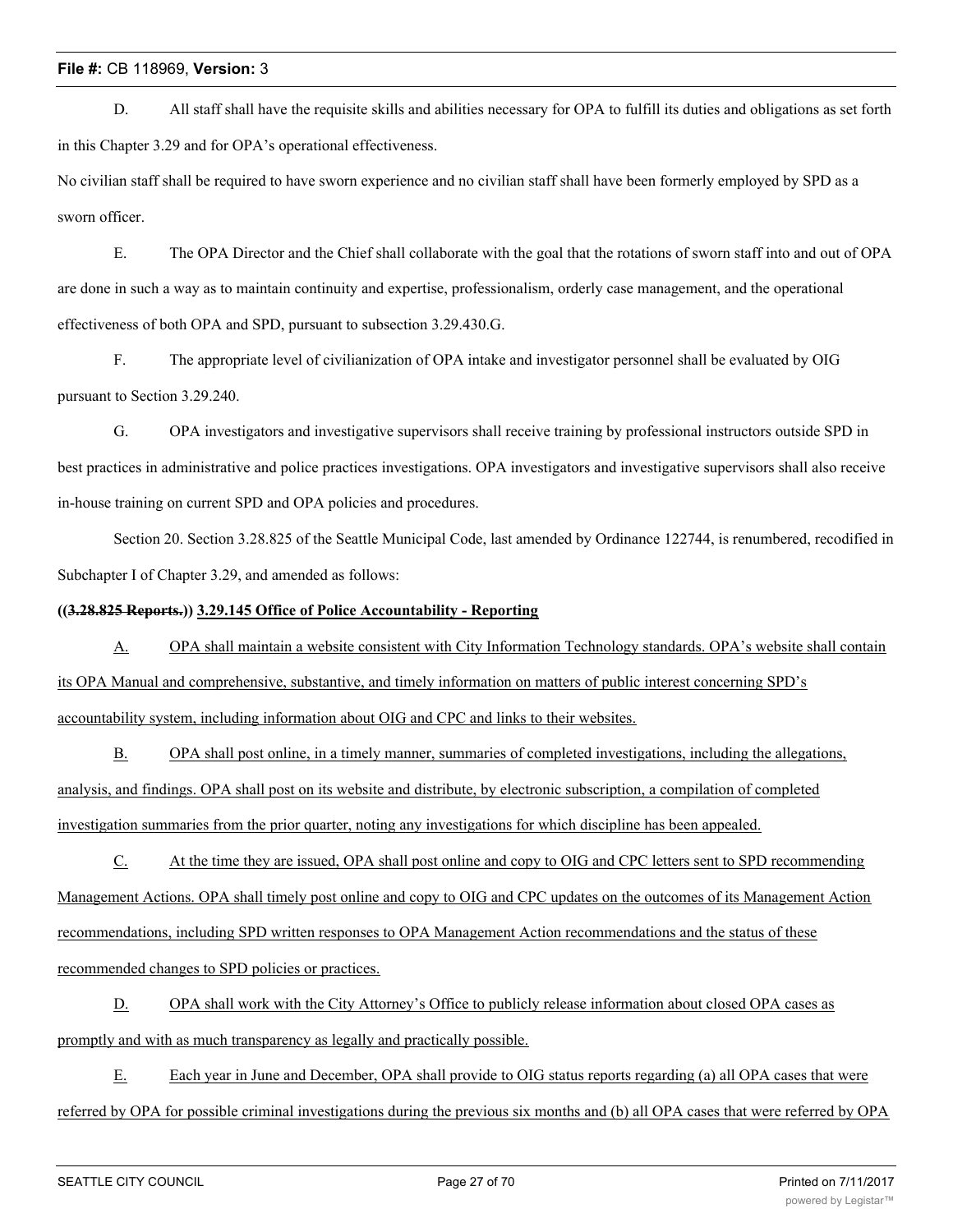for possible criminal investigations in earlier periods and for which investigations remained open at any time during the current reporting period. These status reports shall include the nature of the criminal allegation, the case number, the named employees, the date of complaint, the timeliness of the criminal investigation, and the current status of the case.

F. The OPA Director shall produce annual reports that are readily understandable and useful to policymakers. The annual report shall describe the work of OPA in fulfilling OPA's purpose, duties, and responsibilities detailed in this Chapter 3.29. The report shall include OPA Director recommendations for changes in policies and practices, collective bargaining agreements, City ordinances, and state law and summarize the implementation status of any previous OPA recommendations, and, for any that have not been implemented, the reasons. The annual report shall also summarize information received from community outreach that has informed OPA's work. The annual report shall be posted online and electronically distributed to the Mayor, City Attorney, Council, Chief, Inspector General, and CPC, as well as to the City Clerk for filing as a public record.

 $((A))$   $((The Director shall issue at least two reports per year to the Mayor and City Council describing the work of the$ OPA and making recommendations for policy changes as determined by the Director. Each year at least one of the Director's reports shall report)) The annual report shall also include, but not be limited to, the following statistics and information:

 $(1.$  The total number of complaints received by the Office of Professional Accountability;

2. The number of complaints by classification and nature of allegation;

3. The percentage of complaints resulting in each kind of finding, namely, sustained, not sustained,

#### unfounded, supervisory intervention or exonerated;

4. The nature of disciplinary action taken in sustained cases;)

1. The number and percentage of all complaints by classification and nature of allegation received by OPA;

2. The number and percentage of all complaints and allegations sustained and the specific disciplinary or

other remedial action taken in sustained cases;

3. The number and percentage of cases that were not certified as thorough, timely, and objective by OIG, including actions taken by the OPA Director to reduce the number of not certified cases;

4. The number and percentage of cases that were appealed or grieved, and the number and percentage of these cases in which findings and/or discipline determinations were changed, and the nature of those changes, as a result of appeals or for other reasons;

5. The number and percentage of all complaints and allegations not sustained, and the categorization of all not sustained findings, e.g., unfounded, inconclusive, or lawful and proper;

6. The number and percentage of all complaints handled directly by frontline supervisors, referred for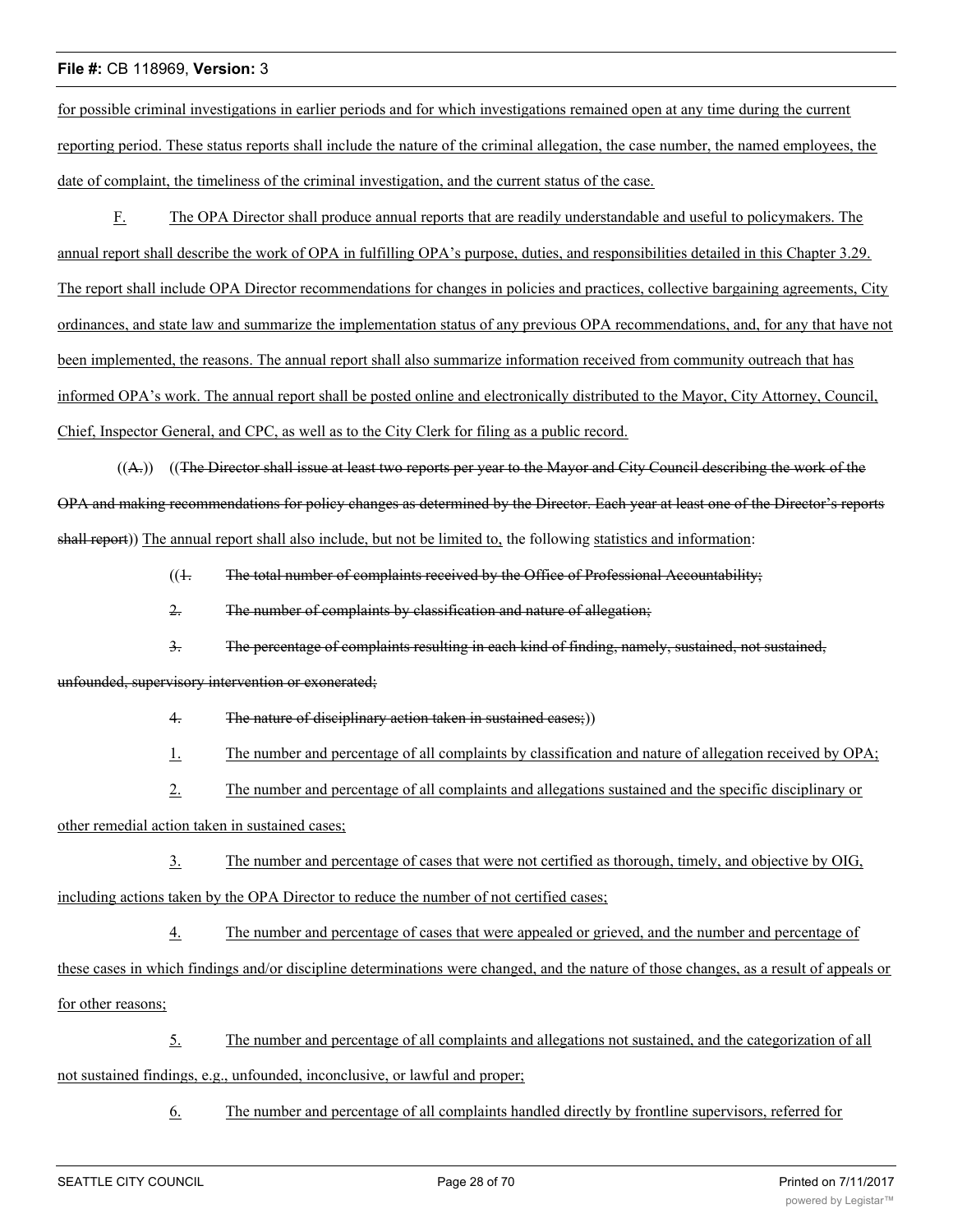Supervisor Action, Management Action, training, or alternative resolution;

 $((5))$  7. The ((geographic)) precinct, sector, and shift distribution of incidents underlying complaints;

 $((6))$  8. The racial, ethnic,  $((and))$  gender, and geographic distributions of complainants,  $((as))$  to the extent this information is provided voluntarily by complainants;

 $((7))$  9. The racial, ethnic, gender, assignment, shift, and service seniority distributions of ((officers)) named employees who are subjects of complaints;

 $((8))$  10. The number of  $((\text{effieers}))$  named employees who have received  $((\text{three}))$  two or more sustained complaints within one year; ((and

9. The timeliness of OPA complaint handling.))

11. Patterns and trends in all OPA complaints, including year-to-year comparisons of demographic data that can help identify problems, deter misconduct, and inform SPD policy and practice improvements; and

12. The accessibility, transparency, timeliness, thoroughness, responsiveness, and effectiveness of OPA and SPD processes, including but not limited to, OPA investigations; complaints referred by OPA for Supervisor Action; complaints handled directly by frontline supervisors; Supervisor Action referrals; mediations, Rapid Adjudication, and other alternative resolution processes; and Management Actions and Training Referrals.

((B. The OPA Director and OPA staff may meet with citizens and community groups to solicit community input on policies and practices related to police accountability.))

((E,)) G. The OPA Director shall make available to ((the OPA Auditor and OPA Review Board)) OIG and CPC information necessary for their respective ((auditing and reporting)) functions ((as)) set forth in this ((ehapter)) Chapter 3.29, in a timeframe allowing for the timely performance of their duties.

Section 21. Section 3.28.830 of the Seattle Municipal Code, last amended by Ordinance 120728, is renumbered, recodified in Subchapter I of Chapter 3.29, and amended as follows:

# **((3.28.830)) 3.29.150 Office of Police Accountability - Confidentiality of files and records ((.))**

((The Director shall, in the case of unsustained complaints, prepare a summary of the investigation, including a description of the number of witnesses interviewed, the investigative methods employed, and a brief explanation of why the complaint was not sustained. The Director shall provide a copy of the summary to the complainant. The))Consistent with federal and state law, including the Criminal Records Privacy Act, chapter 10.97 RCW, as well as relevant collective bargaining agreements, the OPA Director shall protect ((the confidentiality of Department)) from disclosure confidential, non-public OPA and SPD files and records to which ((s/he )) OPA has been provided access.((to the extent permitted by applicable law, in accordance with the provisions of this chapter, and in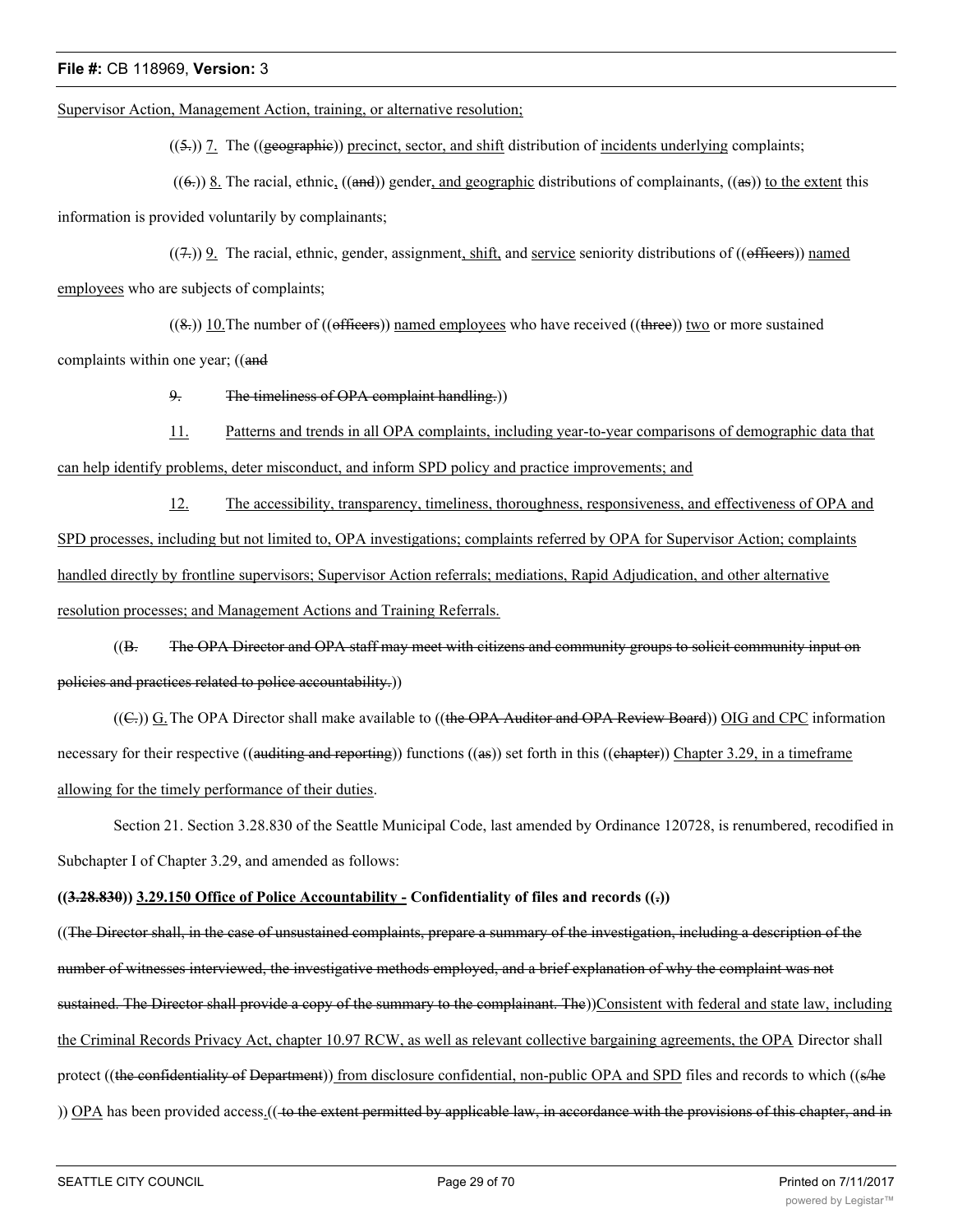the same manner and to the same degree as s/he would be obligated to protect attorney-client privileged materials under legal and ethical requirements. The Director shall also be bound by the confidentiality provisions of the Criminal Records Privacy Act (RCW Chapter 10.97) and Public Disclosure Act (RCW Section 42.17.250 et seq.))) The OPA Director shall not identify the ((subject of an)) named employee in an OPA investigation in any public report required by this ((chapter)) Chapter 3.29.

Section 22. Subchapter VIII of Chapter 3.28 of the Seattle Municipal Code is recodified as Subchapter II of Chapter 3.29 and amended as follows:

## **Subchapter ((VIII)) II Office of ((Professional Accountability Auditor)) Inspector General for Public Safety**

Section 23. A new Section 3.29.200 of the Seattle Municipal Code is added to Subchapter II of Chapter 3.29 as follows:

# **3.29.200 Office of Inspector General for Public Safety established - Functions and authority**

A. There is established an independent Office of Inspector General for Public Safety (OIG) to fulfill the purposes set forth in Section 3.29.010.

B. There shall be a civilian Inspector General responsible for carrying out the duties set forth in this Subchapter II.

C. There shall be a civilian Deputy Inspector General to perform such duties and have such powers as the Inspector General may prescribe and delegate to fulfill and effectively manage the duties set forth in this Subchapter II, including acting on behalf of the Inspector General when necessary. The Inspector General shall obtain from an outside law enforcement agency a thorough background check of the Deputy Inspector General, including records of arrest, charges, or allegations of criminal conduct or other nonconviction data for the purpose of determining the individual's fitness to perform the duties of the Inspector General, prior to the Deputy Inspector General's appointment to the position, as well as of any staff who will have access to confidential OPA classification, OPA investigation, or Police Intelligence Auditor information.

D. OIG oversight activities shall objectively ensure the ongoing integrity of SPD processes and operations and that SPD is meeting its mission to address crime and improve quality of life through the delivery of constitutional, professional, and effective police services, and meeting its mission in a way that reflects the values of Seattle's diverse communities.

E. OIG shall conduct risk management reviews and performance audits, including analysis of sample and aggregate data, to identify systemic problems and to establish patterns and trends, of any and all SPD and OPA operations, and criminal justice system operations that involve SPD or OPA.

F. OIG shall review OPA's misconduct complaint-handling and investigations, other OPA activities, and the effectiveness, accessibility, timeliness, transparency, and responsiveness of the complaint system.

G. OIG may also conduct audits and reviews for any areas that may (a) involve potential conflicts of interest; (b) involve possible fraud, waste, abuse, inefficiency, or ineffectiveness; (c) undermine accountability or be unethical; or (d) otherwise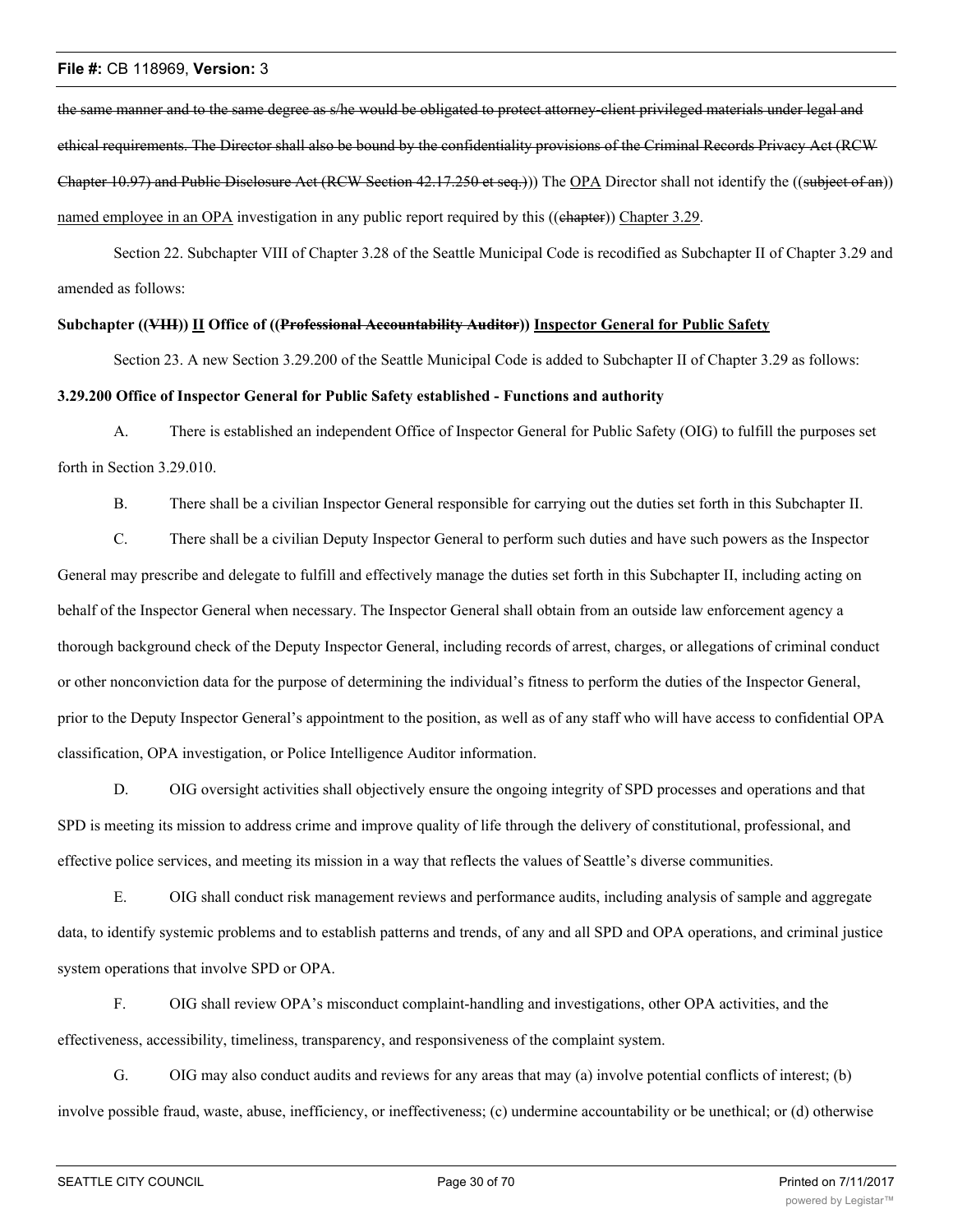compromise the public's trust in the police or the criminal justice system.

H. OIG shall have the authority to review and audit policies and practices of other City departments and offices in areas related to policing and criminal justice matters.

I. OIG shall enhance an SPD culture of police accountability through means including, but not limited to, the following:

1. Collaborating with the Chief, the OPA Director, and other SPD leadership to strengthen the involvement of supervisory personnel in the accountability system;

2. Assisting SPD in the development and delivery of SPD in-service training related to the accountability system and helping ensure that this training is part of the curriculum for all new employees; and

3. Collaborating with SPD to make disciplinary processes as fair, impartial, objective, certain, timely, consistent, understandable, transparent, and effective as possible.

J. OIG shall be responsive to community needs and concerns through means including, but not limited to, the following:

1. Obtaining information about community perspectives and concerns germane to OIG's oversight responsibilities, including using the expertise of CPC;

2. Conducting community outreach to inform the public about OIG's role and scope of responsibilities, in

consultation with CPC, and receiving feedback from CPC on issues surfaced as a result of its community outreach activities;

3. Consulting with CPC regularly to ensure that OIG materials are readily understandable, and that informational materials are culturally and linguistically appropriate and widely available to Seattle's diverse residents both in English and in translation;

4. Providing technical assistance on OIG matters to CPC, as reasonably requested and consistent with the purposes of this Chapter 3.29; and

5. Maintaining and promoting use of a hotline and other technologies to receive anonymous reports from the public and City employees regarding matters germane to this Chapter 3.29.

K. OIG shall review evidence-based research and successful police practices in other jurisdictions and make recommendations based on such reviews to City policymakers for increasing the effectiveness of SPD and related criminal justice system processes.

Section 24. A new Section 3.29.210 of the Seattle Municipal Code is added to Subchapter II of Chapter 3.29 as follows:

# **3.29.210 Office of Inspector General for Public Safety - Independence**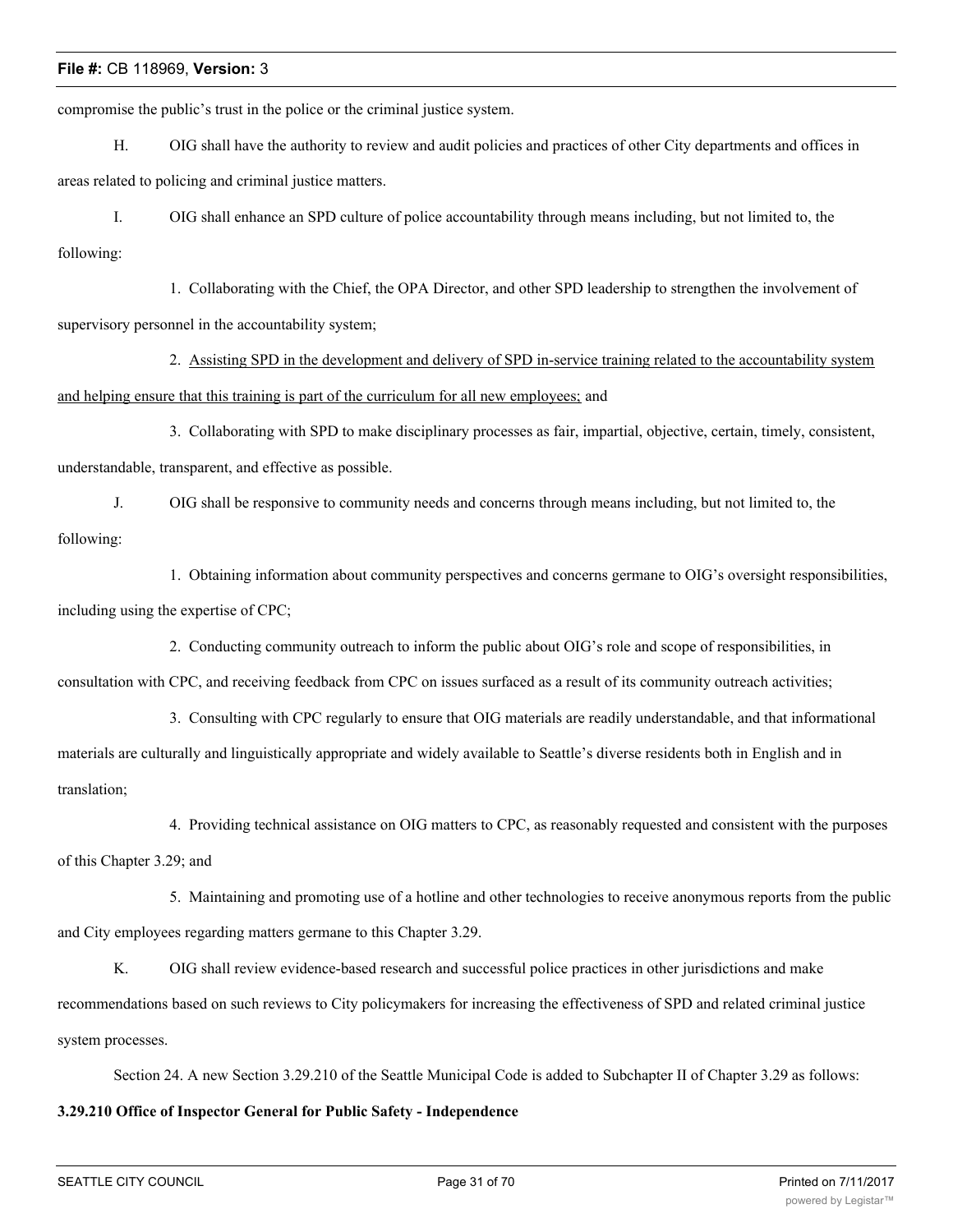A. The City shall provide staff and resources that it deems sufficient to enable OIG to perform all of its responsibilities specified in this Chapter 3.29. The Inspector General shall submit an annual budget request to the Mayor. The OIG budget shall be appropriated in a Budget Control Level that is independent of any other City department. The Inspector General may advocate for resources directly to Councilmembers or the Council during the budget process and throughout the year.

B. Except as prohibited by law, OIG shall have timely, full, and direct access to all relevant City employees, facilities, documents, files, records, and data in OPA, SPD, and other City departments and offices that are necessary to perform its duties set forth in this Chapter 3.29. Should any City department decline to provide OIG access to documents or data, the declining department shall provide the Inspector General with an itemization describing the documents or data withheld and the legal basis for withholding access to each item.

C. OIG shall have authority to observe reviews, meetings, and trainings, such as SPD administrative investigation unit meetings, disciplinary hearings, or discussions of misconduct complaint investigations.

Section 25. Section 3.28.850 of the Seattle Municipal Code, last amended by Ordinance 122744, is renumbered, recodified in Subchapter II of Chapter 3.29, and amended as follows:

# **((3.28.850)) 3.29.220 Office of ((Professional Accountability Auditor established.)) Inspector General for Public Safety - Qualifications**

((A. There shall be an Office of Professional Accountability Auditor (hereinafter "OPA Auditor") who shall be appointed by the Mayor, subject to confirmation by the City Council, to provide review and assessment of Office of Professional Accountability (hereinafter "OPA") complaints and of Police Department policies and practices related to police accountability and professional conduct. The OPA Auditor shall serve a term of three years and may be reappointed to two subsequent three year terms by the Mayor, subject to confirmation by the City Council. No individual may serve more than three three year terms as OPA Auditor. Should an OPA Auditor take office at any time after commencement of a regular term, the expiration of that term shall remain unaffected. The OPA Auditor may be removed from office for cause by the Mayor by filing a statement of reasons for removal with the City Council. The OPA Auditor shall be compensated as provided by ordinance or by appropriation in the City's annual budget. B.)) The Inspector General shall be a civilian with a background in criminal, civil rights, labor law, governmental investigations, and/or the management of governmental auditing; shall not be required to have law enforcement experience; and shall not have been formerly employed by SPD as a sworn officer. The Inspector General shall have a demonstrated ability to lead and manage staff in auditing, evaluating, and conducting investigations; conducting financial and performance audits; analyzing and assessing complex aggregate data for patterns and trends; and in recommending systemic improvements to policies and practices to support constitutional policing, ongoing system effectiveness, and police excellence. The ((OPA Auditor)) Inspector General should ((possess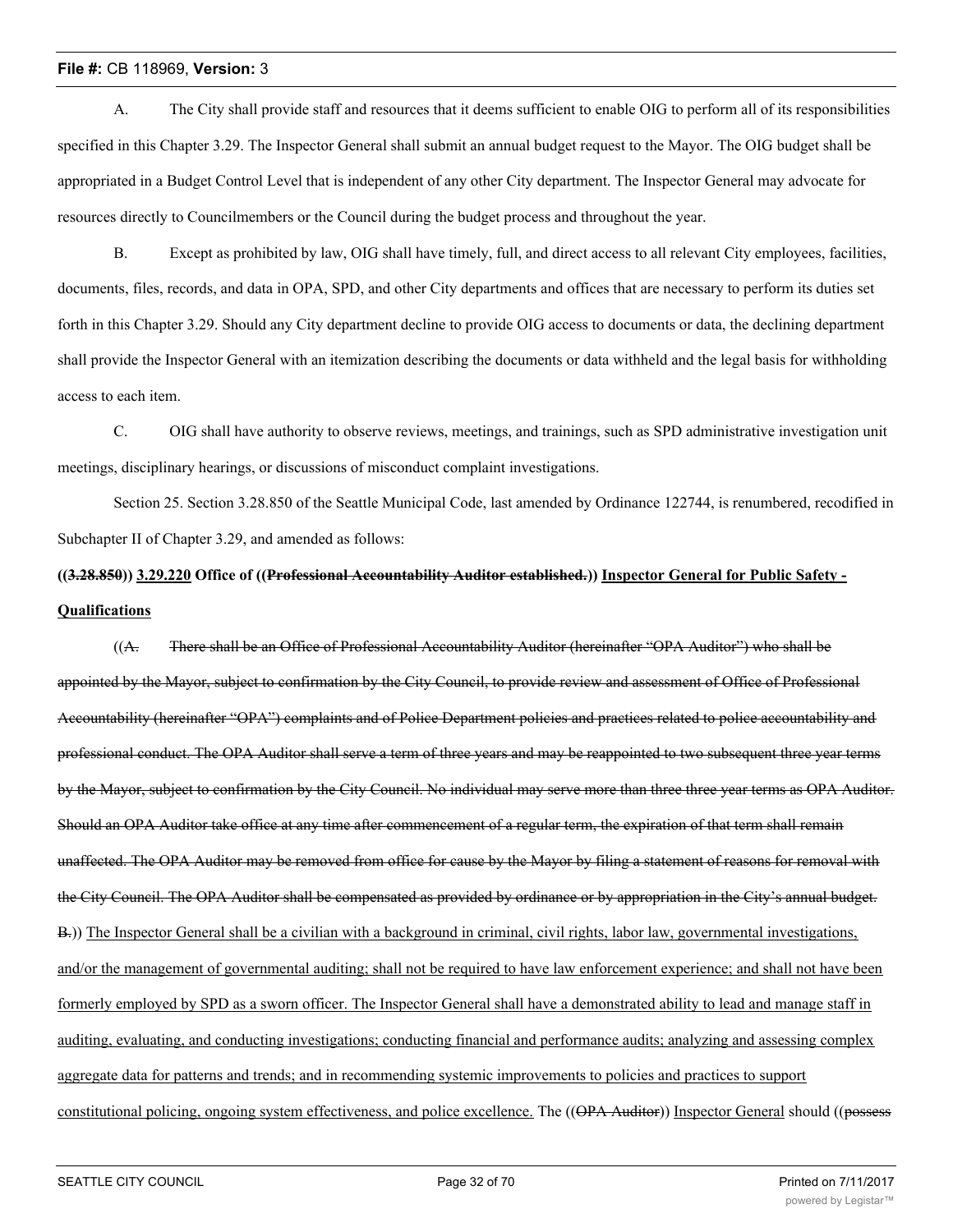)) also have the following additional qualifications and characteristics ((at the time of appointment and throughout his or her term)):

 $((+))$  A. A reputation for integrity and professionalism,  $((as well as))$  and the ability to maintain a high standard of integrity and professionalism in the office;

 $((2))$  B.  $((A$  commitment to and knowledge)) A commitment to  $((ef))$  the need for and responsibilities of law enforcement,  $((as well as the need))$  including enforcement, community care-taking, and the need to protect the  $((basie))$  constitutional rights of all affected parties;

 $((3))$  C. A commitment to the statements of purpose and policies in this ((chapter)) Chapter 3.29;

 $((4))$   $\underline{D}$ . A history of  $((\text{demonstrated}))$  leadership experience  $((\text{and ability}))$ ;

 $(15.$  The potential for gaining the respect of complainants, Police Department personnel, and the citizens of this City;

 $6$ .)) E. The ability to  $((\text{work}))$  relate, communicate, and engage effectively with all who have a stake in policing, including, but not limited to, the general public, complainants, disenfranchised communities, SPD employees, and relevant City and other officials including the Mayor, ((City)) Council, City Attorney, Chief ((of Police)), OPA Director, ((other Police Department personnel, OPA Review Board, other public agencies, private organizations, and citizens)) and CPC;

 $((7))$  F. ((The ability, as shown by previous experience, to work with)) An understanding of the city's ethnic and socioeconomic diversity, and proven experience working with and valuing the perspectives of diverse groups and individuals; and

 $((8))$  G. The ability to  $((\overline{\text{maintain}}))$  exercise sound judgment, independence, fairness, and objectivity in an environment where controversy is common.

((C. In addition to the qualifications and characteristics set forth in subsection B above, the OPA Auditor shall possess the following qualification: the OPA Auditor must be a graduate of an accredited law school and member in good standing of the Washington State Bar Association and, prior to appointment, have at least five years of experience in the practice of law or in a judicially related field.

D. The Chief of Police shall cause a thorough background check of nominees for OPA Auditor identified by the Mayor and shall report the results to the Mayor.))

Section 26. A new Section 3.29.230 of the Seattle Municipal Code is added to Subchapter II of Chapter 3.29 as follows:

# **3.29.230 Office of Inspector General for Public Safety - Appointment and removal**

A. The Inspector General shall be appointed and reappointed in accordance with the process described in this Section 3.29.230. All appointees and reappointments shall be confirmed by a majority vote of the full Council. If the Council does not act within 30 days of notice of an appointment or reappointment, the appointment or reappointment shall be deemed confirmed.

B. For appointments, the public safety committee shall select from up to three qualified finalists identified by a search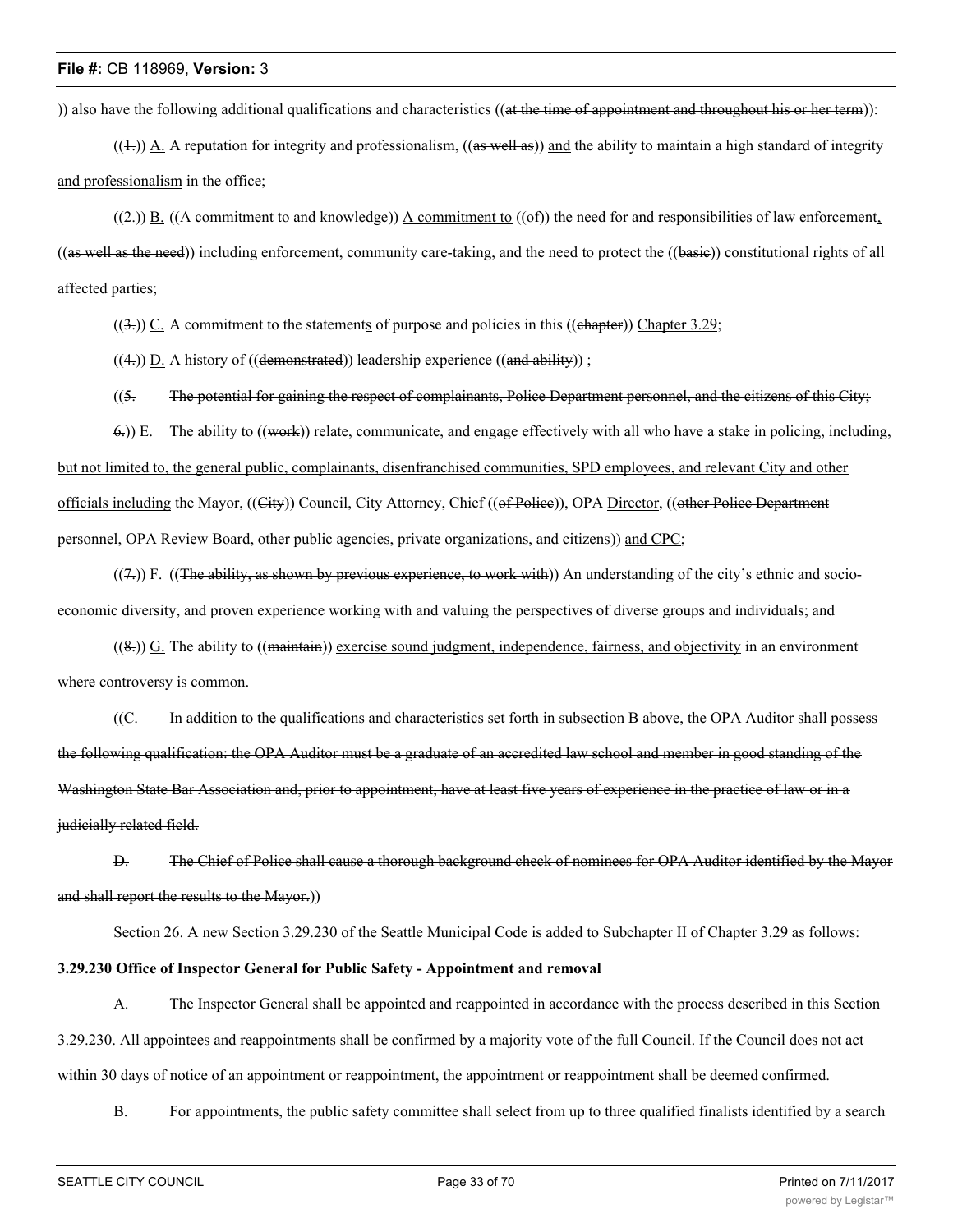committee through a national process using merit-based criteria. CPC Commissioners shall constitute at least 25 percent of the search committee, one of whom shall serve as one of the search committee co-chairs. The public safety committee shall either appoint from among the finalists or initiate a new search. The public safety committee shall receive input from CPC and the OPA Director prior to reappointments.

C. The Inspector General may be appointed and reappointed for up to two six-year terms for a total of 12 years. Each term shall commence on January 1, except that the first Inspector General appointed pursuant to this Chapter 3.29 shall serve an interim term that commences immediately following Council confirmation; the interim term shall not count as a full term for the purposes of calculating term limits under this Section 3.29.230. The first full term shall begin in the first year after the commencement of the OPA Director's term of office, to ensure that these terms do not run concurrently. Each appointment and reappointment shall be made whenever possible sufficiently prior to the expiration of the latest incumbent's term of office, or the effective date of an incumbent's resignation, permitting Council action on the appointment or reappointment at least 45 days before the expiration of the present term or the effective date of the resignation, so as to increase the likelihood of a seamless transition without a gap in oversight. If the public safety committee does not make an appointment or reappointment within 90 days of the first day of the expiration of a term, of a vacancy, or of Council rejection of the committee's appointee, the Mayor shall appoint the Inspector General.

D. In the event of a vacancy, the Council President shall designate an interim Inspector General within ten days after the first day of the vacancy to serve until a new Inspector General is appointed. If the Council President does not designate an interim Inspector General within ten days of the first day of the vacancy, the City Attorney's Office shall provide notice to the Mayor and the interim Inspector General shall be designated by the Mayor. The interim Inspector General may be either an OIG employee or an individual from outside OIG, but must substantially meet the qualifications in Section 3.29.220. An Inspector General whose term is ending may continue on an interim basis until a successor has been confirmed by the Council. An interim term shall not count as a full term for the purposes of calculating term limits under this Section 3.29.230.

E. To strengthen the independence of the Inspector General, the Council may remove the Inspector General from office only for cause, and in accordance with the following provisions:

1. Upon a majority vote of the full Council initiating removal, the Council President shall give written notice, specifying the basis for the intended removal, to the Inspector General, the Mayor, the OPA Director, and the CPC Executive Director.

2. Within ten days after receipt of the notice, the Inspector General may file with the Council President and the Chair of the public safety committee a request for a hearing on the cause for removal. The Inspector General's request for a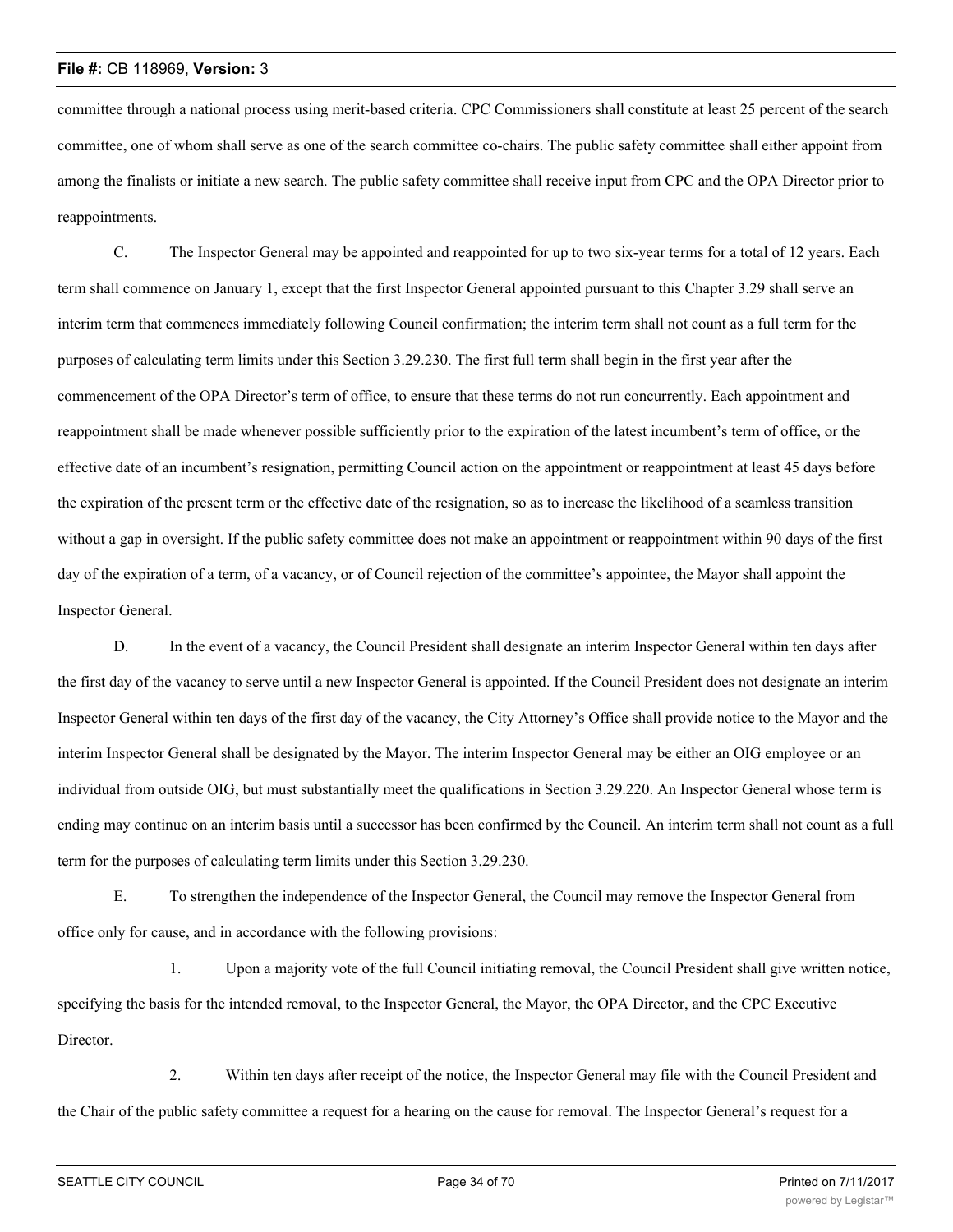hearing shall be delivered at the same time to the Mayor, the OPA Director, the Chief, and the CPC Executive Director. If such request is made, the Council shall convene a hearing on the cause for removal in the public safety committee not sooner than 30 days and not more than 60 days following the Inspector General's request for a hearing, at which the Inspector General may appear and be heard. The Council shall vote to approve or reject the removal within 30 days of the hearing.

3. If no request for a hearing is made, the Council shall vote to approve or reject the removal within 30 days of issuing notice of the intended removal, following input from CPC.

4. A two-thirds vote of the full Council is required to approve removal.

F. The Seattle Department of Human Resources shall obtain from an outside law enforcement agency a thorough background check of nominees for Inspector General, including records of arrest, charges, or allegations of criminal conduct or other nonconviction data for the purpose of determining the individuals' fitness to perform the duties of Inspector General, and report the results to the appointing authority, prior to the Council taking final action on the appointment.

G. The Council shall be responsible for the performance evaluation of the Inspector General and shall seek the input of the public, Mayor, City Attorney, Chief, OPA Director, other SPD employees, and CPC. CPC shall provide input in accordance with subsection 3.29.360.N.

Section 27. Section 3.28.855 of the Seattle Municipal Code, last amended by Ordinance 122744, is renumbered, recodified in Subchapter II of Chapter 3.29, and amended as follows:

**((3.28.855 OPA Auditor's Authority and Responsibility.)) 3.29.240 Office of Inspector General for Public Safety - Inspector General - Authority and responsibility**

((A. The OPA Auditor shall review OPA complaint classifications and complaint investigations. Every week the OPA shall notify the Auditor of the complaint classifications made and complaint investigations completed in the previous week, and shall make the case files available to the Auditor. The Auditor may recommend to the OPA that it change a complaint classification or further investigate a complaint, or, as specified elsewhere in this section, require further investigation. If within 10 days after being notified that a case file has been completed the Auditor has not advised the Department of concerns with the investigation, the OPA shall forward the case file to the subject officer's chain of command for review and recommendations. The OPA Auditor may review a completed case file after the OPA has referred the case file to the subject officer's chain of command, but in these instances the OPA Auditor shall not require further investigation.

B. The OPA Auditor may audit any and all OPA records. The purpose of such audits is to support the Auditor's recommendations on the thoroughness, fairness and timeliness of OPA investigations, and on any other Police Department or City policies and practices related to police accountability and police professional conduct. The Auditor shall issue public reports on the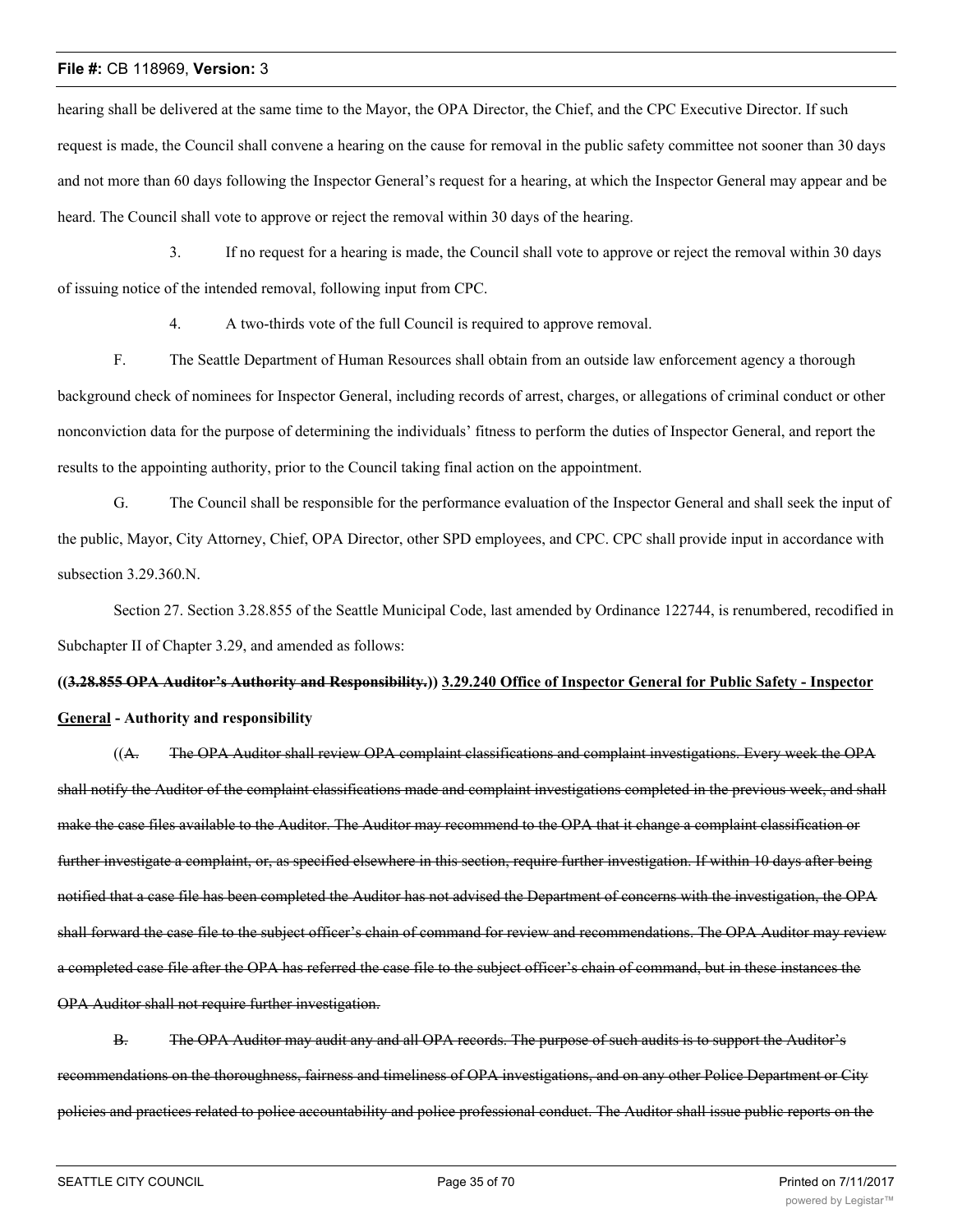results of such audits. The Auditor shall determine the topics, scope and frequency of such audits after consulting at least annually with the OPA Director and OPA Review Board.

C. OPA Auditor May Require Further Investigation of OPA Complaints.

1. The OPA Auditor shall use best efforts to complete audits under subsections A and B of this section without unreasonably delaying review of the case file by the subject officer's chain of command. After reviewing the file, the OPA Auditor may request the Office of Professional Accountability to conduct further investigation. The OPA Auditor shall provide a written statement to the OPA Director identifying the reasons for his or her request for further investigation. Criteria the OPA Auditor should consider include but are not limited to: (1) whether witnesses were contacted and evidence collected; (2) whether interviews were thorough; and (3) whether applicable OPA procedures were followed. In the event the OPA Director disagrees with this recommendation, he or she shall within five days provide the OPA Auditor with a written explanation of the reasons. After giving due consideration to the OPA Director's explanation, the Auditor may require the OPA to conduct the specified further investigation.

D. Secure Temporary Space. The Department shall, upon request of the OPA Auditor, provide secure temporary space for the OPA Auditor to conduct the audits close to the records to be reviewed.

[E. Reserved.]

F. OPA Auditor's Access to Records; Restriction on Access When Criminal Investigation Pending; Return of Records.

1. The OPA Auditor shall have access to all OPA files and records, provided, however, that the OPA Auditor shall not have access to files designated by the OPA as relating to an active criminal investigation of an officer until such time as the Department has given the subject officer written notification of the investigation. The OPA Director shall provide the OPA Auditor with quarterly status reports regarding OPA cases in which criminal investigations are also being undertaken. These status reports shall include the number of ongoing OPA criminal investigations and the month during which each investigation was originated, and the number of new criminal investigations initiated that quarter.

2. OPA files and records made available to the OPA Auditor are the property of the Police Department and shall not, by operation of this sub-chapter, become the property of the OPA Auditor. The OPA Auditor shall make every reasonable effort to maintain the security of files belonging to the Department while in the OPA Auditor's possession. Any requests made to the OPA Auditor for OPA files or records, whether through litigation discovery or pursuant to public disclosure, shall be referred to the Chief of Police for response.

3. Upon completion of an audit, the OPA Auditor shall return to the OPA all section files, reports, and records to which he or she has been provided access pursuant to these audit procedures and standards. Following completion of an audit, the OPA Auditor may, however, continue to have access to closed OPA files.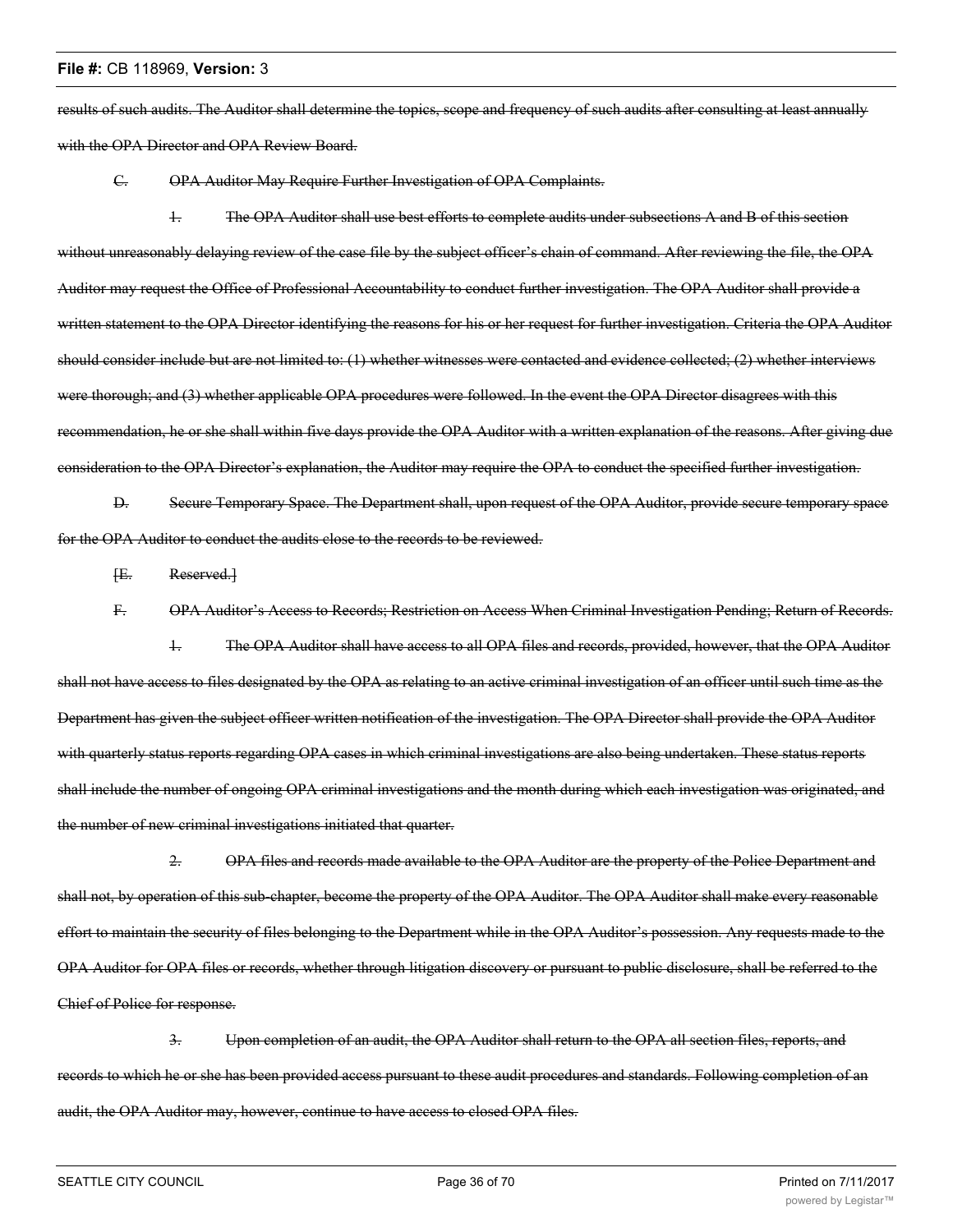G. OPA Auditor Access to Caseload, Workload and Procedural Information. The OPA Auditor is authorized to request any information on OPA cases, workload, or procedures that he or she finds necessary in order to conduct an ongoing analysis of the Department's OPA process. The Department shall make the requested information available to the Auditor.))

The Inspector General shall have the authority and responsibility to:

A. Manage all functions and responsibilities of OIG.

B. Hire, supervise, and discharge OIG employees. OIG staff shall collectively have the requisite credentials, skills, and abilities to fulfill the duties and obligations of OIG set forth in this Chapter 3.29; no OIG staff shall have been formerly employed by SPD as a sworn officer.

C. Review OPA and SPD handling of allegations of misconduct, including directing audits and reviews of OPA classifications and investigations, directing any additional OPA investigation, and making certification determinations on OPA investigations.

D. Handle misconduct complaints involving OPA staff where a potential conflict of interest precludes OPA from handling the complaint.

E. Perform the police intelligence auditor functions defined in Chapter 14.12.

F. Create OIG's annual workplan, in consultation with OPA, CPC, and the Chair of the public safety committee, and transmit a copy to the Council by January 1. The Inspector General's annual workplan shall identify all workplan recommendations from OPA and CPC. The Inspector General's annual workplan shall also identify which of those recommendations were accepted, which were declined, and provide the reason for any declined recommendations. The Inspector General may modify the OIG workplan during the year to accommodate emergent issues, but in doing so, shall take into account budget constraints of OIG and its need to balance a range of priorities in adding areas to its workplan.

G. Review SPD handling of incidents involving death, serious injury, serious use of force, mass demonstrations, serious property or vehicle damage, or other issues as determined by OIG. This may include auditing, monitoring, or other review of SPD's administrative investigations or reviews of incidents to assess the quality, thoroughness, and integrity of the investigations; assessing the integrity of specific findings from the investigations; and reviewing after-action reports.

1. The Inspector General or OIG representatives designated by the Inspector General, shall have access to any incident scene related to OIG's authority as set forth in this Chapter 3.29.

2. OIG representatives may also attend and participate in SPD administrative investigation unit interviews and meetings held to review Force Investigation Team information or discuss any incidents.

3. Whether at the scene of an incident or in subsequent SPD administrative investigation unit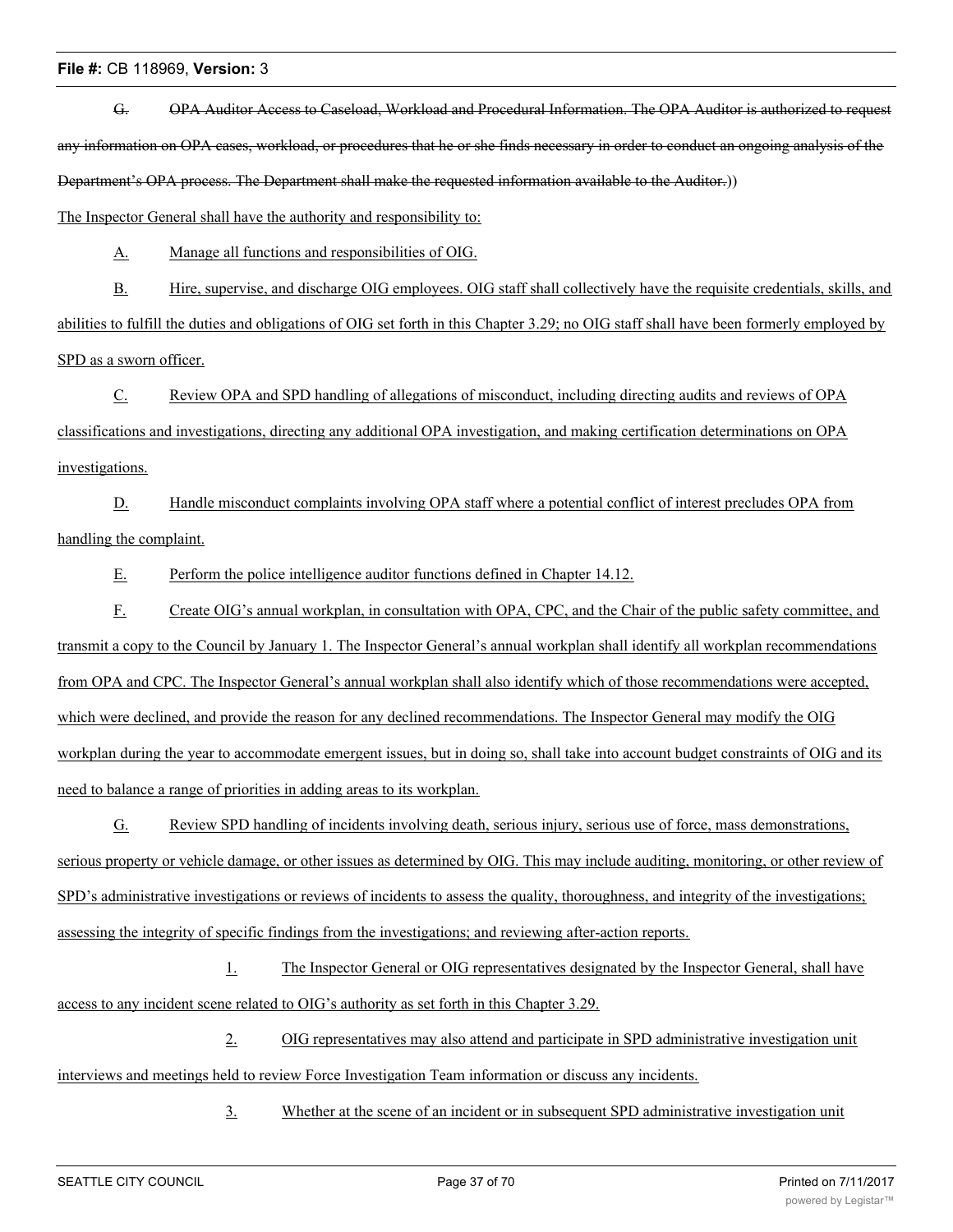interviews or meetings concerning any incident, OIG representatives may identify areas of concern related to OIG's authority as set forth in this Chapter 3.29.

H. Monitor the implementation by SPD, OPA, City elected officials, and other City departments and offices of recommendations made by the Inspector General, the OPA Director, and CPC.

I. Through semi-annual review, assess the thoroughness, fairness, consistency, and timeliness of OPA complainthandling for those cases not investigated, including cases directly handled by or referred to supervisors, mediated, or resolved through alternative resolution, and the timely and substantive follow-through on OPA recommendations for Management Actions and Training Referrals.

J. OIG shall review and comment on any revisions proposed by OPA to the OPA Manual in accordance with a process established by the OPA Director that provides for consultation and input prior to final adoption of any revisions.

K. Issue a subpoena if evidence or testimony necessary to perform the duties of OIG set forth in this Chapter 3.29 is not provided voluntarily, in order to compel witnesses to produce such evidence or testimony. If the subpoenaed individual or entity does not respond to the request in a timely manner, the Inspector General may ask for the assistance of the City Attorney to pursue enforcement of the subpoena through a court of competent jurisdiction.

L. Provide input to the Mayor on the performance of the OPA Director in advance of the Mayor's performance evaluation of the OPA Director.

Section 28. A new Section 3.29.250 of the Seattle Municipal Code is added to Subchapter II of Chapter 3.29 as follows:

# **3.29.250 Office of Inspector General for Public Safety - Review of OPA classifications**

A. OIG shall conduct audits of random samples of classifications of all misconduct complaints from the prior quarter to validate that OPA classifications were appropriately assigned for OPA investigation, Supervisor Action, or an alternative resolution, and that allegations and employees associated with the complaints were properly identified.

B. In conducting the quarterly audits, if the Inspector General determines that further review of classifications is warranted, the Inspector General may instead require that the OPA Director submit each proposed classification decision to OIG for review and input prior to OPA making a final classification determination, until such time as OIG determines that review of each classification is no longer needed.

Section 29. A new Section 3.29.260 of the Seattle Municipal Code is added to Subchapter II of Chapter 3.29 as follows:

#### **3.29.260 Office of Inspector General for Public Safety - Review of OPA investigations**

A. OIG shall review certain OPA investigations as described below prior to certification by the OPA Director to determine whether the investigation should be certified by the OIG as thorough, timely, and objective.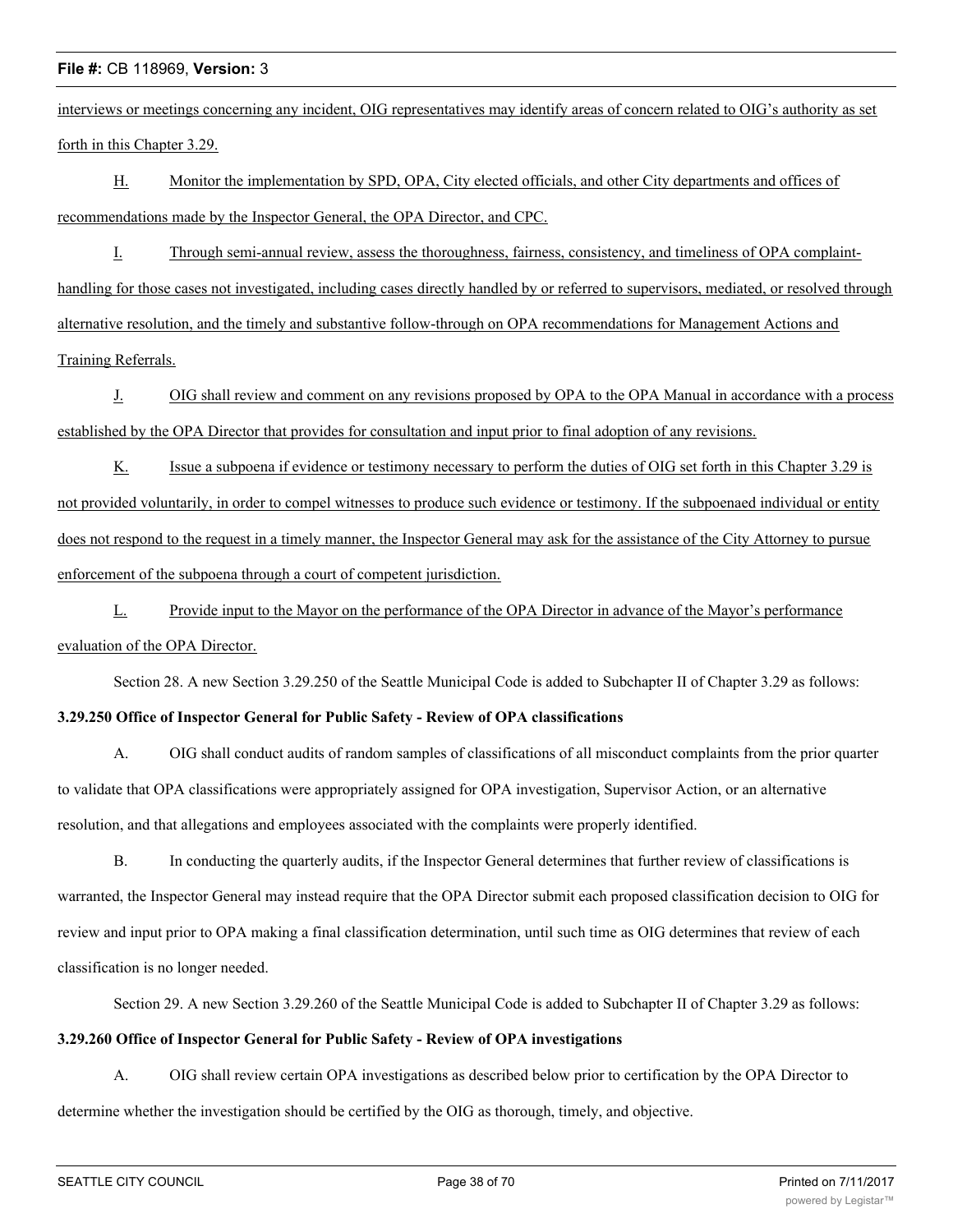1. After OPA believes an investigation to be complete, OIG shall review all investigations involving misconduct allegations concerning violations of law; honesty; use of force; use of force reporting; bias-free policing; integrity; ethics; professionalism; use of position or authority for personal gain; conflicts of interest; gifts and gratuities; off-duty conduct; retaliation; harassment; responsibilities of employees regarding complaints of misconduct; discretion and authority; primary investigations; stops, detentions and arrests; or search and seizure.

2. Additionally, OIG shall have discretion to direct at the time of classification or during the investigative process that any other investigation not including the allegations listed in subsection 3.29.260.A.1 be submitted by OPA for review and certification.

3. Other than investigations that involve Type III Force as defined in SPD policy, if OIG determines that the quality of investigations is such that individual review of investigations is no longer needed, OIG may instead require the OPA Director to submit only certain investigations or certain categories of investigation for review by OIG and otherwise conduct random investigation audits. Should those audits raise concerns, OIG shall have the discretion to reinstitute individual investigation review in whatever manner and duration is needed to address the concerns.

B. The OPA Director shall submit all required or requested initial and subsequent investigations to OIG for OIG's review sufficiently in advance of investigation deadlines in order to allow the deadlines to be met in the event OIG directs additional investigation. OIG shall complete its review of initial and subsequent investigations in a timely manner, so as to also meet investigation deadlines.

C. If OIG determines that the investigation is thorough, timely, and objective, OIG shall certify the investigation. After such certification, the OPA Director shall issue recommended findings to the Chief.

D. If OIG finds that the investigation is not ready to be certified, OIG may request or direct further investigation. Upon completion of any additional work requested or directed by OIG, the case shall be re-submitted to OIG for certification before the OPA Director may issue proposed findings.

E. If additional investigation is requested by the Chief after a due process hearing, the case shall be re-submitted to OIG for re-certification following the additional investigation.

F. After reviewing the investigation, OIG shall document in writing the investigation as (a) certified as thorough, timely, and objective; (b) not certified because the investigation is not thorough, timely, and objective but additional investigation is not requested or directed, and the reason; or (c) not certified because the investigation is not thorough and objective, along with any requested or directed further investigation to be conducted by OPA or a request to meet with the OPA Director to discuss possible further investigation.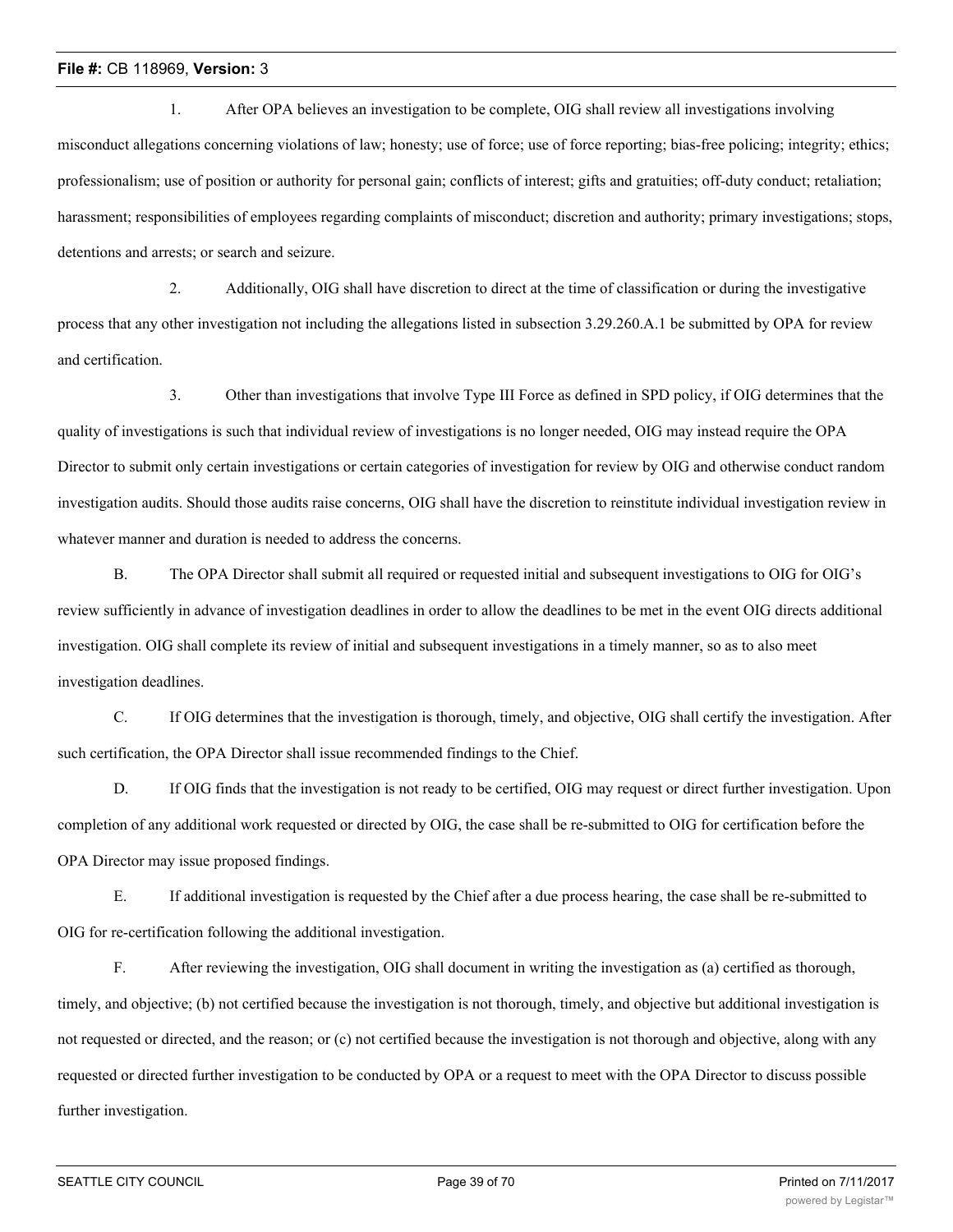1. Should additional investigation be requested or directed by OIG, upon completion of the additional investigatory work, the investigation shall be re-submitted for certification. The certification memorandum by OIG shall be included as an exhibit in the case file indicating the date of review, whether the case has been certified, whether further action is requested or directed, and if not certified, the reasons.

2. Criteria OIG should consider in reviewing investigations include, but are not limited to: (a) whether witnesses were contacted, interviewed, and all other material evidence was timely collected; (b) whether interviews were thorough and unbiased and conflicting testimony was sufficiently addressed; (c) whether additional clarifying information would strengthen the investigation; (d) whether the written summary and analysis are objective and accurately reflect the evidence; and (e) whether applicable OPA procedures were followed and the intake and investigation were conducted in accordance with the OPA Manual.

G. If OIG has not advised OPA of concerns with the investigation within ten days after being notified by OPA that an investigation has been preliminarily completed, the OPA Director may certify the case and issue findings. In these instances, OIG is precluded from requiring further investigation.

H. If OIG determines an investigation is not thorough, timely, or objective, and that additional investigation cannot or did not remedy the concern, the OPA Director must include this determination in the recommended findings and the Chief may take OIG's non-certification into account in making a final findings determination.

Section 30. Section 3.28.860 of the Seattle Municipal Code, last amended by Ordinance 122744, is renumbered, recodified in Subchapter II of Chapter 3.29, and amended as follows:

# **((3.28.860 OPA Auditor to prepare semiannual report.)) 3.29.270 Office of Inspector General for Public Safety - Audits, reviews and reporting**

((The OPA Auditor shall prepare a semiannual report of his or her audit activities and submit the report to the City Council, Chief of Police, City Attorney, Mayor, OPA Review Board, and City Clerk for filing as a public record. The OPA Auditor's report shall be prepared in accordance with the following provisions:))

A. OIG shall conduct audits and reviews. OIG's audits and reviews may include any and all police operations, for the purposes of determining whether SPD is meeting its mission to address crime and improve quality of life through the delivery of constitutional, professional, and effective police services consistent with best practices, and meeting its mission in a way that reflects the values of Seattle's diverse communities. These audits and reviews may include, but are not limited to:

- 1. All SPD and OPA policies, regulations, practices, budgets, and consultant contracts;
- 2. SPD administrative investigation unit processes, such as force review and collision review;
- 3. SPD crime data and SPD's overall crime data collection and reporting practices;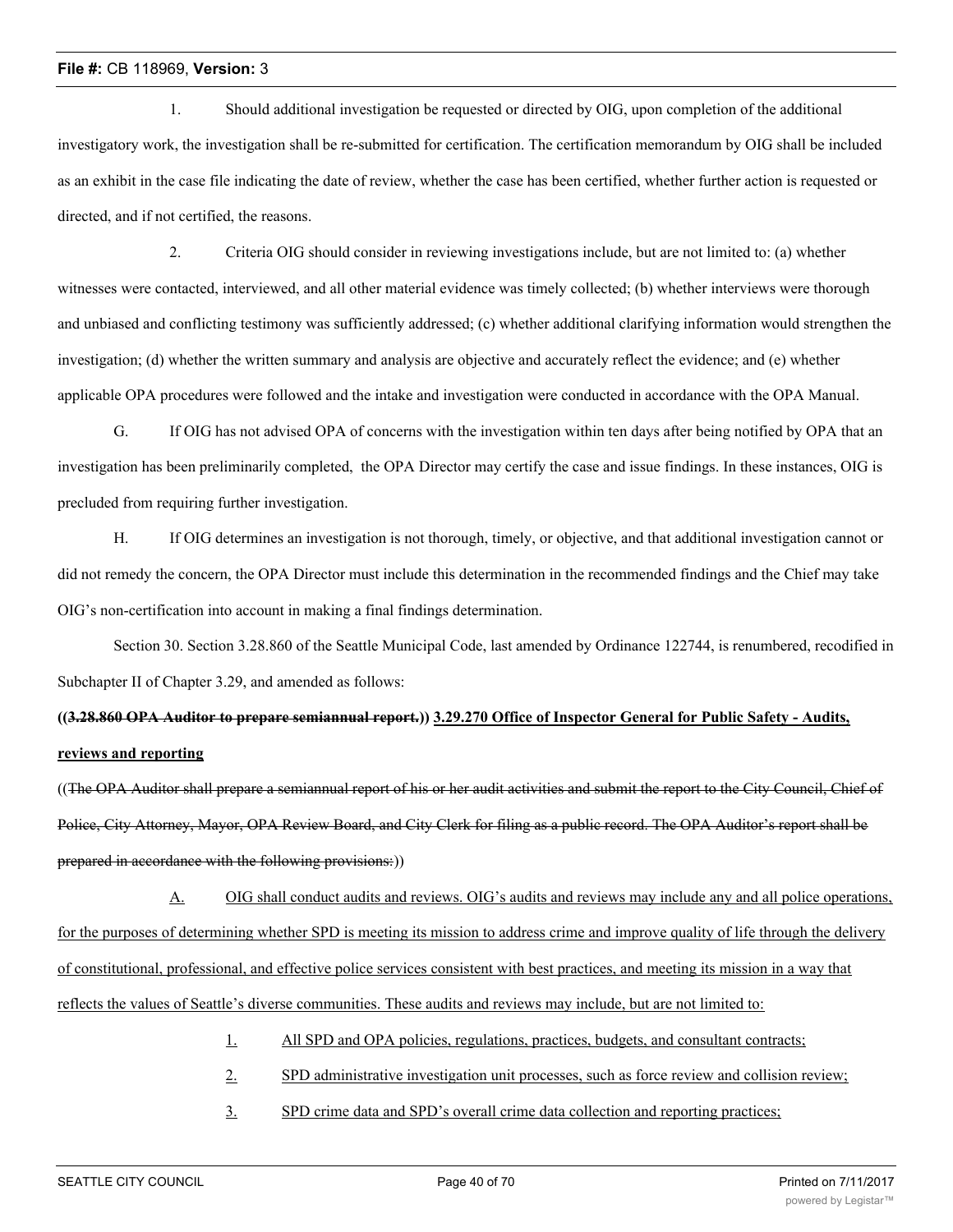|                                                                                                                                         | $\underline{4}$ . | Recruitment, hiring, post-Academy and in-service training, promotions, assignments, use of                                          |  |  |  |  |
|-----------------------------------------------------------------------------------------------------------------------------------------|-------------------|-------------------------------------------------------------------------------------------------------------------------------------|--|--|--|--|
|                                                                                                                                         |                   | overtime, secondary employment, deployment, and supervision, including command and front-line supervisory functions;                |  |  |  |  |
|                                                                                                                                         | <u>5.</u>         | The effectiveness of any early intervention or performance mentoring system in supporting                                           |  |  |  |  |
| improved officer performance and mitigating misconduct;                                                                                 |                   |                                                                                                                                     |  |  |  |  |
|                                                                                                                                         | <u>6.</u>         | Technology and systems of data collection, management, and analysis;                                                                |  |  |  |  |
|                                                                                                                                         | 7.                | The acquisition of, uses, and significant changes to tactical equipment, vehicles, facilities, and                                  |  |  |  |  |
| uniforms;                                                                                                                               |                   |                                                                                                                                     |  |  |  |  |
|                                                                                                                                         | 8.                | The accuracy and thoroughness of video recording reviews and the appropriate recording and                                          |  |  |  |  |
| retention of video recordings;                                                                                                          |                   |                                                                                                                                     |  |  |  |  |
|                                                                                                                                         | 9.                | Patterns, including disparate impacts, in SPD deployment, uses of force, re-classifications of                                      |  |  |  |  |
|                                                                                                                                         |                   | levels and types of force; stops, arrests, searches, and interactions with those in behavioral crisis;                              |  |  |  |  |
|                                                                                                                                         | 10.               | Incidents of significant concern to the public, such as those involving injury or death in police                                   |  |  |  |  |
| custody or the management of demonstrations;                                                                                            |                   |                                                                                                                                     |  |  |  |  |
|                                                                                                                                         | 11.               | Patterns in complaints and misconduct outcomes involving, among other categories, use of force                                      |  |  |  |  |
| and biased policing;                                                                                                                    |                   |                                                                                                                                     |  |  |  |  |
|                                                                                                                                         | 12.               | Assessment of the fairness, objectivity, certainty, timeliness, consistency, and the appropriate                                    |  |  |  |  |
|                                                                                                                                         |                   | application and effectiveness of imposed discipline in sustained misconduct cases;                                                  |  |  |  |  |
|                                                                                                                                         | 13.               | Evaluation of the final outcomes of appeals and grievances and whether overturned findings or                                       |  |  |  |  |
|                                                                                                                                         |                   | discipline, or other settlements, suggest opportunities to improve OPA processes and SPD training;                                  |  |  |  |  |
|                                                                                                                                         | <u>14.</u>        | Assessment of inquests, federal and local litigation, and their final outcomes, patterns relating to                                |  |  |  |  |
|                                                                                                                                         |                   | civil claims and lawsuits alleging SPD misconduct, payout amounts over time, units disproportionately represented as subjects of    |  |  |  |  |
|                                                                                                                                         |                   | claims and lawsuits, related training, and review of the investigation of the underlying incidents described in such claims and     |  |  |  |  |
| lawsuits; and                                                                                                                           |                   |                                                                                                                                     |  |  |  |  |
|                                                                                                                                         | 15.               | Evaluation of appropriate SPD records retention, and conformity to public disclosure, open access                                   |  |  |  |  |
| to information, and privacy standards.                                                                                                  |                   |                                                                                                                                     |  |  |  |  |
| <u>B.</u>                                                                                                                               |                   | OIG shall maintain a website, consistent with City Information Technology standards.                                                |  |  |  |  |
| $\underline{C}$ .<br>In partnership with CPC, OIG shall periodically evaluate and issue reports on how effective SPD's processes are in |                   |                                                                                                                                     |  |  |  |  |
|                                                                                                                                         |                   | meeting community needs for a diverse work force, including the relevance of traditional disqualifying factors and the speed of the |  |  |  |  |
|                                                                                                                                         |                   | hiring process, to assess if there are unfair impediments to hiring and retaining diverse and skilled officers.                     |  |  |  |  |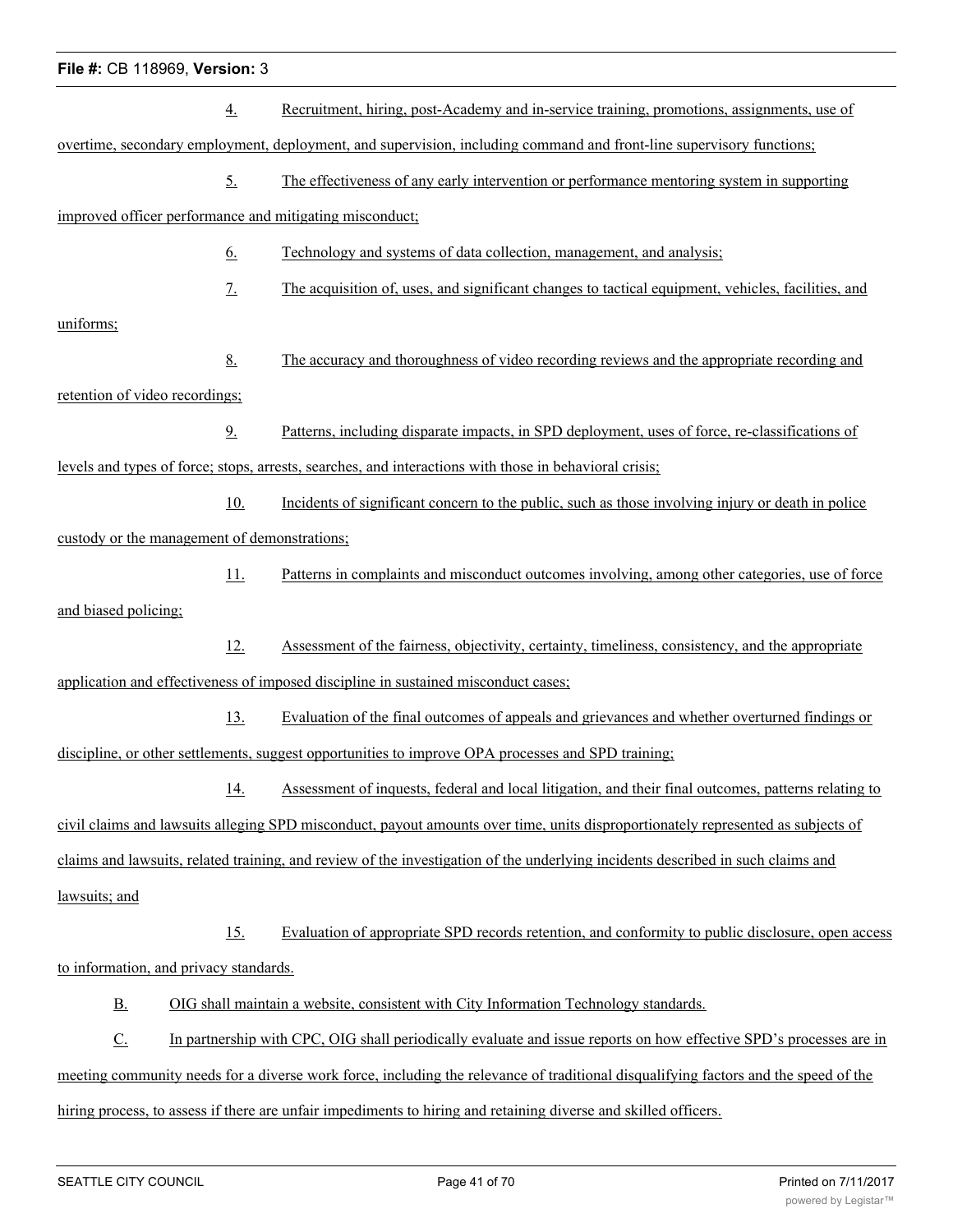- D. The Inspector General shall produce annual reports that are readily understandable and useful to policymakers. The annual report shall include, but not be limited to, the following: 1. A summary of OIG's audit and review activities for the previous year; 2. An evaluation of the extent to which the purposes, duties, and responsibilities detailed in this Chapter 3.29 have been met by the responsible entities; 3. A description of the work of OIG in fulfilling OIG's purpose, duties, and responsibilities detailed in this Chapter 3.29; 4. Inspector General recommendations for changes in policies and practices, collective bargaining agreements, City ordinances, and state laws; 5. A summary of the implementation status of any previous OIG recommendations, and for any that have not been implemented, the reasons; 6. A summary of OIG's review and the outcome of SPD reviews for officer-involved shootings, in-custody deaths, and any other cases of significant public concern; 7. An analysis of any patterns and trends of disproportionality or other concerns compared to previous years, including from review of inquests, claims and lawsuits alleging SPD misconduct; 8. The outcome of reviews of successful practices in other jurisdictions, and any associated OIG recommendations, including for changes in the mix of OPA sworn and civilian staff; 9. A summary of information received from OIG's hotline, any of its other anonymous intake systems, and from community outreach that has informed OIG's work; and 10. A summary of OIG's review of OPA's complaint handling system, including at a minimum: ((A. The OPA Auditor's report shall contain a general description of the files and records reviewed, and should include, but not be limited to: 1.)) a. The number of ((eases)) investigations reviewed ((by the OPA Auditor));  $(2.$  The number of and a description of OPA cases in which the Auditor requested or required further investigation and a description of the OPA's responses; 3. The number of and a description of OPA complaints for which the OPA Auditor requested reclassification
- or further investigation and a description of the OPA's responses;))
	- b. A general description of the complaints and cases reviewed by OIG;
	- c. A description of OPA's follow-up for those cases which OIG did not certify and those cases for which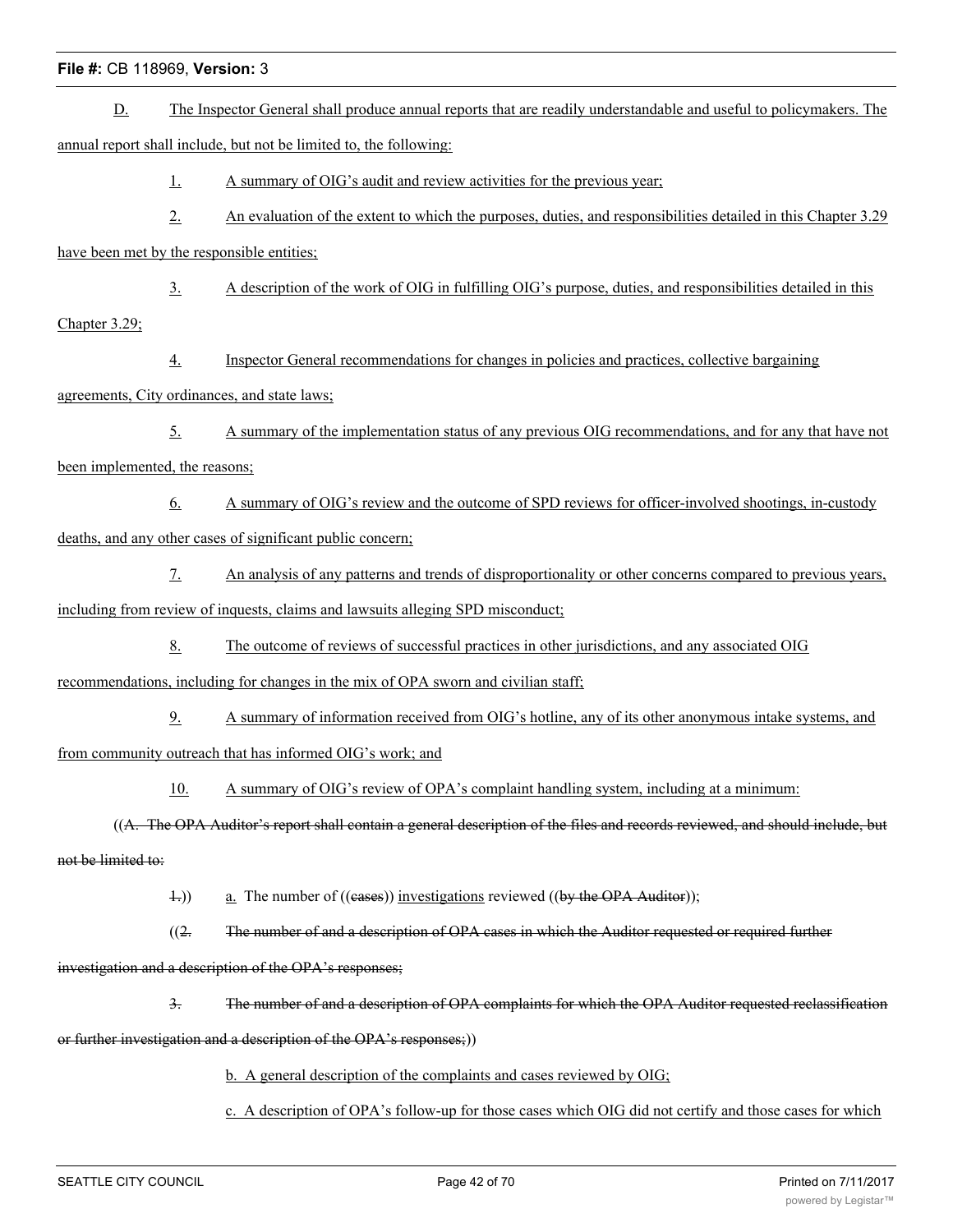OIG requested or required further investigation;

d. A review of cases not investigated by OPA, including Contact Logs, Supervisor Action referrals,

mediation, Rapid Adjudication, Management Actions and Training Referrals; and

 $((4. A)$  summary of issues, problems and) e. A description of any concerns or trends noted  $((by the OPA)$  Auditor as a result of his or her review;)) in OPA complaint intake and investigations.

((5. Any recommendations that the Department consider additional officer training, including

recommendations that the Department consider specialized training for IIS investigators;

6. Any recommendations the Department consider policy or procedural changes; and

7. Any findings from audits of OPA records or the OPA Director's reports.))

((B. The OPA Auditor's report shall not contain any recommendations concerning the discipline of any particular police officer, nor shall the report comment upon or make any recommendation concerning potential civil or criminal liability of any employee, police officer, or citizen.)

 $((\text{C})$ ) E. The  $((\text{OPA-Additor}))$  Inspector General shall deliver a preliminary draft of  $((\text{his/her semiannual report}))$  the reports to the ((OPA Director and)) Chief ((of Police)), the OPA Director, CPC Executive Director, or other City directors, when any of their departments or offices is the subject of the report, for review and comment. ((The OPA Director and Chief of Police)) They shall review and comment on the preliminary report to the Inspector General within ((10 working days)) ten days after receipt of the report. They shall not release or distribute the report to others during the review period. The ((OPA Auditor)) Inspector General shall (( submit)) then issue the final report within ((10 working days)) ten days after receipt of ((the Director's and Chief's)) any comments.

F. OIG shall post online and electronically distribute its reports to the Mayor, City Attorney, Council, Chief, OPA Director, and CPC, as well as to the City Clerk for filing as a public record.

Section 31. Section 3.28.870 of the Seattle Municipal Code, last amended by Ordinance 120728, is renumbered, recodified in Subchapter II of Chapter 3.29, and amended as follows:

# **((3.28.870)) 3.29.280 Office of Inspector General for Public Safety - ((Confidentiality of files)) Files and records**

A. ((In discharging his or her responsibilities, the OPA Auditor))Consistent with federal and state law, including the Criminal Records Privacy Act, chapter 10.97 RCW, as well as relevant collective bargaining agreements, the Inspector General shall protect ((the confidentiality of Department))from disclosure confidential, non-public OPA, SPD, and City files and records to which  $((s/he))$  OIG has been provided access. $((\text{in the same manner and to the same degree as s/he would be obliged to protect attempt})$ client privileged materials under legal and ethical requirements. The OPA Auditor shall also be bound by the confidentiality provisions of the Criminal Records Privacy Act (RCW Chapter 10.97) and Public Disclosure Act (RCW Section 42.17.250 et seq.).))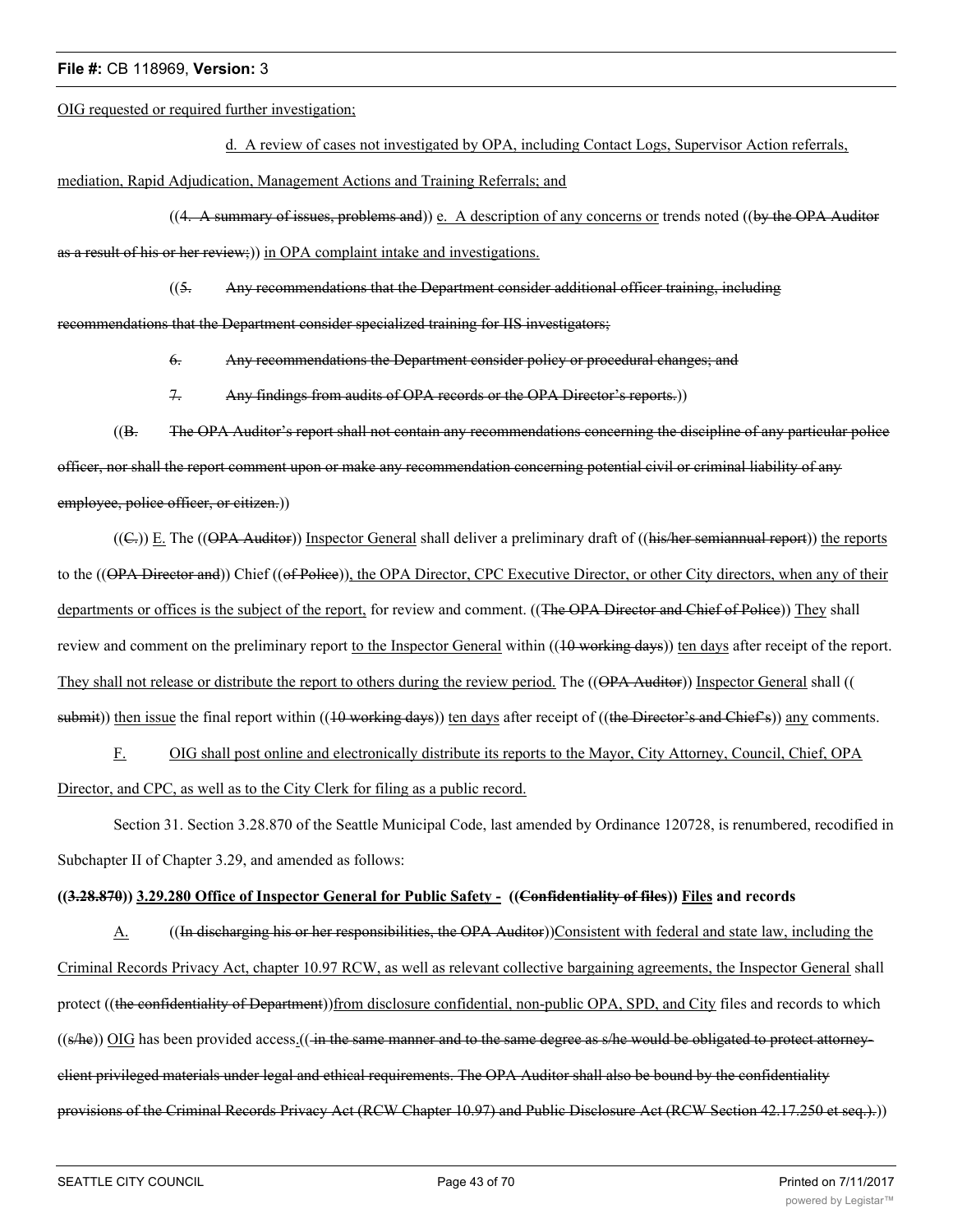The ((OPA Auditor)) Inspector General shall not identify the ((subject of an investigation)) named employee in an OPA investigation in any public report required by this ((chapter)) Chapter 3.29.

B. OIG shall make every reasonable effort to maintain the security of files belonging to other City departments and offices while in the Inspector General's possession.

C. Upon completion of an audit, the Inspector General shall return to the City department or office all original files, reports, and records to which the Inspector General has been provided access.

Section 32. Subchapter IX of Chapter 3.28 of the Seattle Municipal Code is recodified as Subchapter III of Chapter 3.29 and amended as follows:

# **Subchapter ((IX)) III ((Office of Professional Accountability Board)) Community Police Commission**

Section 33. A new Section 3.29.300 of the Seattle Municipal Code is added to Subchapter III of Chapter 3.29 as follows:

#### **3.29.300 Community Police Commission established - Functions and authority**

A. One of the cornerstones of effective oversight of law enforcement is community involvement. The Community Police Commission is established to fulfill the purposes set forth in Section 3.29.010.

B. CPC was originally established by ordinance with responsibilities under the Consent Decree between The City of Seattle and the United States Department of Justice. The responsibilities of CPC under Executive Order 02-2012 and Ordinance 124021 are subsumed in this Chapter 3.29. It is the City's intention that civilian oversight be enhanced and broadened beyond the scope set forth in the Consent Decree in order to better serve the public. To the extent not otherwise covered by this Chapter 3.29, CPC shall continue to fulfill the responsibilities of CPC as set forth in the Consent Decree and Memorandum of Understanding in *United States of America v. City of Seattle*, 12 Civ. 1282 (JLR) until such time as the Consent Decree ends. Until such time as the Consent Decree ends, CPC shall prioritize these ongoing responsibilities over any additional responsibilities set forth in this Chapter 3.29.

C. CPC shall review and provide input to OPA, OIG, SPD, and other City departments and offices, including the Mayor, Council, and City Attorney on the police accountability system, police services, and SPD policies and practices of significance to the public, consistent with the purposes of this Chapter 3.29. Such review may include input on policy and practice changes recommended by the OPA Director, the Inspector General, or SPD.

D. CPC shall be responsive to community needs and concerns through means including, but not limited to, the following:

1. Engaging in community outreach to obtain the perspectives of community members and SPD employees on police-community relations, SPD policies and practices, the police accountability system, and other matters consistent with the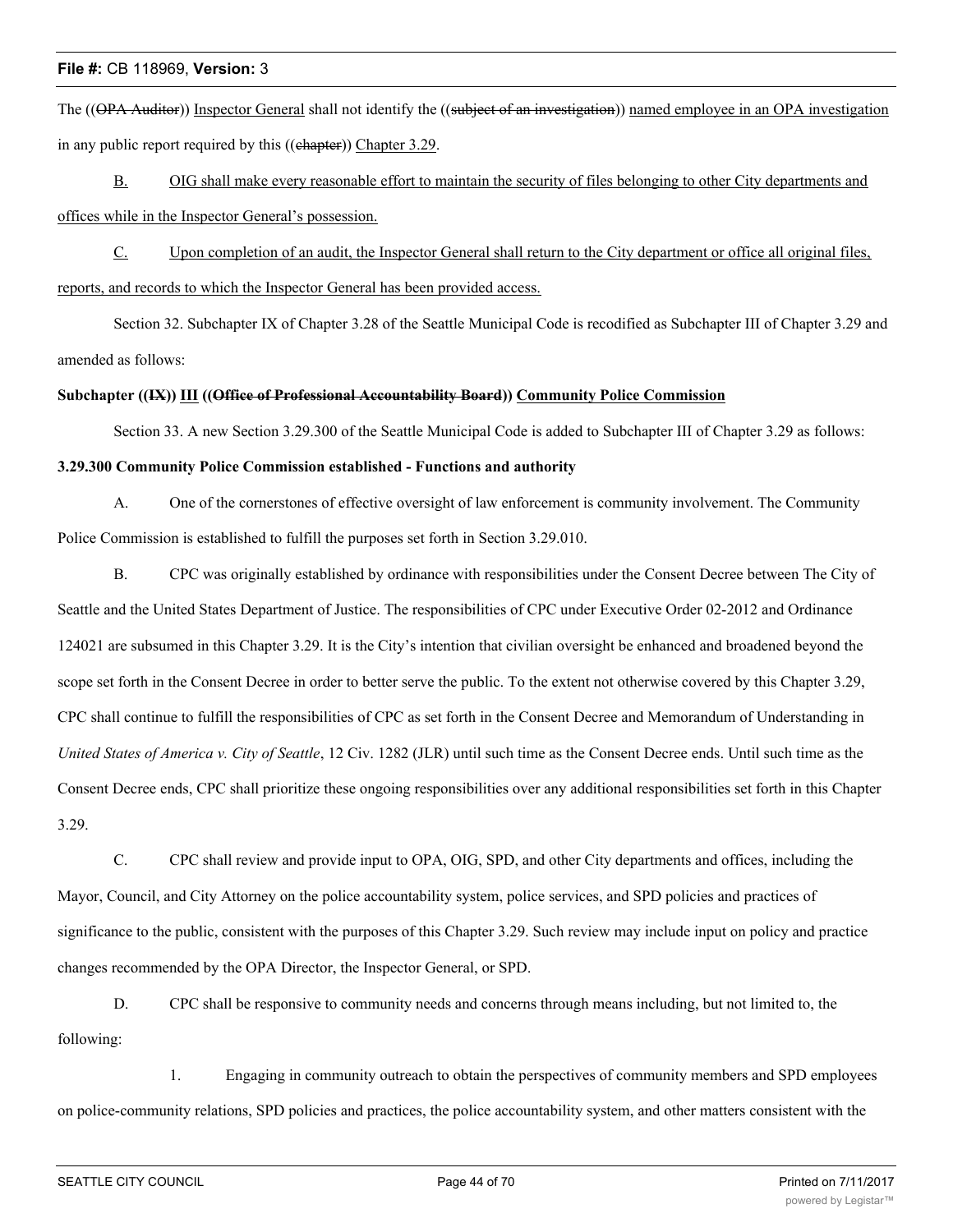purposes of this Chapter 3.29.

2. Maintaining connections with representatives of disenfranchised communities and with other community groups in all of the City's legislative districts, as well as with SPD demographic and precinct advisory councils.

3. Providing SPD, OPA and OIG with community feedback relevant to their operations received as a result of its public outreach activities.

4. Providing technical assistance on community matters to OPA and OIG, as reasonably requested and consistent with the purposes of this Chapter 3.29.

E. Identify and advocate for reforms to state laws that will enhance public trust and confidence in policing and the criminal justice system. Such advocacy may include, but is not limited to, reforms related to the referral of certain criminal cases to independent prosecutorial authorities, officer de-certification, pension benefits for employees who do not separate from SPD "in good standing," and the standards for arbitrators to override termination decisions by the Chief.

Section 34. Section 3.28.900 of the Seattle Municipal Code, last amended by Ordinance 122744, is renumbered, recodified in Subchapter III of Chapter 3.29, and amended as follows:

# **((3.28.900)) 3.29.310 Office of ((Professional Accountability Board established.)) the Community Police Commission - Established**

((A.)) There is ((created)) established an Office of ((Professional Accountability Review Board (hereinafter "OPA Review") Board"))) the CPC. The purpose of the ((OPA Review Board)) Office of the CPC is to ((review the quality of the Office of Professional Accountability's (OPA) complaint handling process; to advise the City on Police Department policies and practices related to police accountability and professional conduct; and to organize and conduct public outreach on behalf of itself, the OPA and the OPA Auditor; all to enhance the quality and credibility of the City's police accountability system and thereby maintain public confidence in the professionalism and effectiveness of the Police Department)) administer and manage the functions of CPC.

((B. The OPA Review Board shall not participate in the investigation or disposition of complaints to the OPA, and shall not seek to influence the course or outcome of specific OPA complaint investigations or the discipline of specific police officers.

C. The OPA Review Board shall consist of seven members. Four members shall be considered a quorum.))

Section 35. A new Section 3.29.320 of the Seattle Municipal Code is added to Subchapter III of Chapter 3.29 as follows:

# **3.29.320 Office of the Community Police Commission - Executive Director**

A. The term of the current CPC Executive Director (Executive Director) appointed pursuant to Subchapter IX of Chapter 3.14 shall expire on December 31, 2018. The current Executive Director may be reappointed to subsequent terms consistent with the requirements of this Chapter 3.29.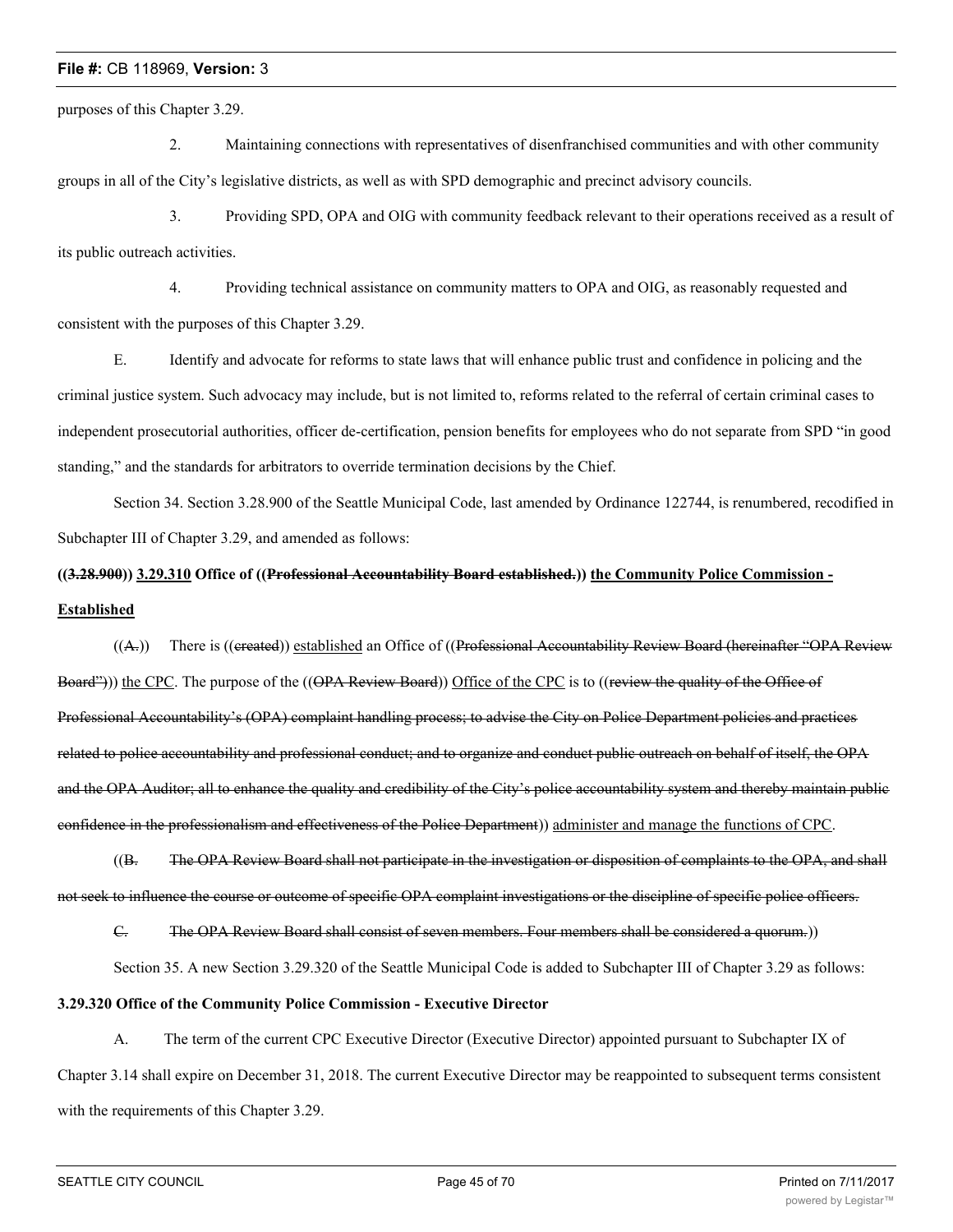B. Executive Director **-** Appointment

1. There shall be an Executive Director, appointed by CPC using merit-based criteria. The position of Executive Director shall be exempt from the classified civil service. The Executive Director shall not have been formerly employed by SPD. The term of the Executive Director position is six years.

2. Each Executive Director's initial appointment is subject to confirmation by the Council. Reappointment of an Executive Director to successive terms by CPC is not subject to Council confirmation. If an individual who previously served as Executive Director is again appointed after a different individual was confirmed as the Executive Director by the Council that new appointment is subject to Council confirmation as an initial appointment.

3. If an individual is reappointed to a successive term as Executive Director within 60 days prior to or 60 days after the expiration of that individual's term, the ensuing term begins on the date the prior term expired. If an individual is reappointed to a successive term as Executive Director more than 60 days prior to or 60 days after the expiration of the individual's term, the new term begins on the date of reappointment unless CPC chooses, at the time of reappointment, to make the new term begin on the date the prior term expires or expired.

4. Each appointment shall be made whenever possible sufficiently prior to expiration of the latest incumbent's term of office, permitting Council action to approve or disapprove an appointment at least 60 days before the expiration of the present term, so as to have seamless transition without a gap in leadership.

5. In the event of a vacancy, CPC shall designate an interim Executive Director within ten days of the first day of the vacancy.

C. CPC may remove the Executive Director only for cause upon a majority vote of its membership.

D. The Executive Director shall have the authority and responsibility to:

1. Oversee and manage the functions of the Office of the CPC to advance the mission of the Office and perform other duties as CPC may prescribe;

2. Hire, supervise, and discharge employees of the Office of the CPC. Employees of the Office of the CPC shall collectively have the requisite credentials, skills, and abilities to fulfill the duties and obligations of CPC set forth in this Chapter 3.29;

3. Manage the preparation of CPC's proposed budget, authorize necessary expenditures, and enter into contracts for professional and other services in accordance with the adopted budget, develop and manage programs, and undertake authorized activities;

4. Execute, administer, modify, and enforce such agreements and instruments as the Executive Director shall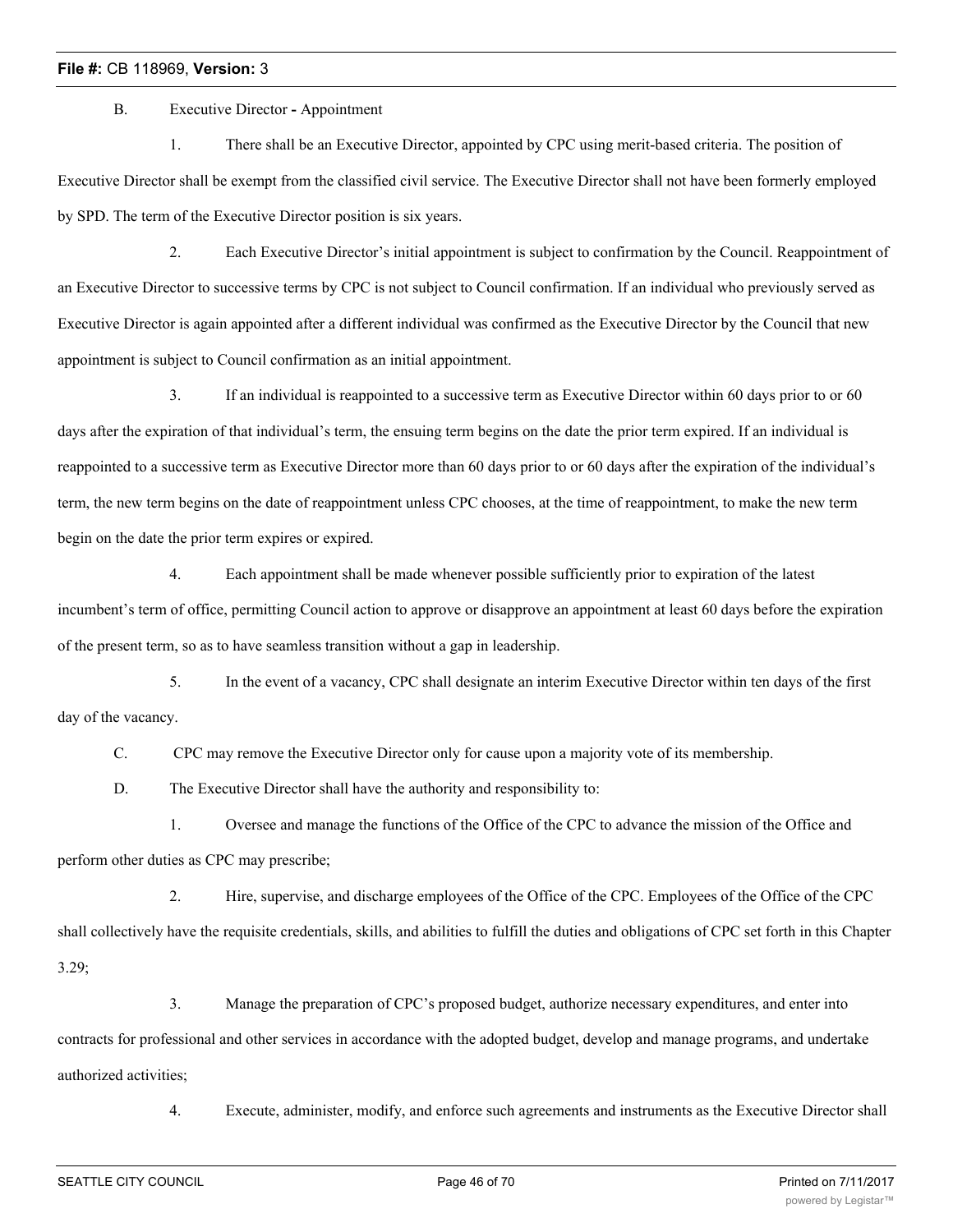deem necessary to implement programs and carry out the responsibilities, functions, and activities of the Office; apply for grants and donations for Commission programs; and solicit and use volunteer services;

5. Represent, together with Commissioners, CPC in providing testimony and expertise to City departments and offices, commissions, and other organizations pertaining to issues of constitutional policing; and

6. Exercise such other and further powers and duties as prescribed by this Chapter 3.29.

Section 36. A new Section 3.29.330 of the Seattle Municipal Code is added to Subchapter III of Chapter 3.29 as follows:

## **3.29.330 Community Police Commission - Independence**

A. CPC is self-governing and functionally independent. CPC may adopt bylaws to govern its own activities.

B. The CPC Executive Director shall have authority for the hiring, supervision, and discharge of all employees of the Office of the CPC. No employee of the Office of the CPC shall have been formerly employed by SPD as a sworn officer.

C. The City shall provide staff and resources that it deems sufficient to enable CPC to perform all of its responsibilities specified in this Chapter 3.29. The CPC Executive Director shall submit an annual budget request to the Mayor. The Office of the CPC budget shall be appropriated in a Budget Control Level that is independent of any other City department. CPC Commissioners and the CPC Executive Director may advocate for resources directly to Councilmembers or the Council during the budget process and throughout the year.

D. Without the necessity of making a public disclosure request, CPC may request and shall timely receive from other City departments and offices, including SPD, information relevant to its duties under this Chapter 3.29 that would be disclosed if requested under the Public Records Act.

Section 37. A new Section 3.29.340 of the Seattle Municipal Code is added to Subchapter III of Chapter 3.29 as follows:

# **3.29.340 Community Police Commission - Qualifications**

A. Commissioners shall be respected members of Seattle's many diverse communities. All Commissioners shall reside or work in Seattle at the time of appointment or reappointment and shall be geographically representative of the city of Seattle in a distribution that allows CPC to assign Council district representatives in accordance with the requirements of subsection 3.29.360.B.

B. Commissioners shall be representative of Seattle's diverse population, drawn from different socio-economic backgrounds and racial and ethnic groups, including immigrant/refugee communities, and from the African-American, LGBTQ, youth, faith, business, and other communities reflecting the overall demographics of Seattle residents. Some shall represent or be knowledgeable of the issues of those who are limited-English speakers, homeless, or who have mental illness and substance abuse disorders.

C. Individual Commissioners shall have expertise in law enforcement; law enforcement oversight; police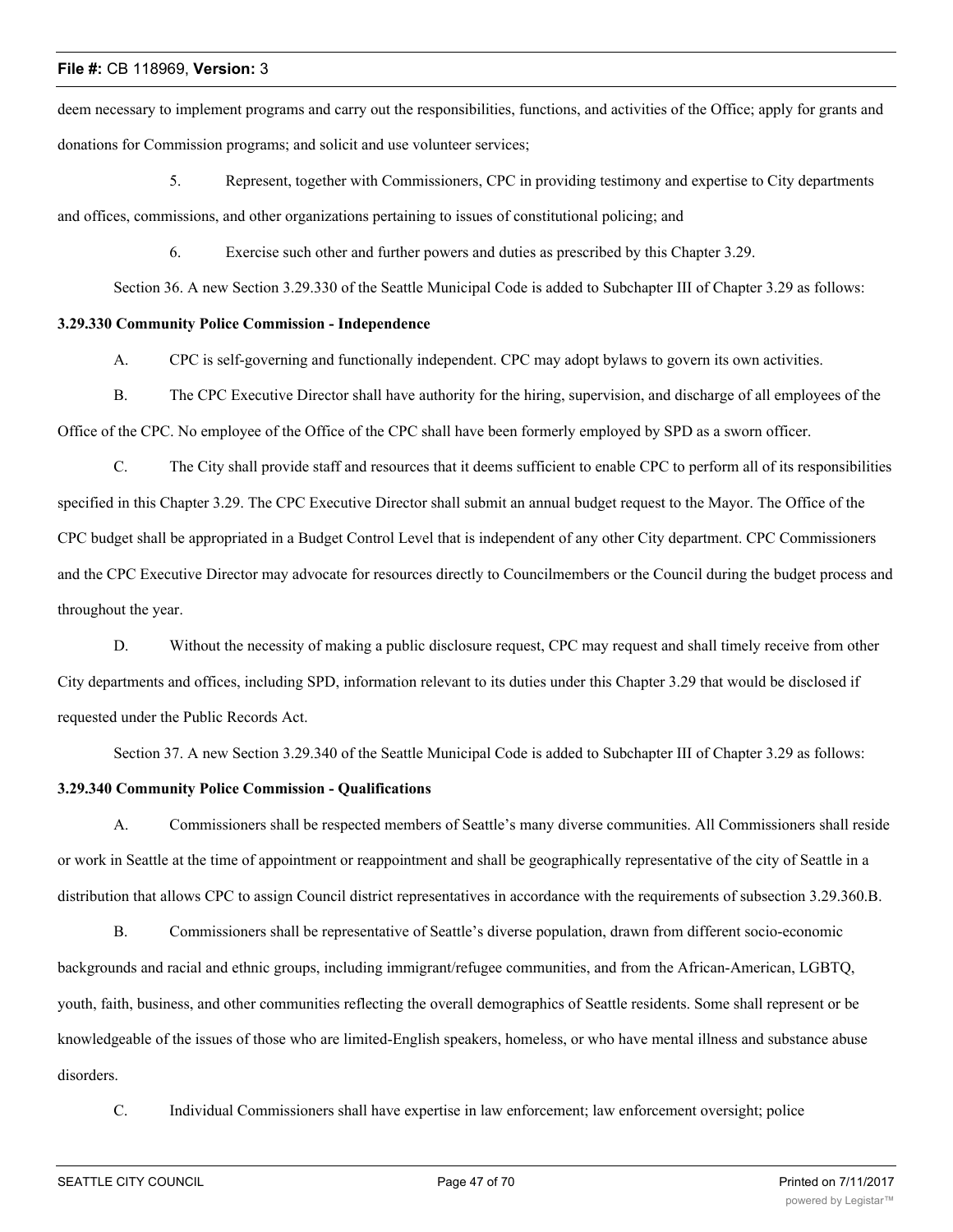accountability; human resources; community engagement; organizational change; constitutional, criminal, or labor law; social justice; training; or other disciplines important to CPC's work. Altogether, there shall be a balance that allows CPC as a whole to benefit from the knowledge and expertise of its individual members.

D. At least two Commissioners shall be graduates of an accredited law school and members in good standing of the Washington State Bar Association, with significant experience in the fields of public defense and civil liberties law. CPC membership shall include a representative of the Seattle Police Officers Guild (SPOG) and a representative of the Seattle Police Management Association (SPMA). The representatives from SPOG and SPMA should have background relevant to police-community relations and demonstrated connection to the membership of their respective unions.

E. All Commissioners shall have the following qualifications and characteristics:

1. A reputation for integrity and professionalism, and the ability to be effective in a board or commission role;

2. A commitment to the need for and responsibilities of law enforcement, including enforcement, community caretaking, and the need to protect the constitutional rights of all affected parties;

3. A commitment to the statements of purpose and policies in this Chapter 3.29;

4. A history of leadership experience or deep roots in communities represented;

5. The ability to relate, communicate, and engage effectively with all who have a stake in policing, including, but not limited to, the general public, complainants, disenfranchised communities, SPD employees, and relevant City and other officials including the Mayor, Council, City Attorney, Chief, OPA Director, Inspector General, and other CPC members;

6. An understanding of the city's ethnic and socioeconomic diversity, and proven experience working with and valuing the perspectives of diverse groups and individuals; and

7. The ability to exercise sound judgment, independence, fairness, and objectivity in an environment where controversy is common.

Section 38. A new Section 3.29.350 of the Seattle Municipal Code is added to Subchapter III of Chapter 3.29 as follows:

3.29.350 **Community Police Commission - Appointment, removal, and compensation**

A. CPC shall consist of 21 Commissioners, appointed and reappointed as set forth in this Chapter 3.29. The Mayor shall select seven Commissioners, the Council shall select seven Commissioners, and CPC shall select seven Commissioners, including the public defense representative, the civil liberties law representative, and the SPOG and SPMA representatives.

B. Each appointing authority shall provide a process that allows individuals to apply and be considered for appointment, and shall ensure appointees meet the qualifications outlined in Section 3.29.340 and ensure the collective membership of CPC meets the requirements of subsection 3.29.360.B. The appointing authorities shall consult with one another prior to making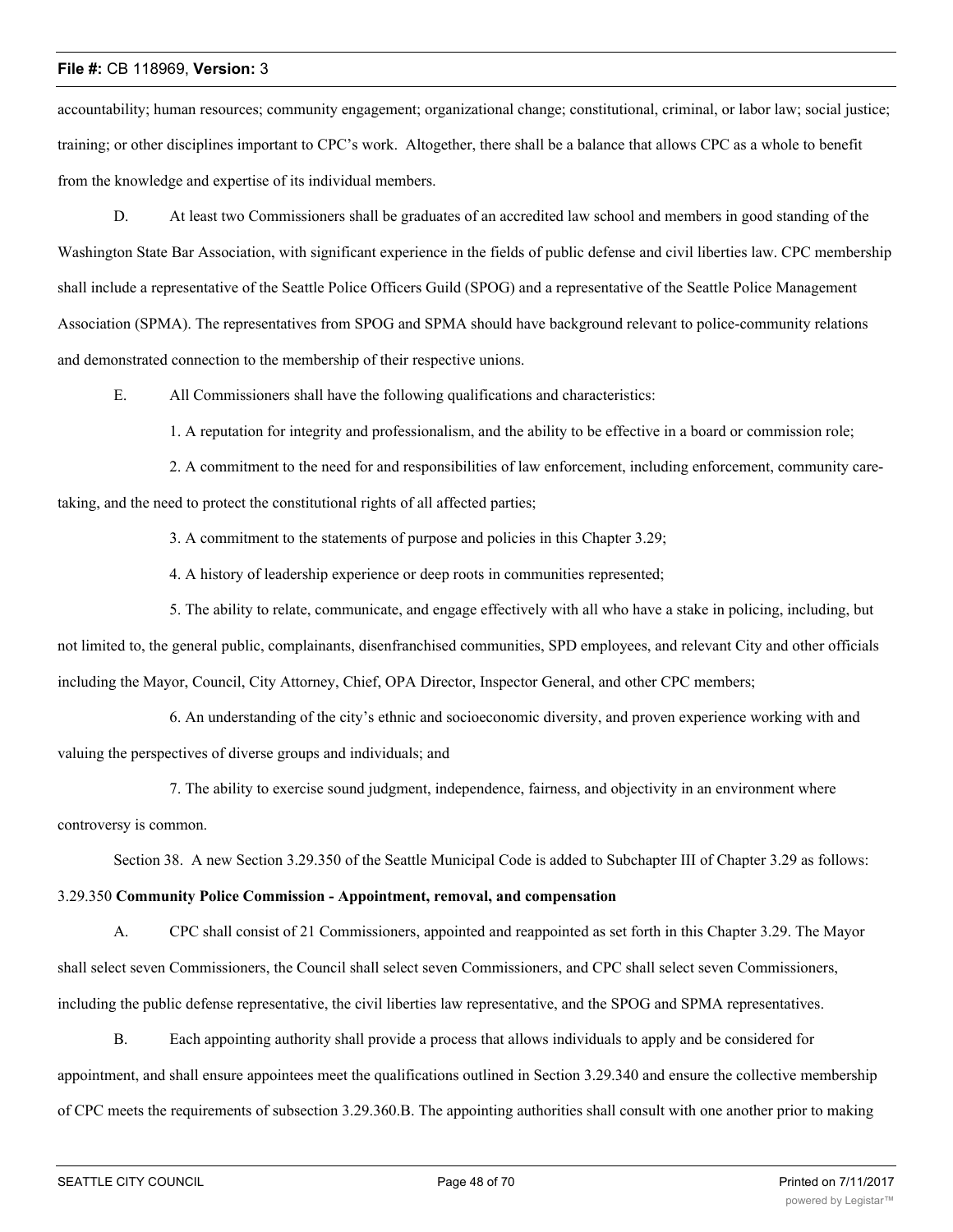their respective appointments and reappointments. All Commissioners appointed or reappointed by the Mayor or CPC shall be confirmed by a majority vote of the full Council and shall assume office upon receiving Council confirmation; Commissioners appointed or reappointed by the Council shall assume office upon appointment or reappointment.

C. Commissioners in position numbers 1, 4, 7, 10, 13, 16, and 19 shall be appointed, and where applicable, reappointed by the Mayor. Commissioners in position numbers 2, 5, 8, 11, 14, 17, and 20 shall be appointed, and where applicable, reappointed by the Council. Commissioners in position numbers 3, 6, 9, 12, 15, 18, and 21 shall be appointed, and where applicable, reappointed by CPC. Position number 3 shall be designated for the public defense representative; position number 6 shall be designated for the civil liberties law representative; position number 15 shall be designated for the SPOG representative; and position number 18 shall be designated for the SPMA representative.

D. All CPC Commissioners shall be eligible to serve a maximum of three three-year terms, with each term commencing on January 1, except for the first term under this Section 3.29.350 which will begin at the time of their confirmation following enactment of Council Bill 118969. All terms shall be staggered so that no more than seven Commissioners' terms expire in any given year. If a Commissioner assumes office prior to the expiration of the term of the Commissioner's predecessor, the Commissioner may complete that term and then be reappointed for up to three three-year subsequent terms.

E. Each appointment and reappointment shall be made whenever possible sufficiently prior to the expiration of the incumbent's term of office or the effective date of an incumbent's resignation, to permit Council action to approve or disapprove the appointment or reappointment, at least 45 days before the vacancy, so as to avoid undue vacancy. All appointments to fill positions due to resignations without notice shall be made as soon as reasonably possible, but should be made no later than 90 days after the effective date of the resignation of the incumbent. A Commissioner whose term is ending may continue on an interim basis until a successor has been confirmed by the Council.

F. To strengthen the independence of CPC, Commissioners may be removed from office by the appointing authority only for cause. By a three-quarters vote of its membership, CPC may approve removal of Commissioners appointed by CPC. A majority vote of the full Council is required to confirm the removal of any Commissioner.

G. Commissioners shall be compensated, if at all, as provided by ordinance.

Section 39.

A. By July 1, 2017, each presently serving Commissioner of the CPC created by the Consent Decree and Stipulated Order of Resolution Between the United States of America and The City of Seattle (Consent Decree CPC) who wishes to serve on CPC as established by Chapter 3.29 of the Seattle Municipal Code (CPC) shall submit a written statement to the Mayor, the Council President, and the CPC Executive Director indicating that the Commissioner wishes to serve on CPC. In order to determine the extent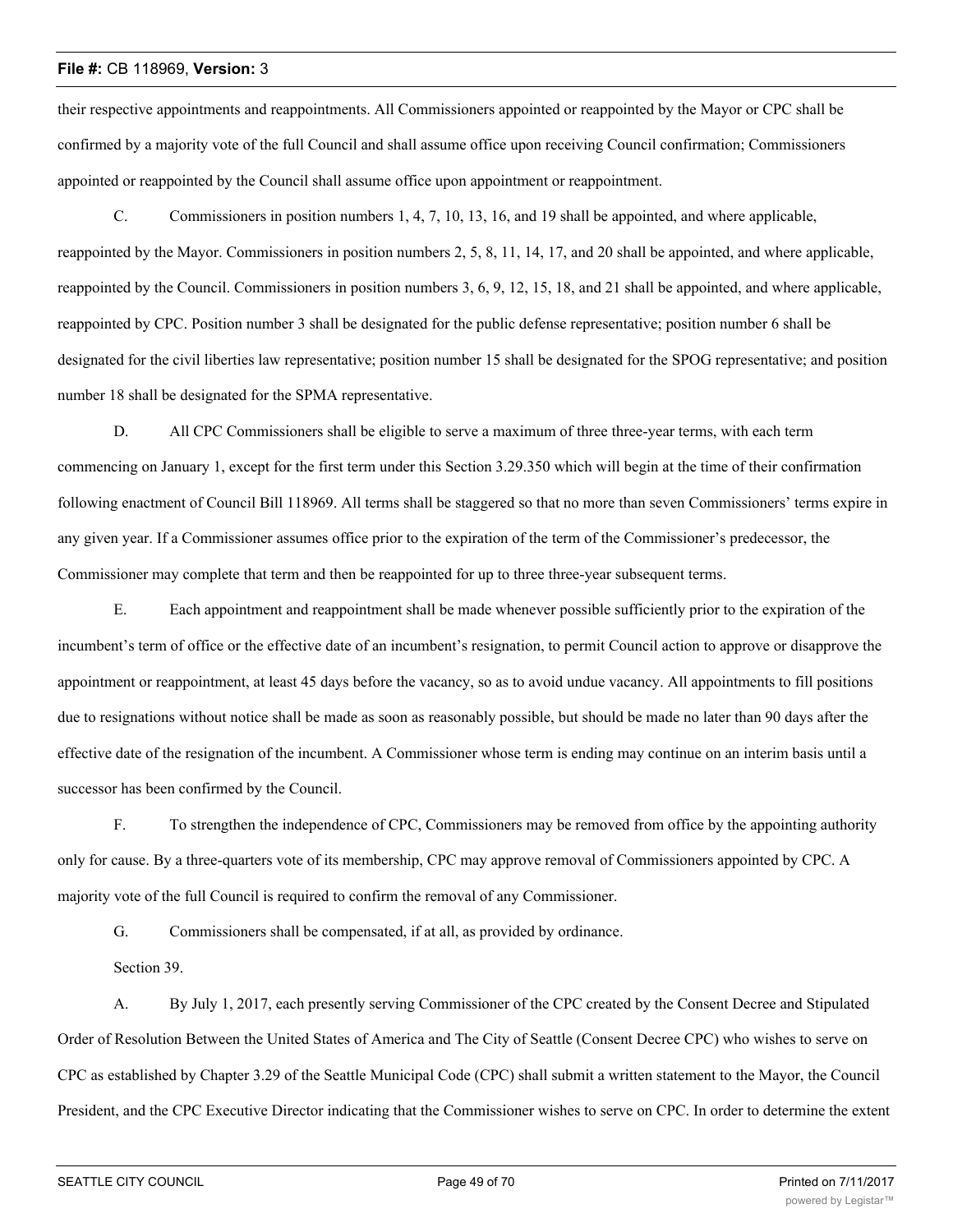of gaps in meeting the desired mix of Commissioners, the written statement shall include a description of how the Commissioner meets the qualifications in Section 3.29.340 of the Seattle Municipal Code; a list of all Council districts in which the Commissioner lives, works, or has significant professional or civic ties in furtherance of subsection 3.29.360.B of the Seattle Municipal Code; and whether the Commissioner is a lawyer with public defender or civil liberties expertise, or a member of SPOG or SPMA.

B. By September 1, 2017, the City Attorney or a designee of the City Attorney shall, in a CPC meeting, draw numbers to determine the position number for each Commissioner who indicated a wish to continue to serve, excluding those designated as public defender and/or civil liberties law and SPOG and SPMA representatives. The pool of numbers from which to draw shall include 1, 2, 4, 5, 7, 8, 9, and 10.

C. The term for position numbers 1 through 5 ends on December 31, 2017; the term for position numbers 6 through 10 and 18 ends on December 31, 2018; and the term for position numbers 11 through 13 and 15 ends on December 31, 2019. Continuing Commissioners may be reappointed to a maximum of one subsequent three-year term after the expiration of this term. The term of any presently serving Commissioner who chooses not to serve on CPC shall terminate on the effective date of the ordinance introduced as Council Bill 118969.

D. Continuing Commissioners shall retain the position numbers established by Section 3.29.350 of the Seattle Municipal Code and each subsequent Commissioner corresponding to such position number shall be appointed and, where applicable, reappointed by the appointing authority designated for that position.

Section 40. A new Section 3.29.360 of the Seattle Municipal Code is added to Subchapter III of Chapter 3.29 as follows:

# **3.29.360 Community Police Commission - Authority and responsibility**

CPC shall have the authority and responsibility to:

A. Appoint a CPC Commissioner to co-chair and any other CPC Commissioners to serve on the search committees for OPA Directors and Inspectors General, identify qualified finalists, advise the appointing authority on these appointments, and review and provide input to the appointing authority on the reappointment or removal of OPA Directors and Inspectors General.

B. Assign at least one Commissioner to represent each Council district. Each Commissioner representing a Council district shall live, work, or have significant professional or civic ties in that district; demonstrate a deep understanding of neighborhood issues; actively engage the people within the Council district on a regular basis; and regularly report back to CPC on community issues on law enforcement in the Council district.

C. Convene an annual meeting to receive public comments and present to the community highlights of CPC's annual report.

D. Hold regular meetings open to the public, no less than once a month, and establish workgroup subcommittees of its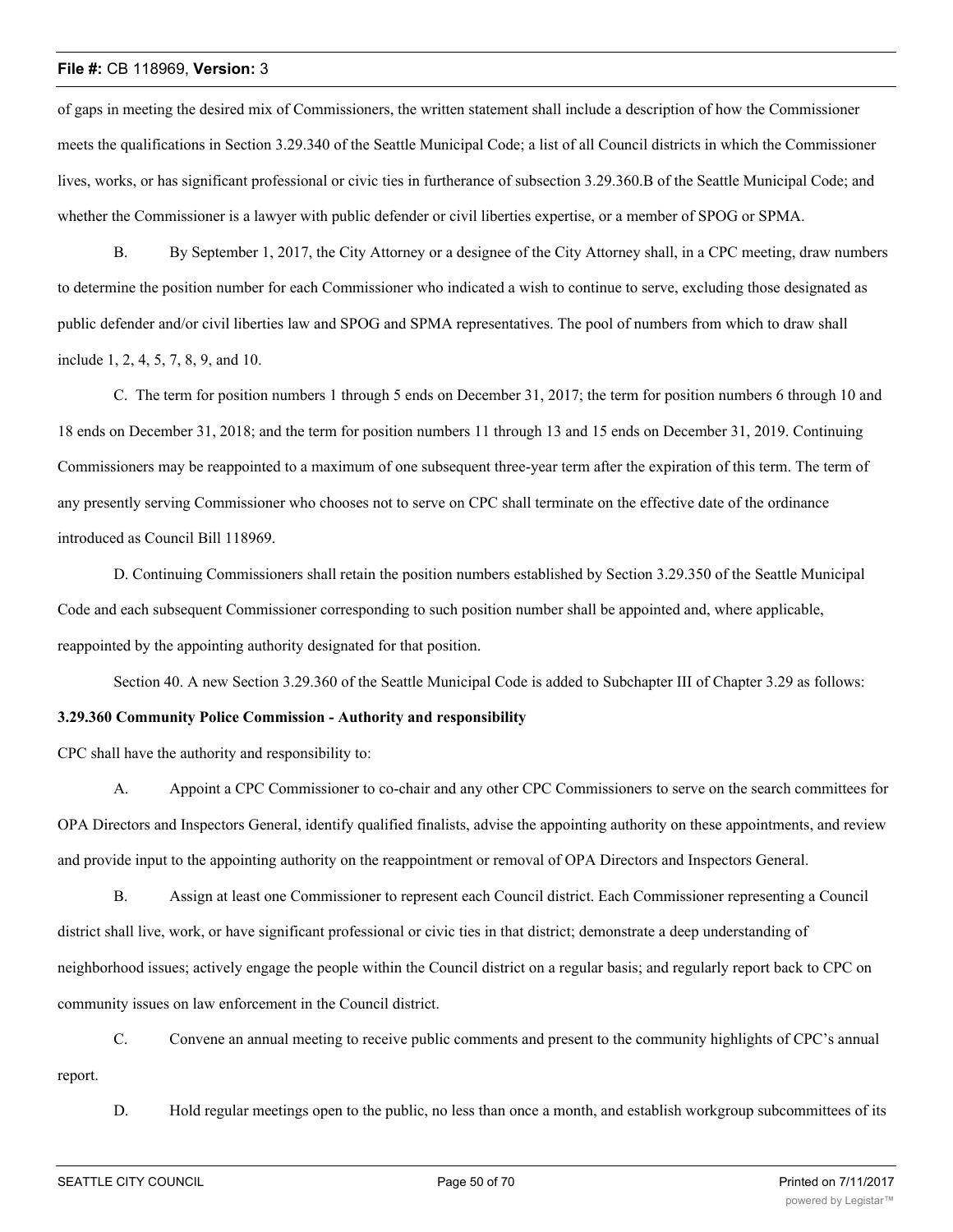members to meet as necessary.

E. Monitor the implementation by SPD, OPA, City elected officials, and other City departments and offices of recommendations made by the Inspector General, the OPA Director, and CPC.

F. Review reports required by this Chapter 3.29 and any recommendations of the OPA Director and the Inspector General.

G. Pursuant to subsection 3.29.240.F, annually review OIG's workplan and recommend to the Inspector General specific areas for OIG investigation and evaluation, including emergent issues that arise that in CPC's judgment are needed to support public confidence in SPD and related criminal justice practices.

H. Review closed OPA investigations to identify opportunities for systemic improvements in accordance with Section 3.29.380. However, CPC shall not serve as a review board for individual investigations; shall not evaluate or opine on the sufficiency of the evidence, findings, or determinations of any specific OPA investigations; and shall not seek to influence the course or outcome of any specific OPA investigation, or the findings, discipline, or other remedial action recommended or imposed in such cases.

I. Collaborate with SPD, OPA, and the City Attorney's Office in improving system transparency, including improving SPD public disclosure procedures and providing for timely online posting by OPA of information about the status of investigations and their outcomes.

J. Review and provide input into SPD recruiting, hiring, and promotional practices, and assist SPD in the development and delivery of SPD in-service training related to the accountability system and helping ensure that this training is part of the curriculum for all new employees.

K. Review and comment on any revisions proposed by OPA to the OPA Manual, in accordance with a process established by the OPA Director that provides for consultation and input prior to final adoption of revisions.

L. Annually evaluate the performance of the CPC Executive Director, after soliciting perspectives from the public, Mayor, City Attorney, Chief, OPA Director, other SPD employees, and CPC Commissioners.

M. Provide input to the Mayor on the performance of the OPA Director in advance of the Mayor's performance evaluation of the OPA Director.

N. Provide input to the Council on the performance of the Inspector General in advance of the Council's performance evaluation of the Inspector General.

Section 41. A new Section 3.29.370 of the Seattle Municipal Code is added to Subchapter III of Chapter 3.29 as follows:

# **3.29.370 Community Police Commission - Reporting**

A. CPC shall produce annual reports that are readily understandable and useful to policymakers.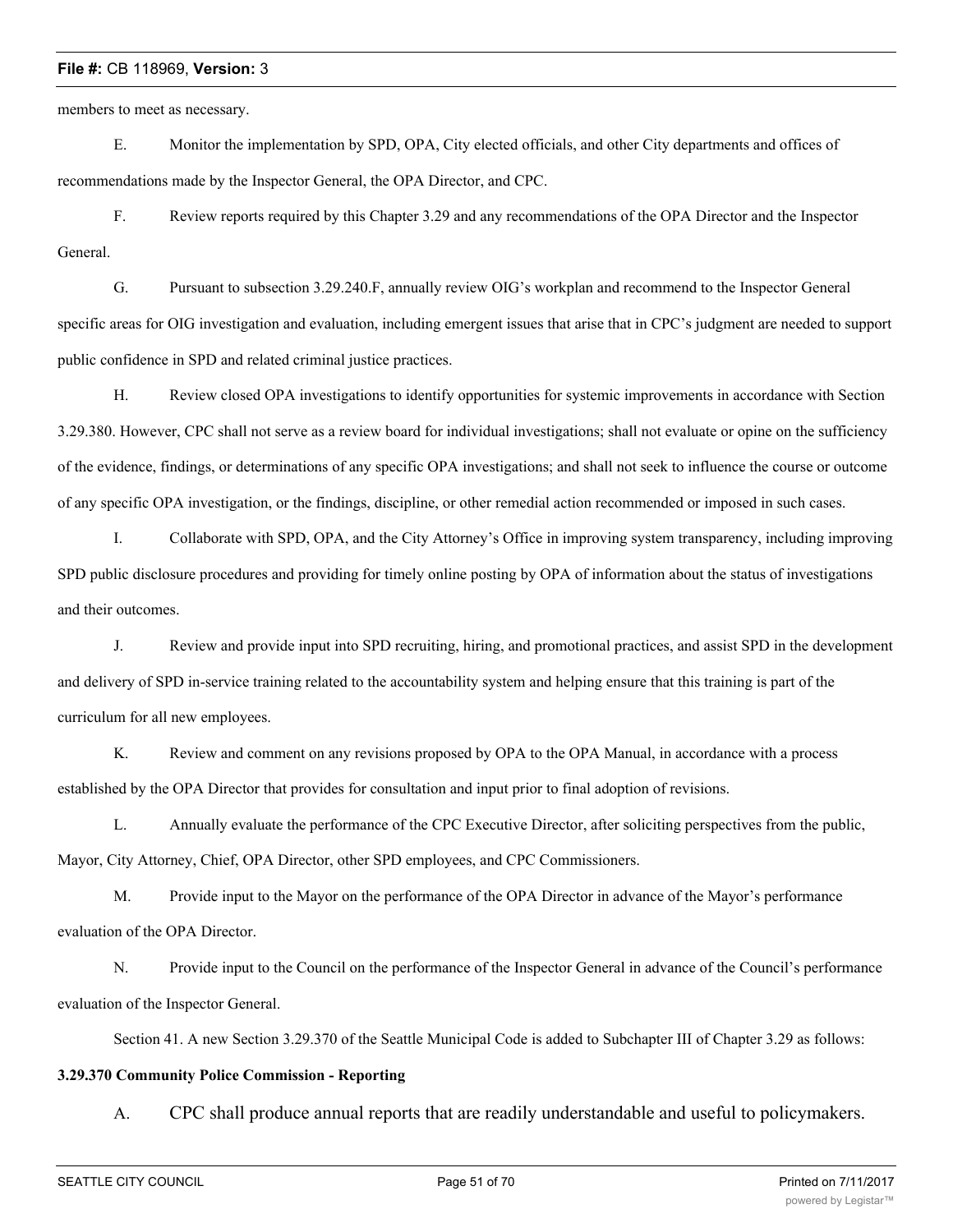The annual report shall be posted online and electronically distributed to the Mayor, City Attorney, Council, Chief, OPA Director, and Inspector General, as well as to the City Clerk for filing as a public record. The annual report shall include, but not be limited to, the following:

1. An evaluation of the extent to which all of the purposes, duties, and responsibilities detailed in this Chapter 3.29 have been met;

2. A summary of all recommendations for changes in policies and practices, collective bargaining agreements, City ordinances, and state laws;

3. A summary of the implementation status of any previous recommendations and, for any that have not been implemented, the reasons; and

4. Information about CPC's outreach to SPD employees and the public, the perspectives gathered by CPC from such outreach, and how the outreach informed CPC's work.

B. In partnership with OIG, CPC shall periodically evaluate and issue reports on how effective SPD's processes are in meeting community needs for a diverse work force, including the relevance of traditional disqualifying factors and the speed of the hiring process, to assess if there are unfair impediments to hiring and retaining diverse and skilled officers.

Section 42. A new Subchapter IV, which includes new Sections 3.29.400, 3.29.410, 3.29.420, 3.29.430, 3.29.440, 3.29.450, 3.29.460, 3.29.470, and 3.29.480, is added to Chapter 3.29 of the Seattle Municipal Code as follows:

# **Subchapter IV Mechanisms to Support Accountability**

# **3.29.400 Reporting of potential misconduct and police accountability issues**

A. SPD shall establish and maintain clear written policies requiring that all significant matters coming to SPD's attention that involve potential police misconduct or policy violations are documented and forwarded in a timely manner to OPA, including cases originating from outside sources and from all SPD units or boards with authority to review compliance with policy or to conduct administrative investigative processes.

B. The Inspector General and CPC Co-Chairs, or their designees, shall present a mid-year report to the public safety committee on the status of recommendations issued by OPA, OIG, and CPC, including those which involve the City's budget, state legislative agenda, and collective bargaining agenda. The report shall include whether follow-through was timely and effectively addressed needed improvements. The Chief and OPA Director, or their designees, shall participate in the presentation, as well as a Mayor's Office representative as appropriate.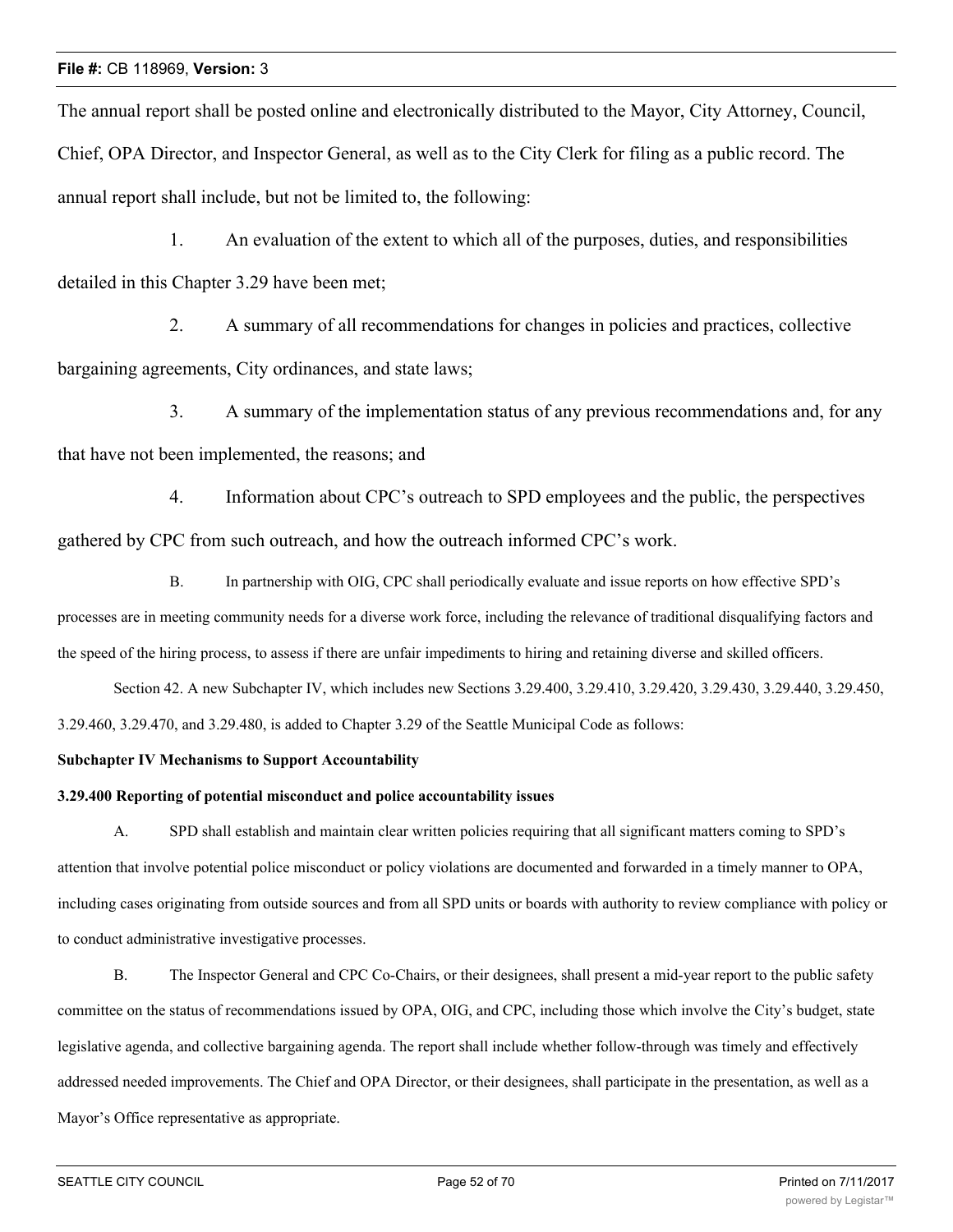C. The procedures of any SPD board, unit, or process created to review performance must be approved by the Chief and set forth in the SPD Policy Manual. SPD administrative investigation units, including the Force Review Board, shall maintain a schedule of review that limits the duration of each incident review to 90 days. SPD administrative investigation units shall not make determinations of misconduct or recommend discipline.

D. Where cases are referred by OPA to the named employee's supervisors for follow-through, including training, SPD shall ensure follow-through is timely and substantive.

E. SPD and OPA shall establish an effective system of referral to OPA for investigation of possible misconduct any concerns regarding officers whom others in the criminal justice system believe may have not acted with integrity or honesty.

F. The City Attorney's Office, the Department of Finance and Administrative Services (FAS), and OPA shall establish an effective system to ensure that any claim evaluated and investigated by FAS pursuant to Chapter 5.24 involving possible misconduct by an SPD employee is reviewed by OPA to determine whether the claim provides a basis for a complaint of misconduct to be initiated by OPA. In such cases, the OPA Director, FAS and the City Attorney's Office shall determine an appropriate timing and approach to the claims review process so that it will not interfere with the OPA complaint-handling and investigation process. OPA shall be responsible for notifying each complainant of coordination between the complaint investigation and the tort claim process, and shall provide periodic updates as to the status of its investigation to the complainant, FAS and the City Attorney's Office. Within five business days after the OPA case is closed, OPA shall provide (a) notice of the closure to FAS and the City Attorney's Office and (b) an electronic copy of the complete OPA file to FAS, subject to appropriate redactions where required by law.

G. SPD, OPA, the City Attorney's Office, CPC, and all other City departments and offices shall timely inform the Inspector General of any problems or deficiencies not previously reported to OIG related to operations, policies, programs, and practices that would reasonably be expected to adversely affect SPD effectiveness, public safety, police accountability, constitutional policing, or the public's confidence in SPD.

H. As appropriate, the City Attorney shall advise the OPA Director and the Chief of any issues identified through litigation, grievances, or disciplinary appeals to help OPA and SPD make informed improvements to policies and procedures.

I. Complaints against any employee of OPA, OIG, or the Office of the CPC where the allegation is discrimination, harassment, retaliation, or any other act that may violate Equal Employment Opportunity laws and policies shall be investigated by the Seattle Department of Human Resources.

#### **3.29.410 Continuous improvement**

A. 1. SPD and OPA shall confer with and respond in writing within 30 days to any oversight entity issuing written recommendations contained in reports required by this Chapter 3.29. For any accepted recommendations, the response shall provide a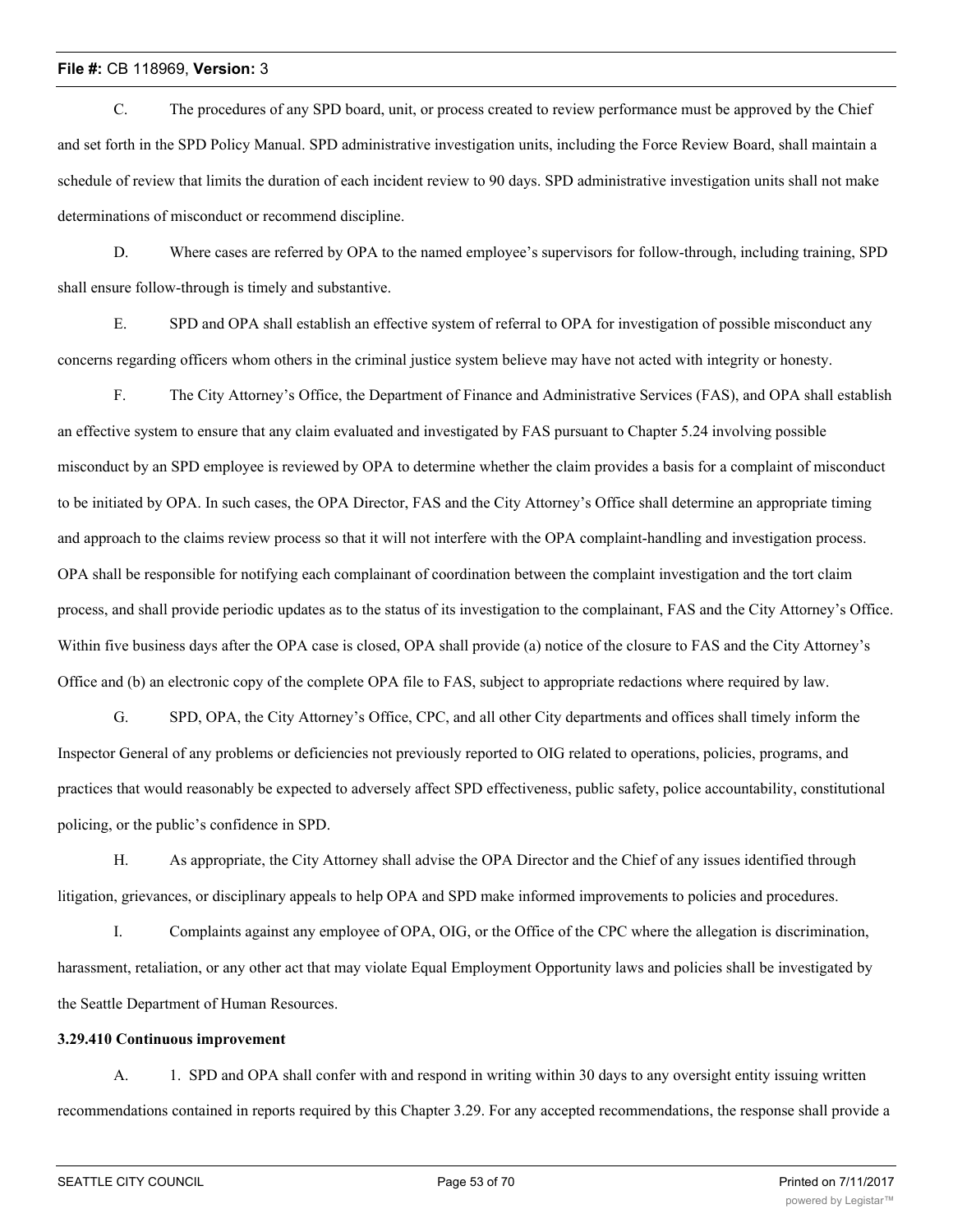plan for implementation, including a plan for regular written progress reports. For any recommendations not accepted or not scheduled for implementation, the response shall provide an explanation of why not. If the lead entity responsible for the implementation of any recommendation is a City department or office other than SPD or OPA, the Mayor's Office shall coordinate providing the necessary information to include in the response.

2. The OPA Director, Inspector General, the CPC co-chairs, and the Chief, or their designees, shall meet together at least quarterly to collectively review and verify their positions on the status of all recommendations.

3. CPC shall compile and maintain a database of all recommendations and their status, as represented to CPC by the issuing entity. Following the quarterly meetings, CPC shall update the database. CPC may include their analyses and comments.

B. SPD shall respond in writing to any Training Referral or Supervisor Action referral with an explanation of actions taken.

C. In consultation with CPC, OIG, and OPA, SPD shall establish a schedule and protocol for regular and timely review of proposed revisions to the SPD Policy Manual for the purpose of ensuring SPD policies are consistent with best practices, which may include recommendations from the civilian oversight entities. SPD's schedule and protocol shall allow opportunity for meaningful SPD Policy Manual reviews.

D. SPD shall maintain systems of critical self-analysis, including audits and reviews of critical events, lawsuits, claims, and complaints. These reviews should focus on ways to improve policies, training, and supervision so as to help prevent misconduct, policy violations, poor performance, or other adverse outcomes.

E. At the time the Mayor's annual proposed budget is submitted to the Council, the Mayor shall notify the Council and CPC in writing, with copies to the Inspector General and the OPA Director, when recommendations requiring City funding issued in reports made in the prior year consistent with the reporting requirements set forth in this Chapter 3.29 by those responsible for implementing the purposes of this Chapter 3.29 are not included for funding in the budget proposal. The Mayor shall also identify any reductions to the OPA, OIG, or CPC baseline budgets in the proposed budget, or compared to the budgets as proposed to the Mayor by OPA, OIG, or CPC, with an explanation of the reasons for the reductions.

F. At the time the Mayor's proposed state legislative agenda is presented to the Council, the Mayor shall notify the Council and CPC in writing, with copies to the Inspector General and the OPA Director, when associated recommendations made by those responsible for implementing the purposes of this Chapter 3.29 are not included in the proposed state legislative agenda.

G. The City's Office of Intergovernmental Relations shall consult with the OPA Director, the Inspector General, and CPC during the development of the City's state legislative agenda.

H. Each year the City Attorney's Office shall provide the OPA Director and Inspector General with two status reports,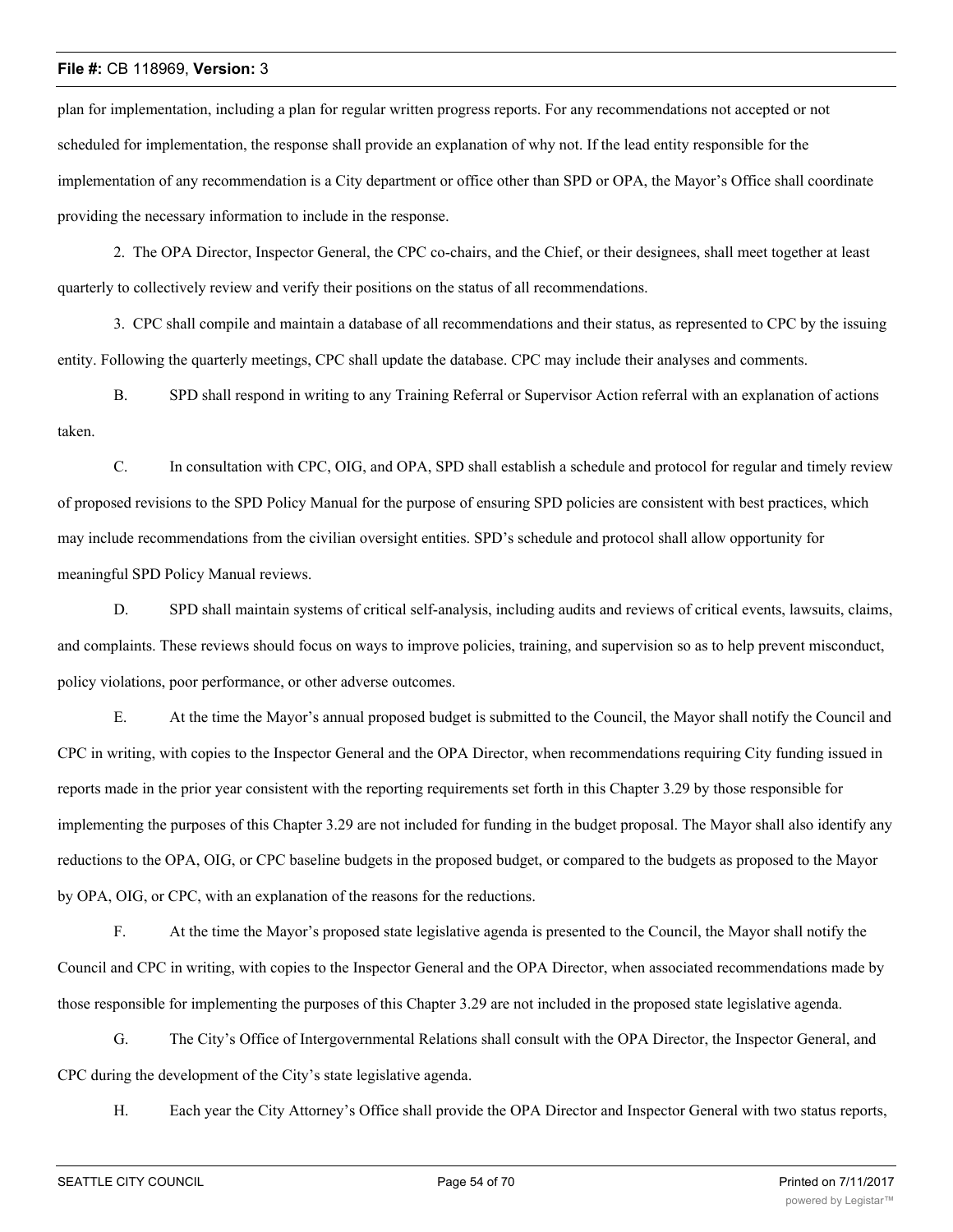one covering the period from January 1 to June 30 and one from July 1 to December 31, regarding (a) all OPA cases in which the findings or discipline have been appealed during the previous six months and (b) all OPA cases in which the findings or discipline have been appealed in earlier periods and that remained open at any time during the current reporting period. These status reports shall include all OPA cases not yet closed due to appeal, the case number, the named employee or employees, the date of complaint, the date of disciplinary action, the Chief's disciplinary decision, the date of appeal, the nature of the appeal, and the current status of the case, including any modification to the case disposition as a result of appeal.

#### **3.29.420 Disciplinary, grievance, and appeals policies and processes**

- A. SPD disciplinary, grievance, and appeal policies and processes shall be timely, fair, consistent, and transparent.
	- 1. SPD shall track all records of Chief disciplinary determinations. The OPA Director and the Inspector

General shall have unfettered access to this information, and SPD shall report on disciplinary patterns in such a way that the public can assess whether the Chief of Police is exercising disciplinary authority in a fair and consistent manner.

- 2. To help ensure timeliness, the following deadlines shall apply to the disciplinary and appeal processes:
	- a. OPA shall complete investigations within the period set forth in Section 3.29.130.

b. SPD shall provide a copy of any proposed Disciplinary Action Report or successor disciplinary action document to the affected employee via electronic communication. If the employee seeks a due-process meeting with the Chief or the Chief's designee, the employee must communicate that request to the Chief's office electronically within 10 days of the date of receipt of the disciplinary action document.

c. The Chief or the Chief's designee shall hold the due process meeting within 30 days of the employee's

### request.

d. The Chief or the employee may request one reasonable postponement of the due-process meeting, not

to exceed two weeks from the date of the originally scheduled meeting.

e. The Chief shall issue a final disciplinary decision within two weeks of the due-process meeting. This

decision may be delivered electronically, with an electronic copy sent to the employee's collective bargaining representative.

- f. An employee may appeal a disciplinary decision as set forth in Chapter 4.08.
- g. The Public Safety Civil Service Commission (PSCSC) shall adhere to the timelines set forth in Chapter

4.08.

3. SPD shall implement discipline when it is imposed or shortly thereafter, not upon conclusion of any disciplinary appeal process.

4. The Chief shall have the authority to place an SPD employee on leave without pay prior to the initiation or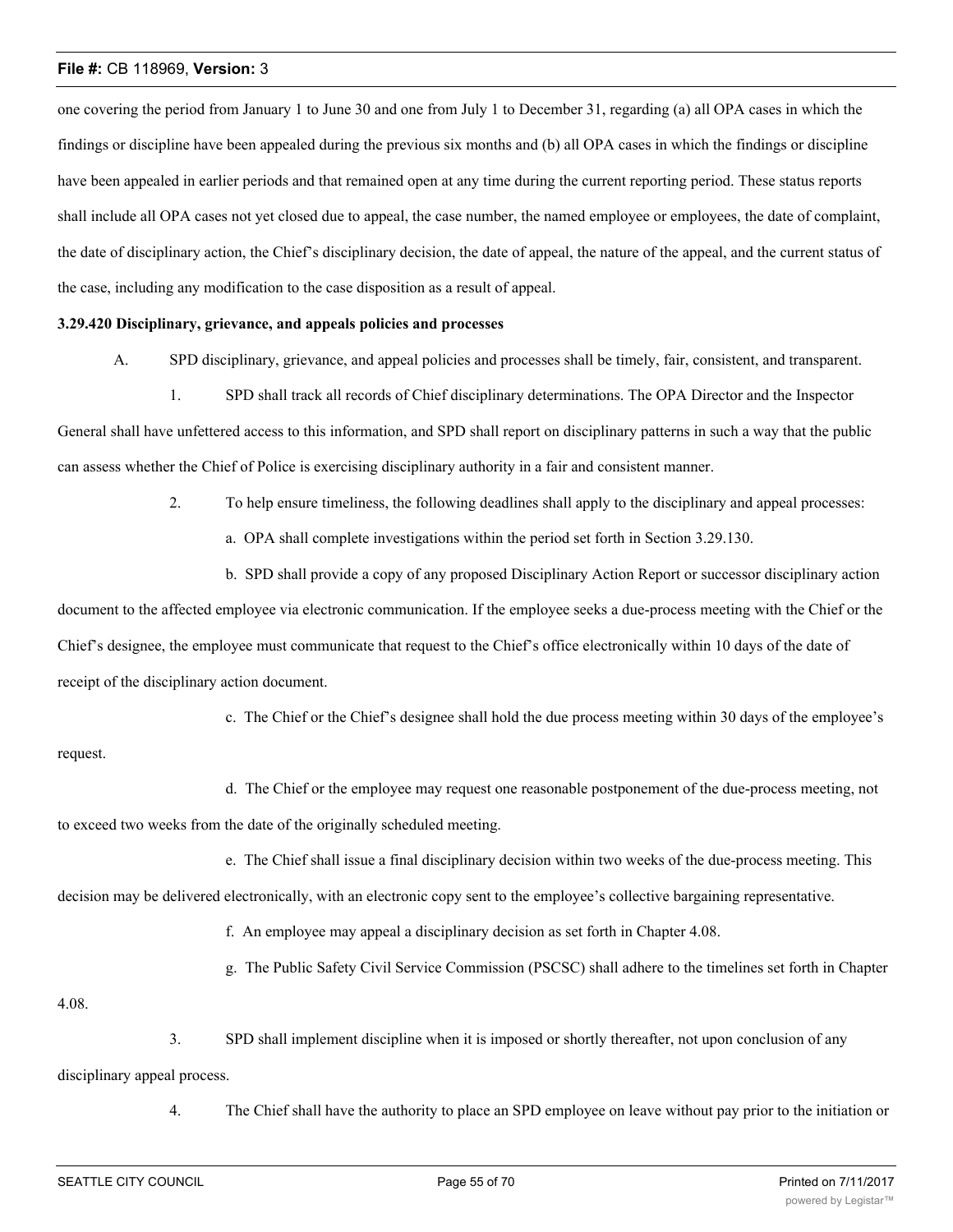completion of an OPA administrative investigation where the employee has been charged with a felony or gross misdemeanor; where the allegations in an OPA complaint could, if true, lead to termination; or where the Chief otherwise determines that leave without pay is necessary for employee or public safety, or security or confidentiality of law enforcement information. In any case of such leave without pay, the employee shall be entitled to back pay if reinstated, less any amounts representing a sustained penalty of suspension.

5. No disciplinary action will result from a complaint of misconduct where the misconduct comes to the attention of OPA more than five years after the date of the alleged misconduct, except where the alleged misconduct involves criminal law violations, dishonesty, or Type III Force, as defined in the SPD policy manual or by applicable laws, or where the alleged act of misconduct was concealed.

6. All appeals related to employee discipline shall be governed by this Chapter 3.29 and Chapter 4.08. Only appeals for which the hearing has already been scheduled prior to the effective date of the ordinance introduced as Council Bill 118969-including Disciplinary Review Board proceedings for officers and sergeants, and arbitration proceedings for lieutenants and captains-shall continue in accordance with the relevant contractual or legislated procedures. As of the effective date of the ordinance introduced as Council Bill 118969, all other disciplinary appeals may proceed only under this Chapter 3.29 and Chapter 4.08.

7. Public Safety Civil Service Commission

a. All appeals related to SPD employee discipline shall be open to the public and shall be heard by

b. The PSCSC shall be composed of three Commissioners, none of whom shall be current City employees or individuals employed by SPD within the past ten years, who are selected and qualified in accordance with subsection 4.08.040.A.

c. Oral reprimands, written reprimands, "sustained" findings that are not accompanied by formal disciplinary measures, and alleged procedural violations may be processed through grievance processes established by the City Personnel Rules or by Collective Bargaining Agreements, but no grievance procedure may result in any alteration of the discipline imposed by the Chief. Such grievances are not subject to arbitration and may not be appealed to the PSCSC or any other forum.

8. SPD employees shall not use any type of accrued time balances to be compensated while satisfying a disciplinary penalty that includes an unpaid suspension.

9. The City Attorney's Office shall determine legal representation for SPD in disciplinary challenges. The City, including SPD, shall not settle or resolve grievances or disciplinary appeals without the approval of the City Attorney's Office.

10. The Chief shall notify in writing the Washington State Criminal Justice Training Commission (WSCJTC)

PSCSC.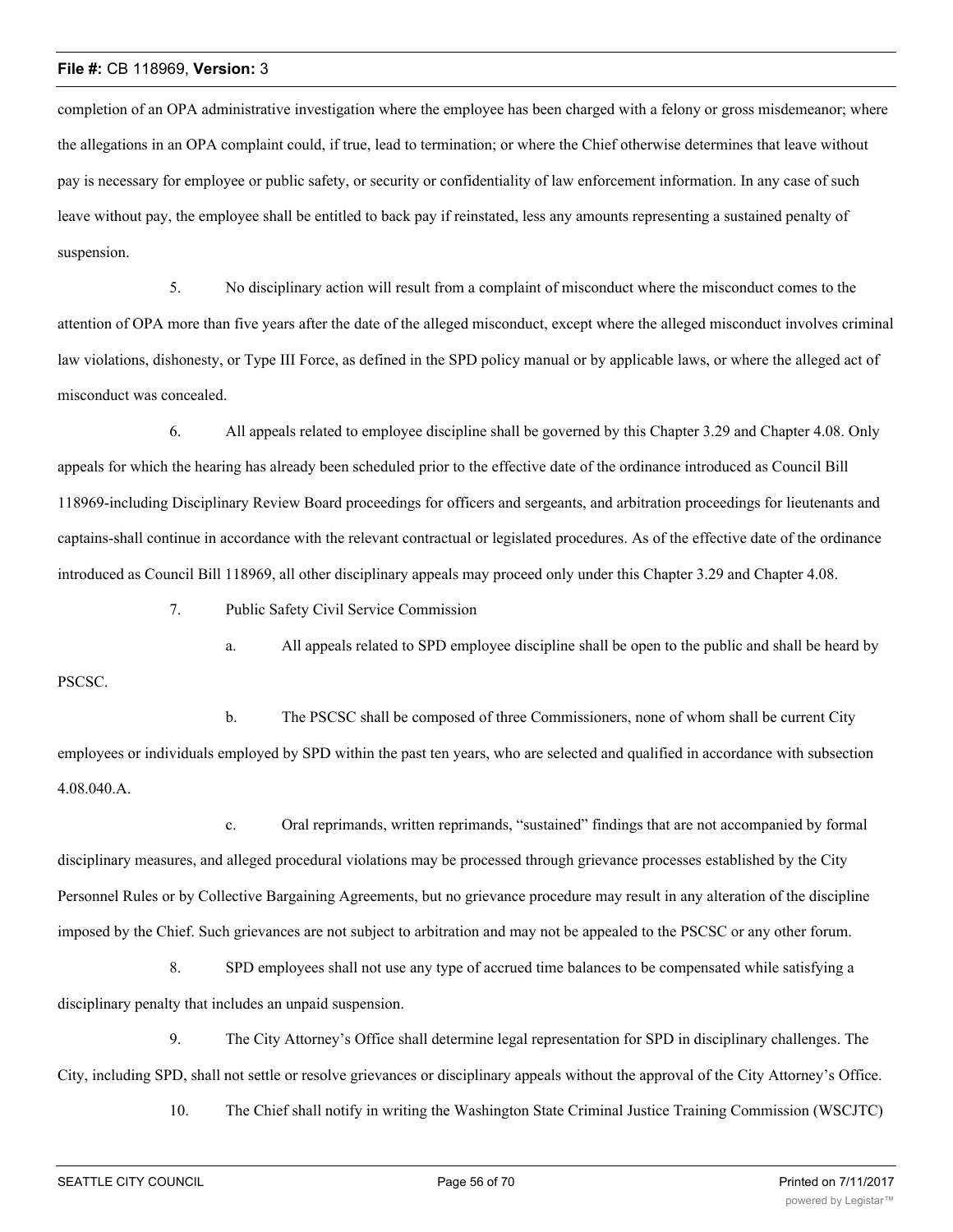when any sworn employee is terminated from employment, or who would have been terminated from employment had separation not already occurred, whenever the nature of the employee's misconduct qualifies for de-certification under state law. The notification shall include the facts and circumstances of the termination and any other information necessary to provide the evidentiary basis for the Chief's disciplinary decision so as to allow the WSCJTC to have a full and complete record when deciding whether decertification is appropriate.

#### **3.29.430 Recruitment, hiring, assignments, promotions, and training**

A. SPD shall develop and implement recruitment, hiring, testing, training, mentoring, assignment, and promotional practices that emphasize leadership and policing skills consistent with accountability, which support equity and the goals set forth in the Consent Decree. In doing so, SPD shall consult with CPC and OIG and may obtain guidance from other community stakeholders.

B. To support operational efficiency and excellence, SPD may employ civilians with specialized skills and expertise to perform any SPD management and operational functions, including, but not limited to, training, human resources, technology, budget and finance, crime analysis, recruiting, hiring, and testing, which in the judgment of the Chief do not require law enforcement sworn personnel, allowing SPD the ability to more flexibly deploy civilian and sworn resources to best meet both its administrative and law enforcement needs.

C. Consistent with Chapter 4.08, SPD shall use preference points in hiring sworn employees who are multi-lingual and/or have work experience or educational background providing important skills needed in modern policing, such as experience working with diverse communities, and social work, mental health or domestic violence counseling, or other similar work or community service backgrounds.

D. After consulting with and receiving input from OIG, OPA, and CPC, SPD shall establish an internal office, directed and staffed by civilians, to manage the secondary employment of its employees. The policies, rules, and procedures for secondary employment shall be consistent with SPD and City ethical standards, and all other SPD policies shall apply when employees perform secondary employment work.

E. SPD shall adopt consistent standards that underscore the organizational expectations for performance and accountability as part of the application process for all specialty units, in addition to any unique expertise required by these units, such as field training, special weapons and tactics, crime scene investigation, and the sexual assault unit. In order to be considered for these assignments, the employee's performance appraisal record and OPA history must meet certain standards and SPD policy must allow for removal from that assignment if certain triggering events or ongoing concerns mean the employee is no longer meeting performance or accountability standards.

F. SPD shall ensure that its "take-home" policy for SPD vehicles, and the opportunities for assignments that provide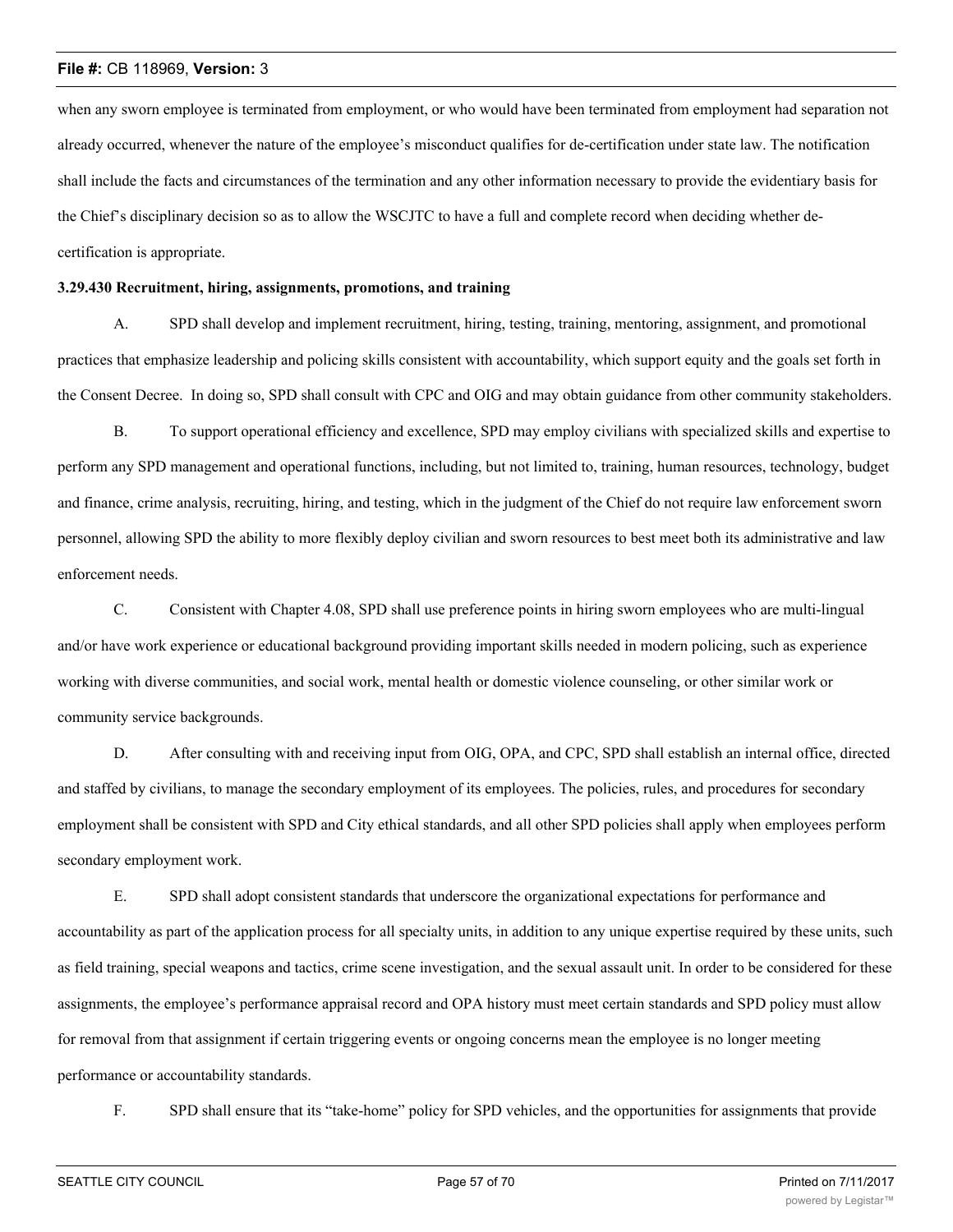additional financial remuneration, are consistent with SPD accountability practices and an effective use of taxpayer resources.

G. The Chief shall collaborate with the OPA Director with the goal that sworn staff assigned to OPA have requisite skills and abilities and with the goal that the rotations of sworn staff into and out of OPA are done in such a way as to maintain OPA's operational effectiveness. To fill such a sworn staff vacancy, the Chief and the OPA Director should solicit volunteers to be assigned to OPA for two-year periods. If there are no volunteers or the OPA Director does not select from those who volunteer, the Chief shall provide the OPA Director with a list of ten acting sergeants or sergeants from which the OPA Director may select OPA personnel to fill intake and investigator positions. Should the OPA Director initially decline to select personnel from this list, the Chief shall provide the OPA Director with a second list of ten additional acting sergeants or sergeants for consideration. If a second list is provided, the OPA Director may select personnel from either list, or from among volunteers.

H. SPD shall collaborate with OPA, OIG, and CPC in the development and delivery of SPD in-service training related to the accountability system.

#### **3.29.440 Public disclosure, data tracking, and record retention**

A. SPD and the City Attorney's Office shall work with OPA to release information associated with closed OPA cases as promptly and with as much transparency as legally and practically possible.

B. SPD shall maintain current and searchable public databases, to the extent technologically feasible, that include every stop, frisk, use of force, and disciplinary matter. The databases shall protect the privacy of members of the public and City employees who are involved to the extent allowed by law, while including all relevant available information of each interaction, including race, gender, time, place, assignment, reason, or any other consideration that can help provide information regarding possible bias.

C. SPD shall make available information about its policies and operations that are matters of concern to the public by posting such information online, such as the SPD Policy Manual, performance audit reports, reviews of shootings by officers, and reviews of in-custody injuries and deaths.

D. SPD shall track and document OPA cases referred from the OPA Director to the Chief in OPA and SPD data systems.

E. All SPD personnel and OPA case files shall be retained as long as the employee is employed by the City, plus either six years or as long as any action related to that employee is ongoing, whichever is longer. SPD personnel files shall contain all associated records, including Equal Employment Opportunity complaints, and disciplinary records, litigation records, and decertification records; and OPA complaint files shall contain all associated records, including investigation records, Supervisor Action referrals and outcomes, Rapid Adjudication records, and referrals and outcomes of mediations. Records of written reprimands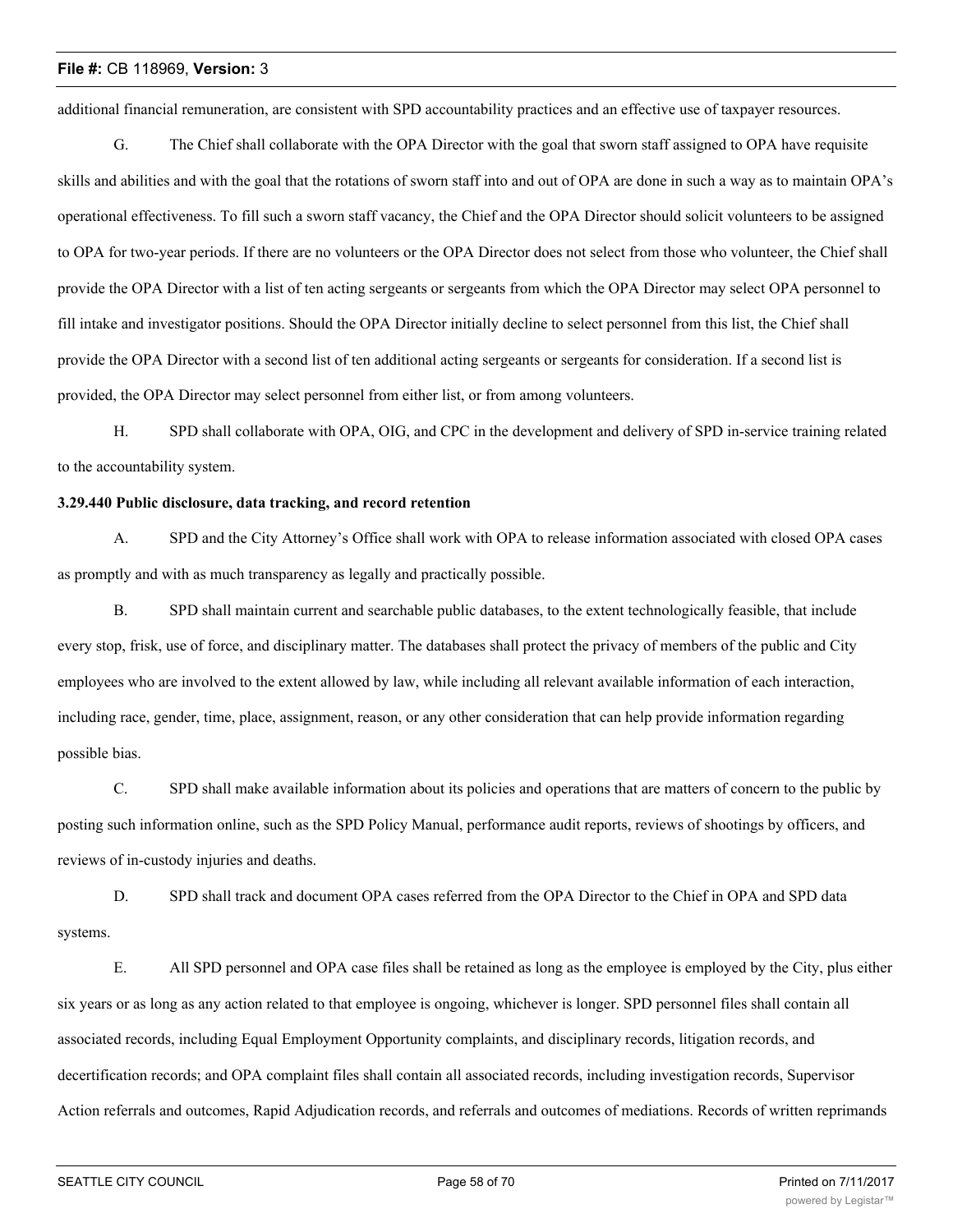or other disciplinary actions shall not be removed from employee personnel files.

F. For sworn employees who are terminated or resign in lieu of termination, such that the employee was or would have been separated from SPD for cause and at the time of separation was not "in good standing," SPD shall include documentation in SPD personnel and OPA case files verifying (a) a letter was sent by SPD to the Washington State Criminal Justice Training Commission (WSCJTC) regarding de-certification and consistent with the requirements set forth in subsection 3.29.420.A.11; (b) whether action was taken by the WSCJTC in response to that letter; (c) that the Chief did not and will not grant the employee authorization to serve in a Special Commission capacity, as a reserve officer or as a retired officer in a private company that provides flagging, security, or related services; and (d) that the Chief did not or will not grant any request under the Law Enforcement Officers Safety Act to carry a concealed firearm. The latter two actions shall also be taken and documentation included in the SPD personnel and OPA case files whenever a sworn employee resigns or retires with a pending complaint and does not fulfill an obligation to fully participate in an OPA investigation.

#### **3.29.450 Criminal cases**

The City Attorney shall maintain a protocol so that, whenever possible, cases referred to prosecutors for possible filing of charges against SPD employees are reviewed concurrently by City, county, and federal prosecutors so as to minimize delay and better serve the public, the named employee, and SPD.

#### **3.29.460 Collective bargaining and labor agreements**

A. Those who provide civilian oversight of the police accountability system shall be consulted in the formation of the City's collective bargaining agenda for the purpose of ensuring their recommendations with collective bargaining implications are thoughtfully considered and the ramifications of alternative proposals are understood. These individuals shall be subject to the same confidentiality provisions as any member of the Labor Relations Policy Committee.

B. The terms of all collective bargaining agreements for SPD employees, along with any separate agreements entered into by SPD or the City in response to an unfair labor practice complaint, settlement of grievance or appeal, or for other reasons, including those previously reached, shall be clearly and transparently provided to the public, by posting on the SPD website.

C. Whenever collective bargaining occurs, any separate agreements in place affecting ongoing practices or processes which were entered into by SPD or the City in response to an unfair labor practice complaint, settlement of grievance or appeal, or for any other reasons, shall be incorporated into the new or updated collective bargaining agreement or shall be eliminated.

#### **3.29.470 Public statements**

While any incident of public concern is under OPA, SPD or OIG review, no City employee should comment, either in their official or personal capacity, in a way that suggests that any factual, policy, or legal conclusions have been reached about the incident. These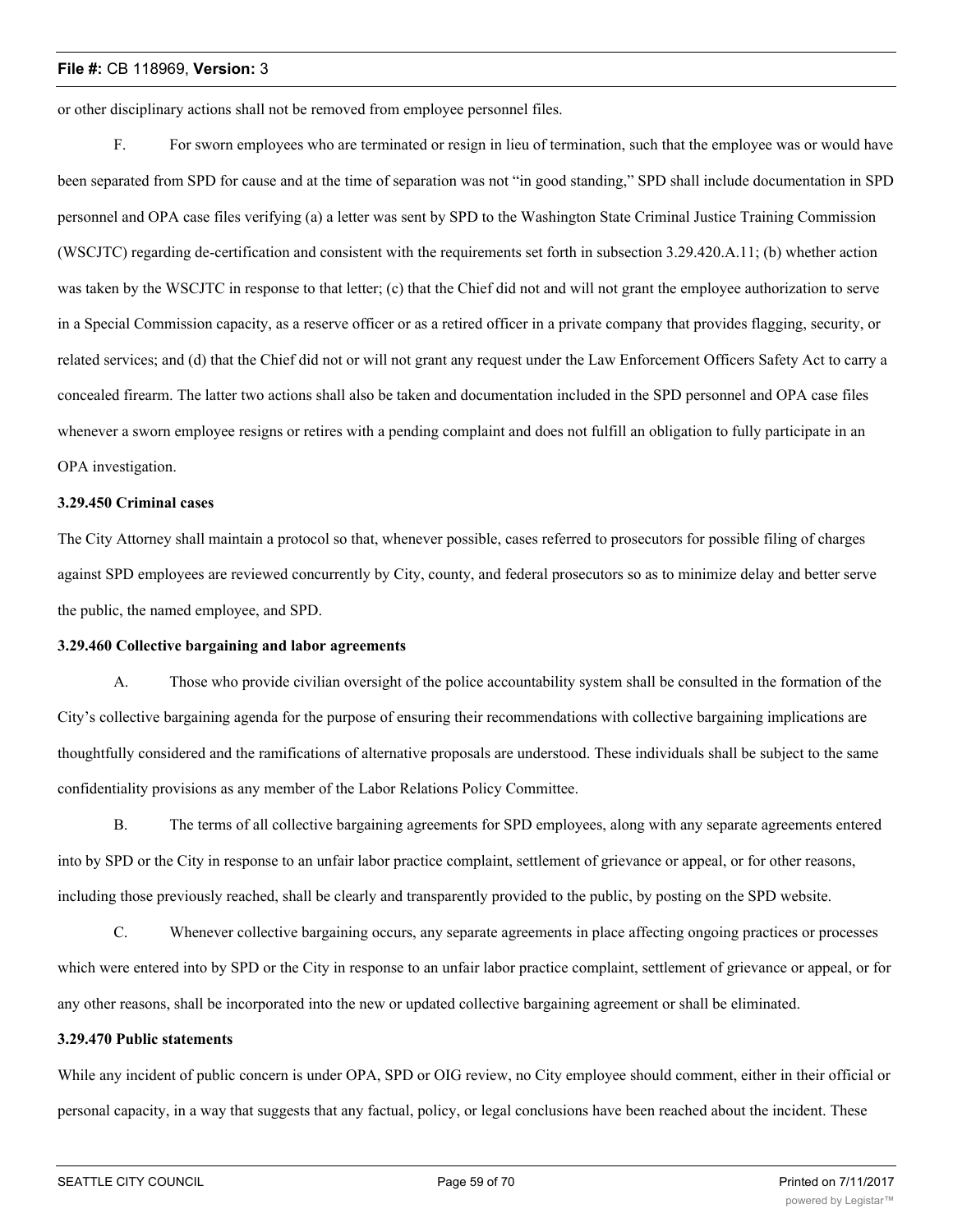provisions shall not restrict the ability of a union representative to comment in their representative capacity, or the OPA Director to communicate OPA findings and recommendations.

## **3.29.480 Protection of civilian oversight entities**

A. Retaliation by adverse employment action or harassment against OPA and OIG employees, against employees of the Office of the CPC or CPC Commissioners, or against employees of other City departments or offices who provide information to OPA, OIG, or CPC undermines the effectiveness of civilian oversight efforts by threatening the continued flow of information. No City official or employee shall retaliate against, punish, or penalize any other person for complaining to, cooperating with or assisting OPA, OIG, or CPC in the performance of their duties. Any OPA or OIG employee, CPC employee or Commissioner, or employee of other City departments or offices who believes he or she has been retaliated against for making such complaint to, disclosing information to, or responding to such queries from OPA, OIG, or CPC may report such action to the Inspector General. If retaliation is suspected, the Inspector General is authorized to open an investigation into the matter and refer a complaint to the appropriate authority. Any City official or employee who violates these provisions may be subject to dismissal, discipline, or censure consistent with City and state laws. These protections shall not apply when the contact was made or the information was disclosed with knowledge that it was false or with willful disregard for its truth or falsity.

B. When, due to a conflict of interest, lack of technical expertise, or capacity reasons, the City Attorney's Office declines to provide legal representation to an oversight entity in any legal matter, enforcement action, or court proceeding, the City Attorney shall so indicate to the oversight entity in writing with the reason for the declined representation, and that oversight entity shall be entitled to representation by private legal counsel. Private legal counsel shall be selected and retained by the City Attorney's Office, in consultation with the oversight entity. The City shall provide sufficient funding for the legal services separate from the oversight entity's operational budget, which shall be reviewed and approved in advance by the City Budget Office.

Section 43. Section 14.12.310 of the Seattle Municipal Code, last amended by Ordinance 110640, is amended as follows:

# **14.12.310 Appointment and responsibilities of Auditor ((.))**

((A. The Mayor shall appoint an **Auditor,** subject to confirmation by the City Council, to monitor compliance with this chapter. The **Auditor** shall serve for a term of three (3) years and may be reappointed by the Mayor, subject to confirmation by the City Council. The **Auditor** may be removed from office for cause by the Mayor by filing a statement of reasons for the removal with the City Council.

B. The **Auditor** should possess the following qualities and characteristics:

1. A reputation for integrity and professionalism, as well as the ability to maintain a high standard of integrity in the

office;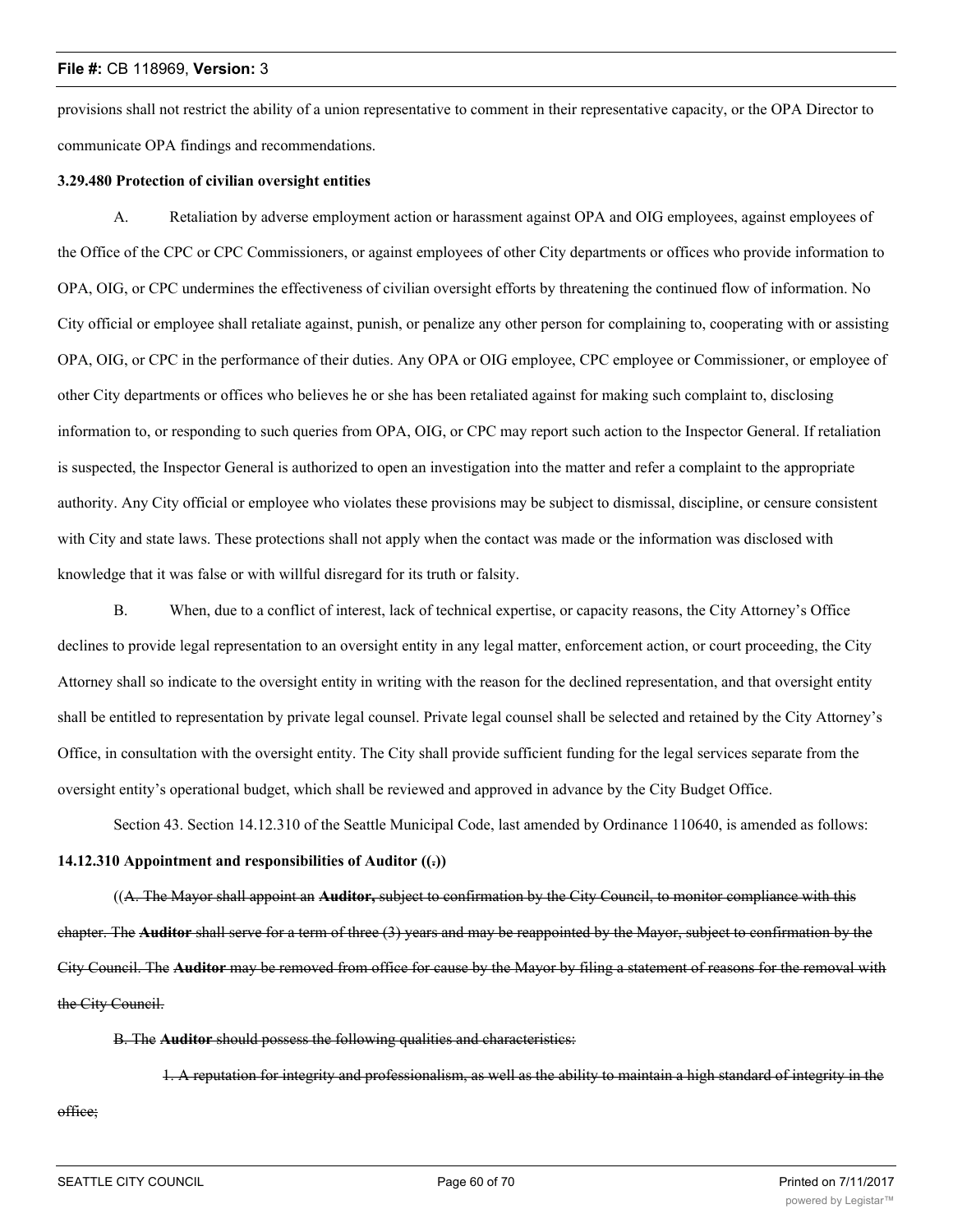2. A commitment to and knowledge of the need for and responsibilities of law enforcement, as well as the need to protect basic constitutional rights;

3. A commitment to the statement of purpose and policies in this chapter;

4. A history of demonstrated leadership experience and ability;

5. The potential for gaining the respect of **departmental personnel** and citizens of the City;

6. The ability to work effectively with the Mayor, the City Council, the City Attorney, the Chief of the **Department** , **departmental personnel,** public agencies, private organizations, and citizens; and

7. The ability to work effectively under pressure.

C. The Chief of the **Department** shall cause a thorough background check of nominees for **Auditor** identified by the Mayor and shall report the results to the Mayor.

D. Except as limited by Section 14.12.320, the **Auditor** shall have access to all **Department** files and records, including nonconviction data pursuant to RCW 10.97.050(4).))

The Inspector General, or the Inspector's designee or designees in the Office of Inspector General for Public Safety, shall perform the duties of the **Auditor**. The Inspector General shall ensure that an outside law enforcement agency has conducted a thorough background check, including records of arrest, charges, or allegations of criminal conduct or other nonconviction data for the purpose of determining the individual's fitness to perform the duties of Police Intelligence Auditor, for any staff of the Office of Inspector General for Public Safety prior to the staff's commencement of any work under this Chapter 14.12 that may involve access to confidential information.

Section 44. Subsection 14.12.320.A of the Seattle Municipal Code, which section was last amended by Ordinance 117242, is amended as follows:

# **14.12.320 Limitations on the Auditor.**

o o o A. ((The)) Notwithstanding the Inspector General's access to all **Department** files and records under Chapter 3.29, including nonconviction data pursuant to RCW 10.97.050(4), the **Auditor** shall not examine the following in performing the duties of this Chapter 14.12:

1. **Department** personnel files;

((2. Internal Investigation Section files;))

2. Office of Police Accountability files;

3. Files of confidential communications as defined in Section 14.12.090;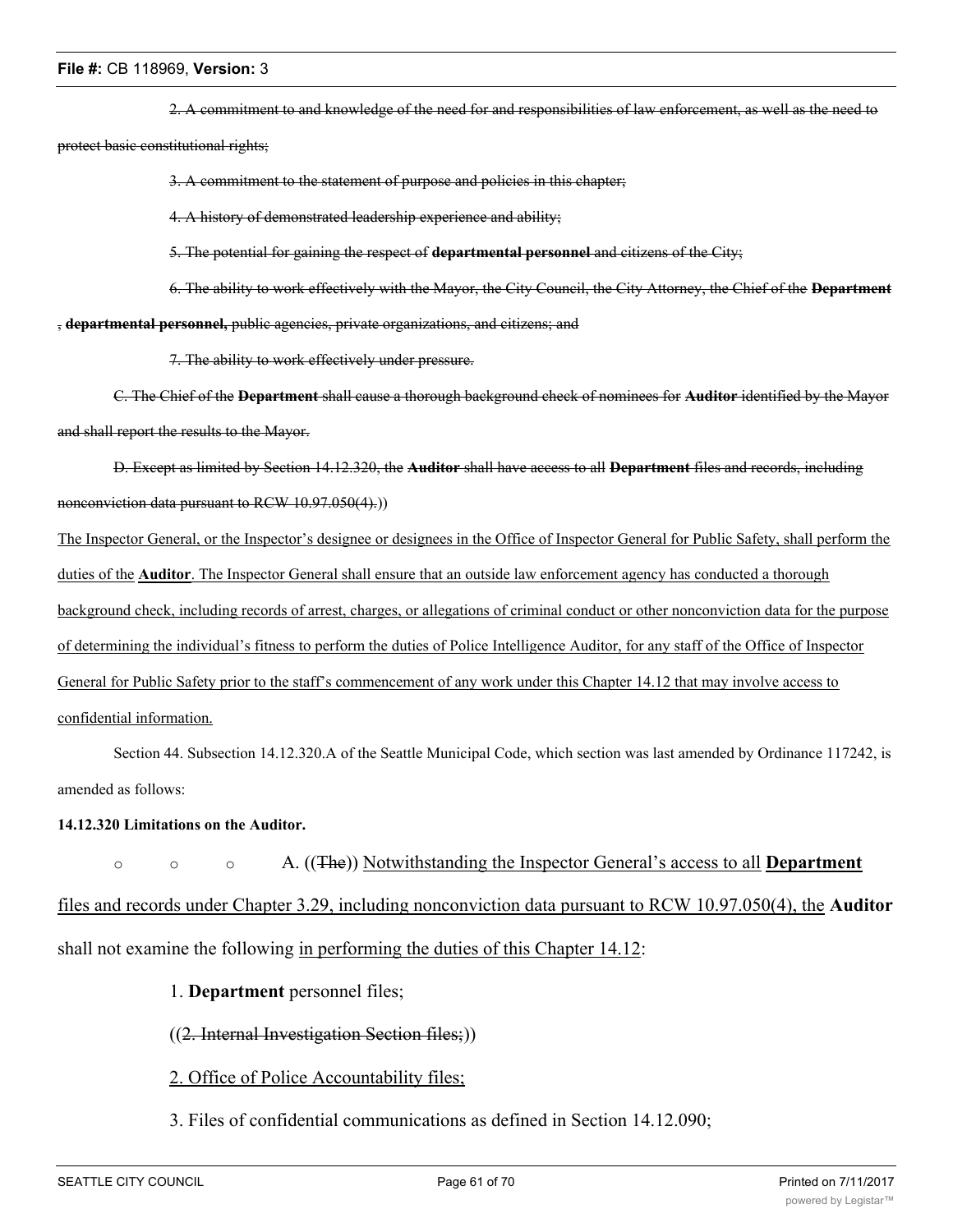4. Personal files of the Chief of the **Department** which are excluded from this ((chapter)) Chapter 14.12 by ((Section)) subsection 14.12.120.A.4;

5. Specific case files which the King County Prosecuting Attorney personally certifies in writing need to be withheld from the **Auditor's** review because the files involve investigations of corruption or malfeasance in office of a governmental official or employee, a potential conflict of interest for the **Auditor,** or investigations of organized criminal activity conducted as a continuing enterprise solely for the purpose of obtaining monetary gain wholly or in part through racketeering, vice, narcotics, gambling, fencing, or similar economic criminal activity. As to each file, the Prosecuting Attorney's certificate shall state that he has personally reviewed the case file and found that the file complies with this ((chapter)) Chapter 14.12. The Prosecuting Attorney's certificate shall also include a summary apprising the **Auditor** of the scope and purpose of the investigation. With respect to the certified files, the Prosecuting Attorney shall exercise all the powers and discharge all the responsibilities normally exercised and discharged by the **Auditor** under the provisions of this ((chapter)) Chapter 14.12;

6. Files maintained exclusively for confidential criminal information regarding organized criminal activity received by the **Department** through membership in the Law Enforcement Intelligence Unit (LEIU) and files maintained exclusively for confidential criminal information regarding narcotics activity received by the **Department** through membership in the Western States Information Network (WSIN), which are audited under subsection 14.12.320.C.

\* \* \*

Section 45. Section 4.08.040 of the Seattle Municipal Code, last amended by Ordinance 123744, is amended as follows:

# **4.08.040 Public Safety Civil Service Commission((.))**

A. There is created a Public Safety Civil Service Commission composed of three members. ((One))Two members shall be appointed by the Mayor( $(\tau)$ ) and one by the City Council ((and one elected by and representing employees)). Commissioners shall be selected using merit-based criteria and shall have appropriate expertise and objectivity regarding disciplinary and promotional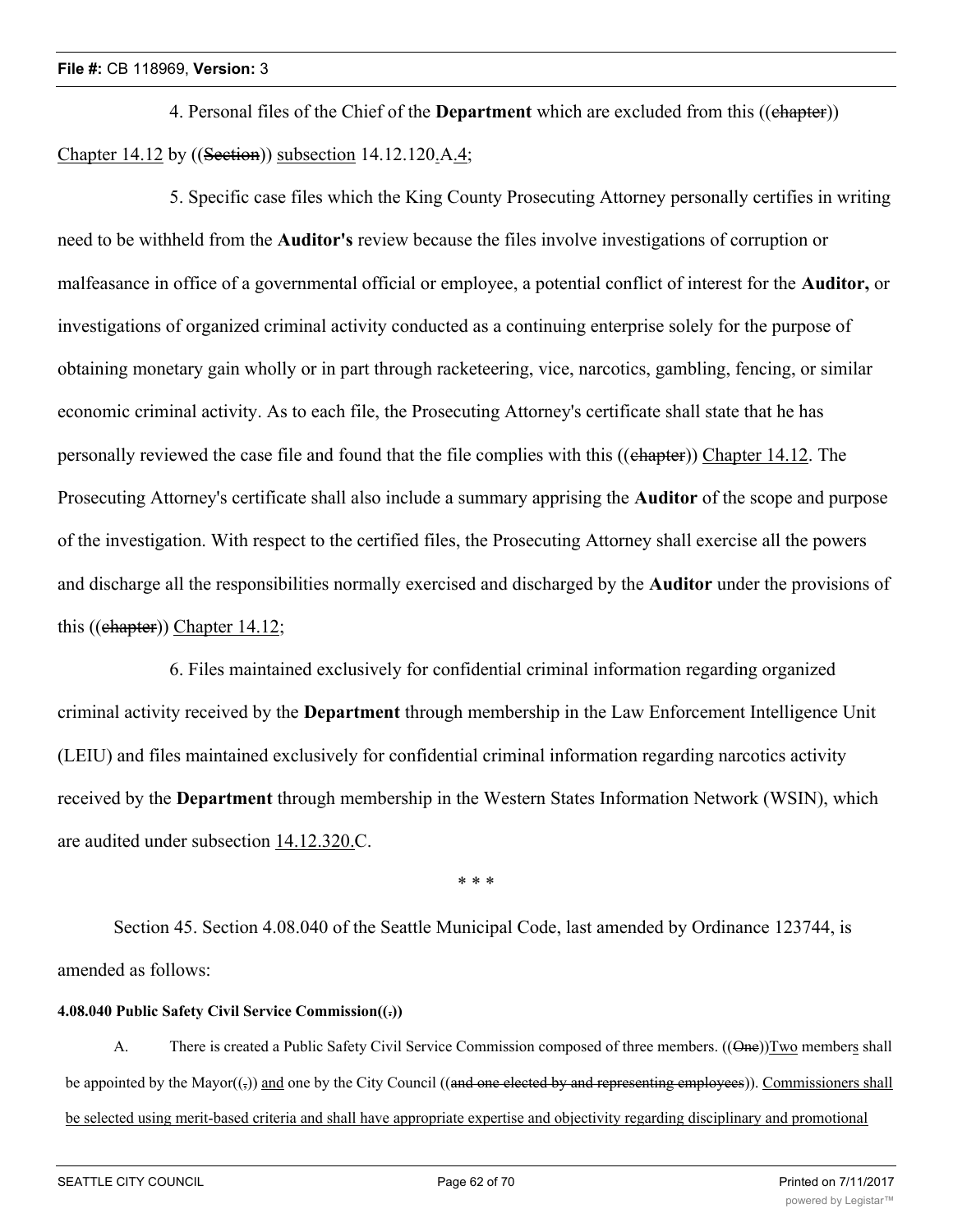decisions. The Commissioners' terms shall be staggered; initial terms shall be for one year for one Mayoral appointment, two years for the Council appointment, and three years for the second Mayoral appointment. Subsequently, ((The))the term of each Commissioner shall be three full years $((\frac{1}{2}pr_{\text{ov}})$  that the term of the first Council Commissioner shall be two years and the term of the first Mayor's Commissioner shall be one year.)) Each term shall commence on January  $1((st))$ , and appointments to fill vacancies shall be for the unexpired term. A Commissioner shall be eligible to serve three full terms plus any time spent filling a vacancy for an unexpired term or a shortened initial term. Two Commissioners shall constitute a quorum. (( ))Commissioners may receive compensation for their services as may be fixed from time to time by ordinance. The term of the first Commissioners appointed after the effective date of the ordinance introduced as Council Bill 118969 shall begin at the time of appointment, but shall be deemed to begin for the purpose of calculating term length on the following January 1. Commissioners who will continue to hold office after the effective date of the ordinance introduced as Council Bill 118969 may continue to hold their positions until those first terms begin; they may also be reappointed by the Mayor or Council in accordance with this subsection 4.08.040.A.

B. ((Officers and employees in the Mayor's office, on the City Council staff, and on the Public Safety Civil Service Commission staff, and employees holding exempt positions))Current City of Seattle employees, as well as individuals employed by SPD within the past ten years, shall be ineligible for the office of Commissioner.

((C. All regular and probationary employees who are members of this system are eligible to vote for an employeeselected Public Safety Civil Service Commissioner.

D. Election shall be administered by the City Clerk. Election shall be held during the week beginning on the first Monday in November, 1987, and every third year thereafter. The City Clerk shall give notice of such election and furnish ballots therefor. Balloting shall be permitted by mail postmarked between the hours of 12:01 a.m. Monday to 12 midnight of the succeeding Friday of the election week. Provided however that when there is a holiday during that week, ballots may be postmarked no later than 12 midnight the following Monday. Ballots may also be deposited during regular office hours at polling places prescribed by the City Clerk.

E. Not earlier than the first Monday in October of each year in which a Commissioner will be elected, nor later than the succeeding Friday, any person who is to become a candidate for Commissioner shall file a declaration of candidacy for office with the City Clerk, on a form furnished by the City Clerk.

F. The candidate receiving the majority of votes cast shall win the election. If no candidate receives a majority of the votes cast, the two candidates receiving the highest and next highest number of votes shall be candidates in a runoff election at a date and time to be determined by the City Clerk. The runoff election be scheduled so that completion of balloting and certification shall occur before 5 P.M. on the last business day of December of the election year. Notice and balloting shall be the same as for a regular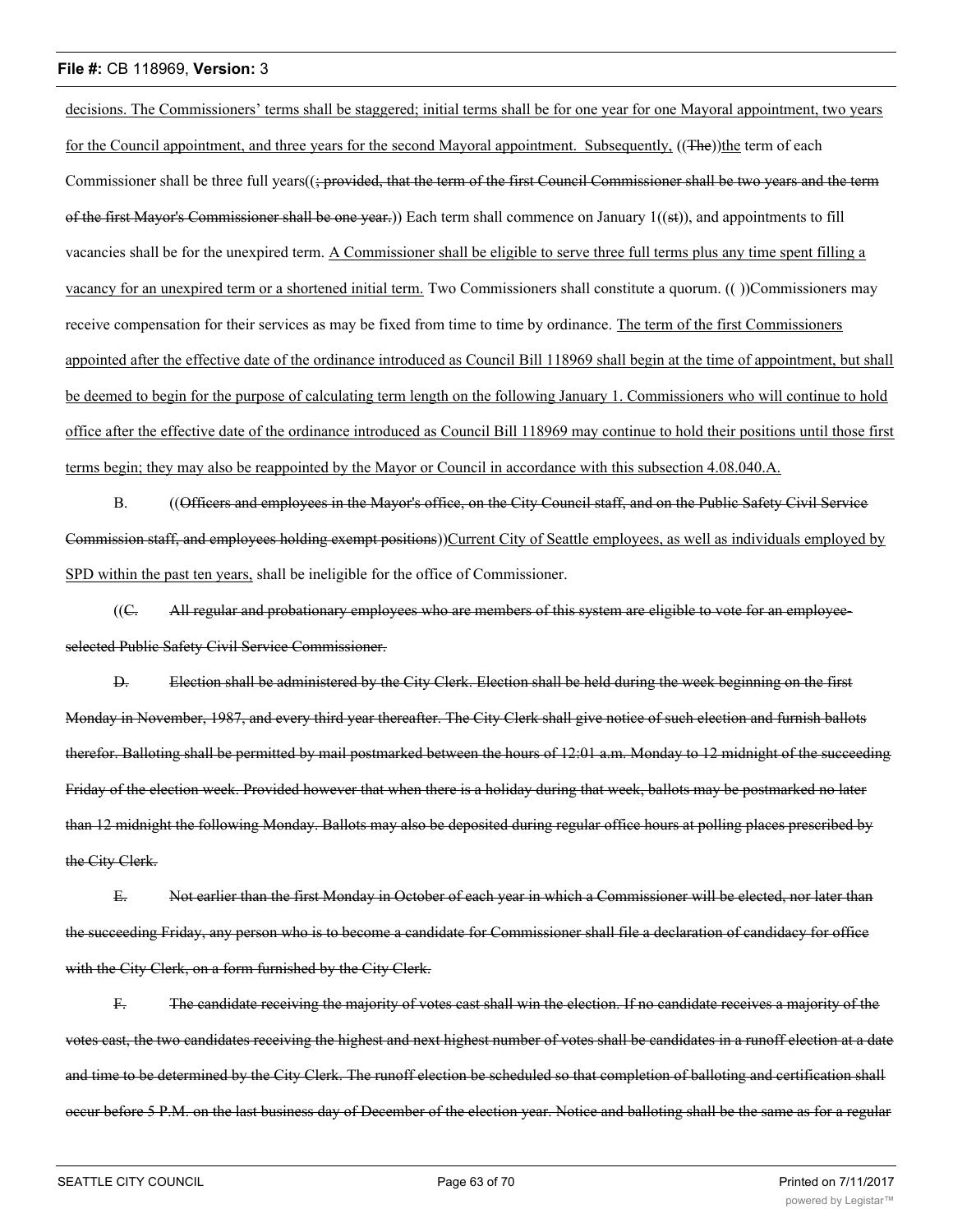Commissioner's election.

G. Vacancies occurring in the office of the employee's Commissioner shall be filled at a special election to be called for such purpose by resolution of the City Council.

H. No City employee who is elected to the Public Safety Civil Service Commission shall suffer a monetary loss or other penalty on account of his/her absence from his/her regular position during regular hours while performing the duties of Commissioner.

I. Candidates for Public Safety Civil Service Commission shall comply with the terms of the Fair Campaign Practices Chapter 2.04 regarding filing of disclosure statements regarding campaign financing.))

 $((J<sub>z</sub>))C$ . Pursuant to  $((the))$  City Charter Article XIX, Commissioners may be removed for cause by the City Council following a hearing and the Mayor's ((appointee))appointees may also be removed by the Mayor upon filing a statement of reasons therefor.

Section 46. Section 4.08.070 of the Seattle Municipal Code, last amended by Ordinance 124567, is amended as follows: **4.08.070 Powers and duties of Commission((.))**

The Commission shall:

F. 1. With the support of the Seattle Human Resources Director, prepare a register for each class of positions in this system from the returns or reports of the examiners of the persons whose standing upon examination for such class is not less than the minimum established by the Commission. Persons, when graded, shall take rank upon the register as candidates in the order of their relative excellence as determined by competitive examination.

\*\*\*

a. Veteran's preference. Veteran's preference in examination and appointment shall be granted as required by federal and state law including RCW ((41.08.040 and 41.12.040))41.04.010; provided, a person shall be entitled to use such preference only once to successfully attain an appointment or promotion to a position.

b. Language preference. An applicant for a Seattle Police Department (SPD) position deemed fluent in a language other than English may be entitled to have 10 percent credit added to the applicant's examination score for initial hiring or promotion. To receive such credit on his or her examination score, the applicant's fluency will be verified by the hiring authority based on a measure to be established by the Department.

c. Community service/work experience preference. An applicant for an SPD position who has completed service in the Peace Corps, AmeriCorps or other verified equivalent work experience or community service of two years or more may be entitled to have 10 percent credit added to the examination score. An applicant seeking credit for service in the Peace Corps must present a Peace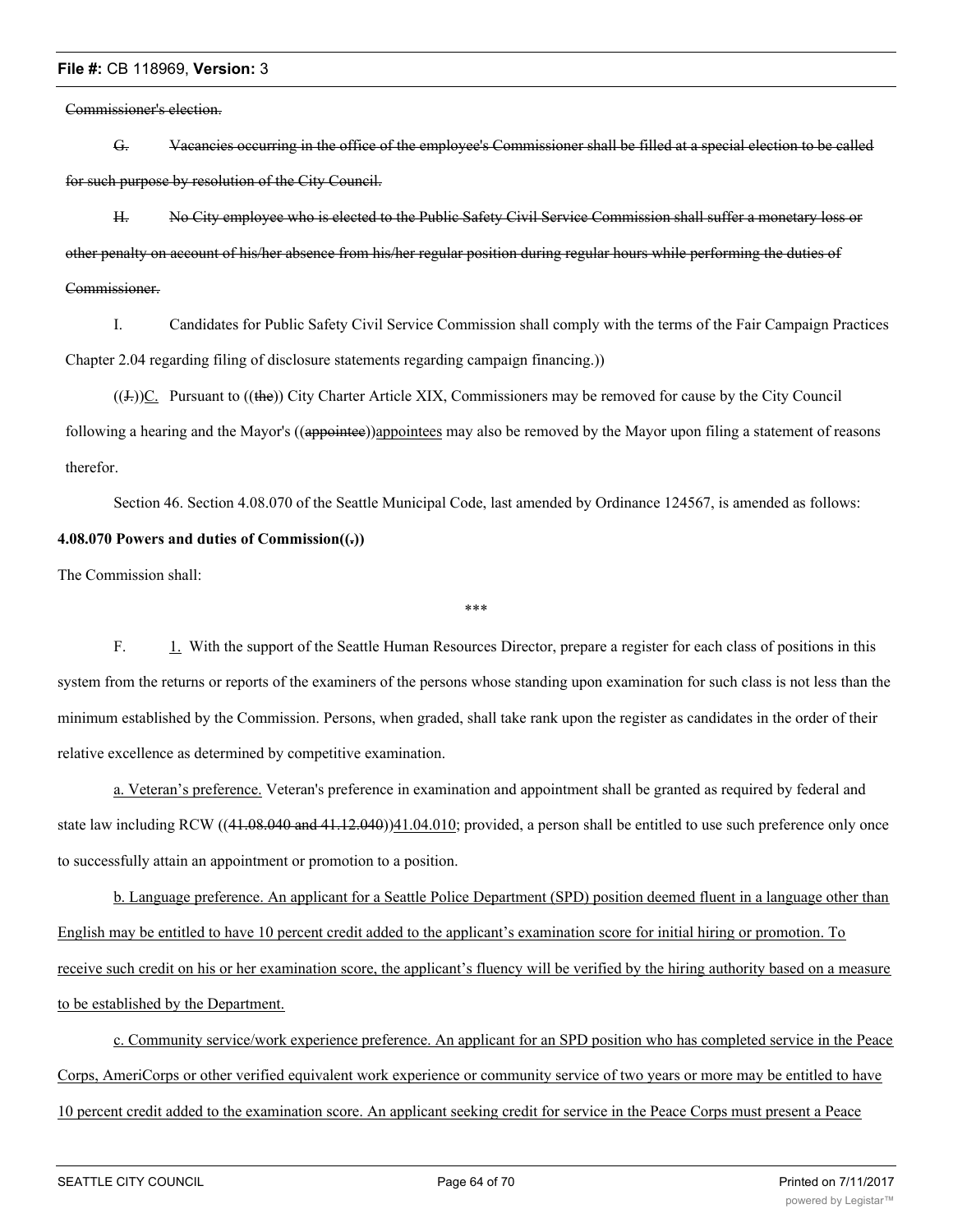Corps Description of Service (DOS) certifying completion of their service in the Peace Corps. To receive such credit on his or her examination score, an applicant's equivalent work experience or community service will be assessed by the hiring authority based on standards to be established by the Department. For example, equivalent work experience or community service might include professional or volunteer experience providing domestic violence counseling, mental health care, or social services. The equivalent work experience or community service must be confirmed through regular Department background verification processes.

2. No applicant for an SPD position may receive more than a single 10 percent credit, which may be either for veteran's preference, language preference, or community service/work experience preference.

\*\*\*

J.  $((\text{To hear}))$  Hear and determine appeals or complaints respecting the administration of this  $((\text{ehapter}))$ Chapter 4.08, including, but not limited to, all appeals affecting discipline of SPD employees defined in subsection 4.08.060.A. In hearing police discipline cases, the Commission may delegate its authority to conduct hearing appeals to a hearing officer that it retains, or to a hearing officer in the City of Seattle Office of the Hearing Examiner, subject to Commission review. Any hearing officer shall have appropriate expertise and objectivity regarding police disciplinary decisions.

\*\*\*

Section 47. Section 4.08.100 of the Seattle Municipal Code, last amended by Ordinance 107791, is amended as follows:

#### **4.08.100 Tenure of employment for firefighters - Removal for cause((.))**

A. The tenure of every regular employee who is a member of this system and employed by the Seattle Fire Department (SFD) shall be only during good behavior and acceptable job performance, and any such employee may be removed, suspended, demoted, or discharged for cause. Suspensions shall not exceed ((thirty ())30(())) days. Any regular SFD employee may be removed, suspended, demoted, or discharged by the appointing authority only upon the filing with the Commission of a statement in writing of the reasons therefor, a duplicate of which shall be served upon the employee. Any regular SFD employee so removed, suspended, demoted, or discharged may within ten days from the date of service of such statement, file with the Commission a written demand for a hearing, whereupon, in due course, the Commission shall conduct such hearing. The hearing shall be confined to the determination of the question of whether such removal, suspension, demotion, or discharge was made in good faith for cause. After such hearing, the Commission may affirm the action of the appointing authority, or if it shall find that the action was not made in good faith for cause, shall order the immediate reinstatement or reemployment of such person in the office, place, position or employment from which such person was removed, suspended, demoted, or discharged. The Commission upon such hearing, in lieu of affirming the removal, may modify the order of removal, suspension, demotion, or discharge by directing a suspension, without pay, for up to ((thirty ())30(())) days, and subsequent restoration to duty, or demotion in classification, grade or pay. The findings of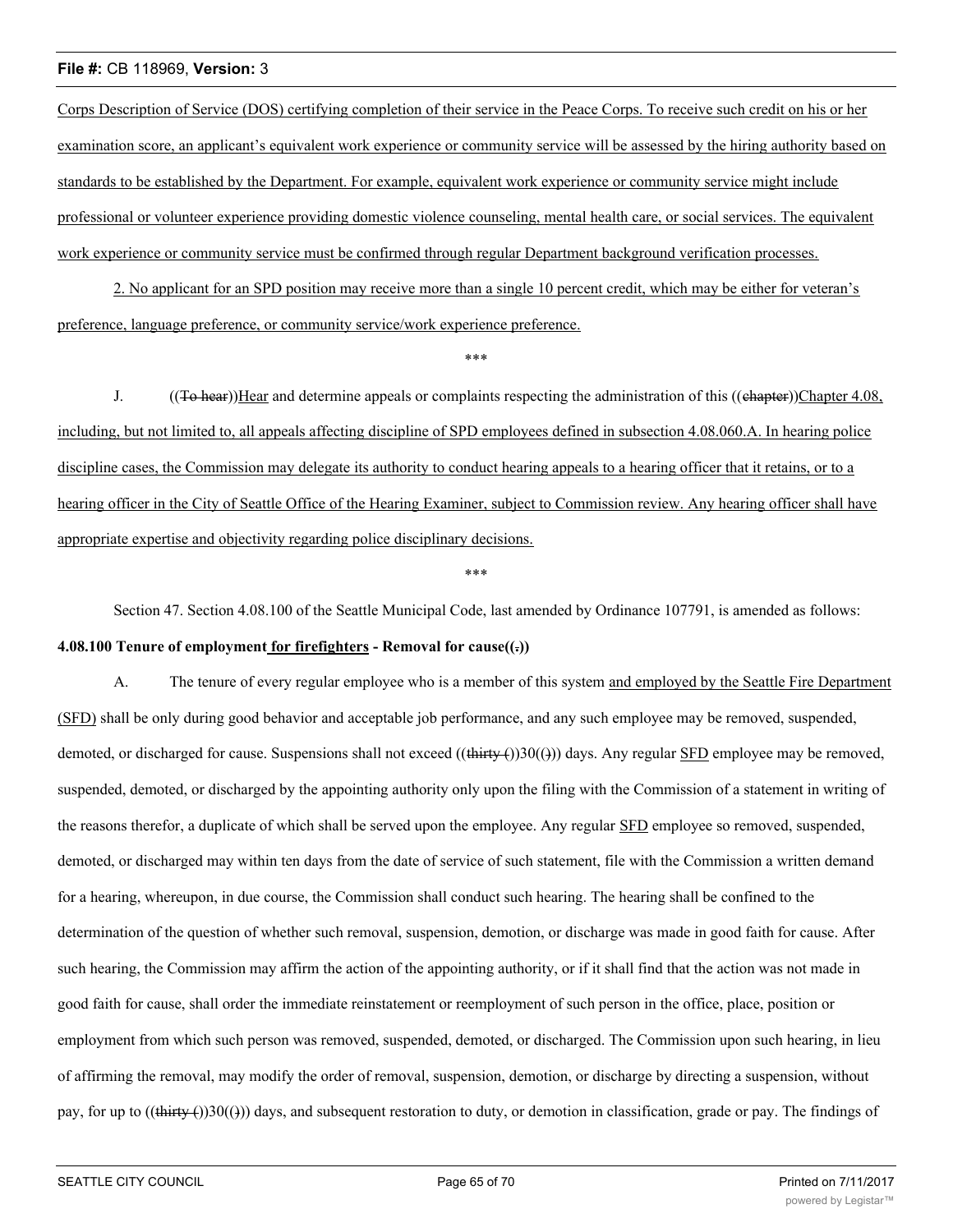the Commission shall be certified in writing by the appointing authority, and shall be forthwith enforced by such officer.

Section 48. A new Section 4.08.105 of the Seattle Municipal Code is added to Chapter 4.08 as follows:

# **4.08.105 Tenure of employment for police officers - Removal in good faith for cause**

A. The tenure of every police officer who is an employee under this system shall be only during good behavior and acceptable job performance, and any such employee may be removed, suspended, demoted, or discharged in good faith for cause. Suspensions shall not exceed 30 days.

1. Any employee removed, suspended, demoted, or discharged may within ten days from the date of electronic service of the final disciplinary decision by the Chief of Police, file with the Commission a written notice of appeal. The notice of appeal may be filed electronically, and the employee shall submit copies of this notice to the City Attorney and the Chief of Police.

2. The Commission shall ensure that a hearing is conducted as soon as practicable, but in no event later than three months after submission of the notice of appeal. The hearing shall be confined to the determination of whether the employee's removal, suspension, demotion, or discharge was made in good faith for cause.

3. Within 30 days of a hearing conducted by the Hearing Officer, the Hearing Officer shall issue a recommended decision. If neither party files written objections to the recommended decision within 20 days of the date of the decision, the recommended decision shall be the final decision of the Commission. If either party objects to the decision, the Commission shall set a schedule for briefs and oral argument. The oral argument shall occur in a public meeting of the Commission and shall be held within 60 days of the date of the recommended decision. The Commission will review the recommended decision and, within 30 days of the oral argument, issue a final determination whether the disciplinary decision was in good faith for cause, giving deference to the factual findings of the Hearing Officer. Both the recommended decision and the final decision should affirm the disciplinary decision unless the Commission specifically finds that the disciplinary decision was not in good faith for cause, in which case the Commission may reverse or modify the discipline to the minimum extent necessary to achieve this standard.

4. The final decision of the Commission shall be certified in writing to the Chief of Police and shall be forthwith enforced by the Chief.

5. Any failure by the City to adhere to a deadline in this Chapter 4.08 will not, in itself, invalidate the Chief's disciplinary decision. The Commission may, however, consider missed deadlines in in determining whether the disciplinary decision is in good faith for cause.

B. All hearings pursuant to this Section 4.08.105 shall be open to the public. Hearings shall be held after due notice of the time and place of hearing to the affected employee. The employee has the right to union and legal representation of the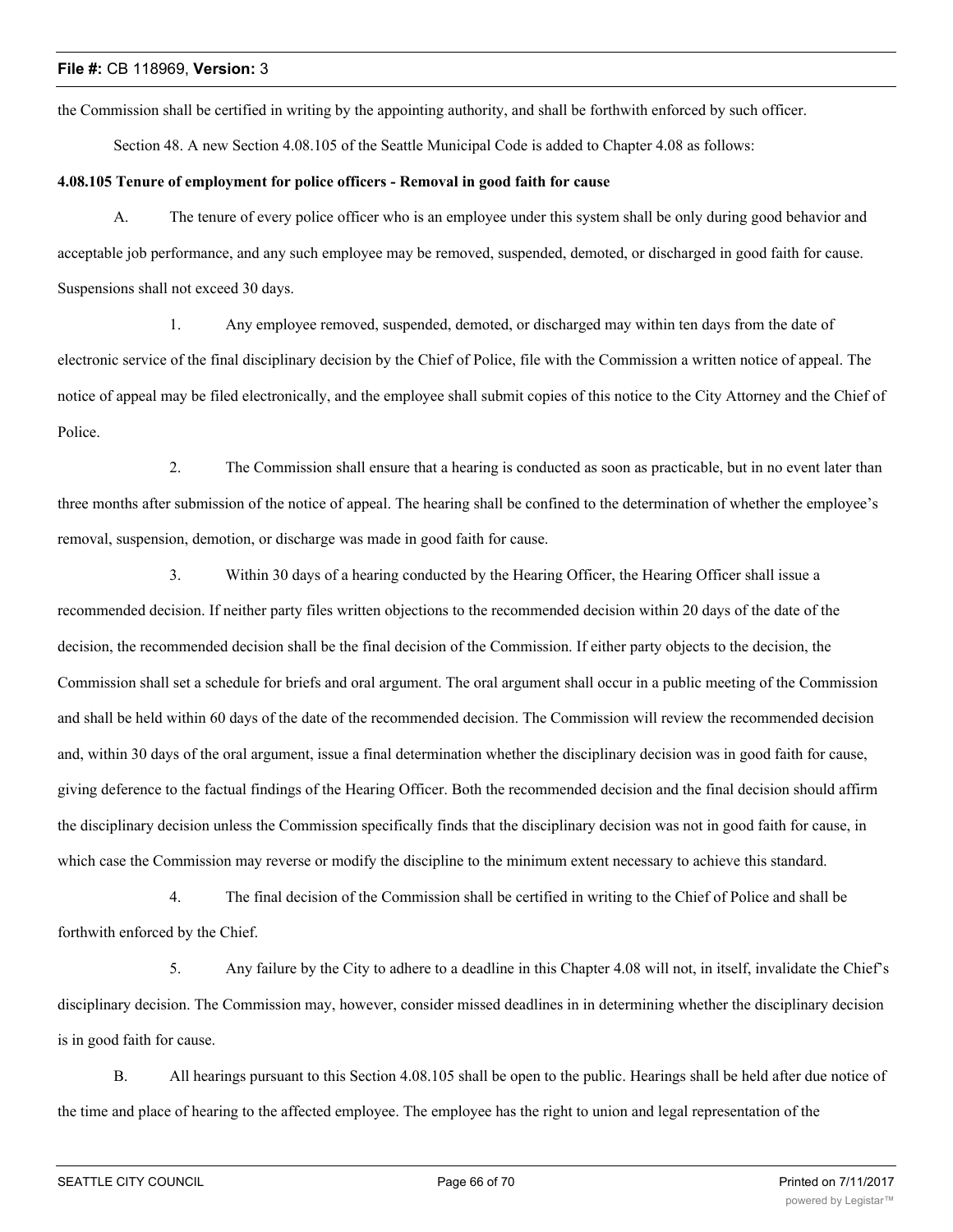employee's choosing and at the employee's own expense. Hearings and related deadlines shall not be delayed more than two weeks due to the unavailability of the City's or the employee's union representative or legal counsel.

C. The Commission shall cause to be made a record of all such hearings. Upon request, the Commission shall furnish such record to the employee.

Section 49. A new Subchapter V, which includes new Sections 3.29.500 and 3.29.510, is added to Chapter 3.29 of the Seattle Municipal Code as follows:

# **Subchapter V Construction and implementation**

# **3.29.500 Construction**

A. In the event of a conflict between the provisions of this Chapter 3.29 and any other City ordinance, the provisions of this Chapter 3.29 shall govern.

B. It is the express intent of the Council that, in the event a subsequent ordinance refers to a position or office that was abolished by the ordinance introduced as Council Bill 118969, that reference shall be deemed to be the new position or office created by the ordinance introduced as Council Bill 118969, and shall not be construed to resurrect the old position or office unless it expressly so provides by reference to the ordinance introduced as Council Bill 118969.

C. It is the express intent of the Council that, in the event a subsequent ordinance refers to or amends a section or subsection of the Seattle Municipal Code or a previously enacted ordinance that is amended or recodified in the ordinance introduced as Council Bill 118969, but the later ordinance fails to account for the change made by the ordinance introduced as Council Bill 118969, the two sets of amendments should be given effect together if at all possible. The code reviser may publish the section or subsection in the official code with all amendments incorporated therein.

D. The terms and provisions of this Chapter 3.29 are not retroactive and shall apply only to those rules, orders, actions, or proceedings that occur, or have been initiated, on or after the effective date of the ordinance introduced as Council Bill 118969.

E. Nothing in this Chapter 3.29 creates or is intended to create a basis for any private cause of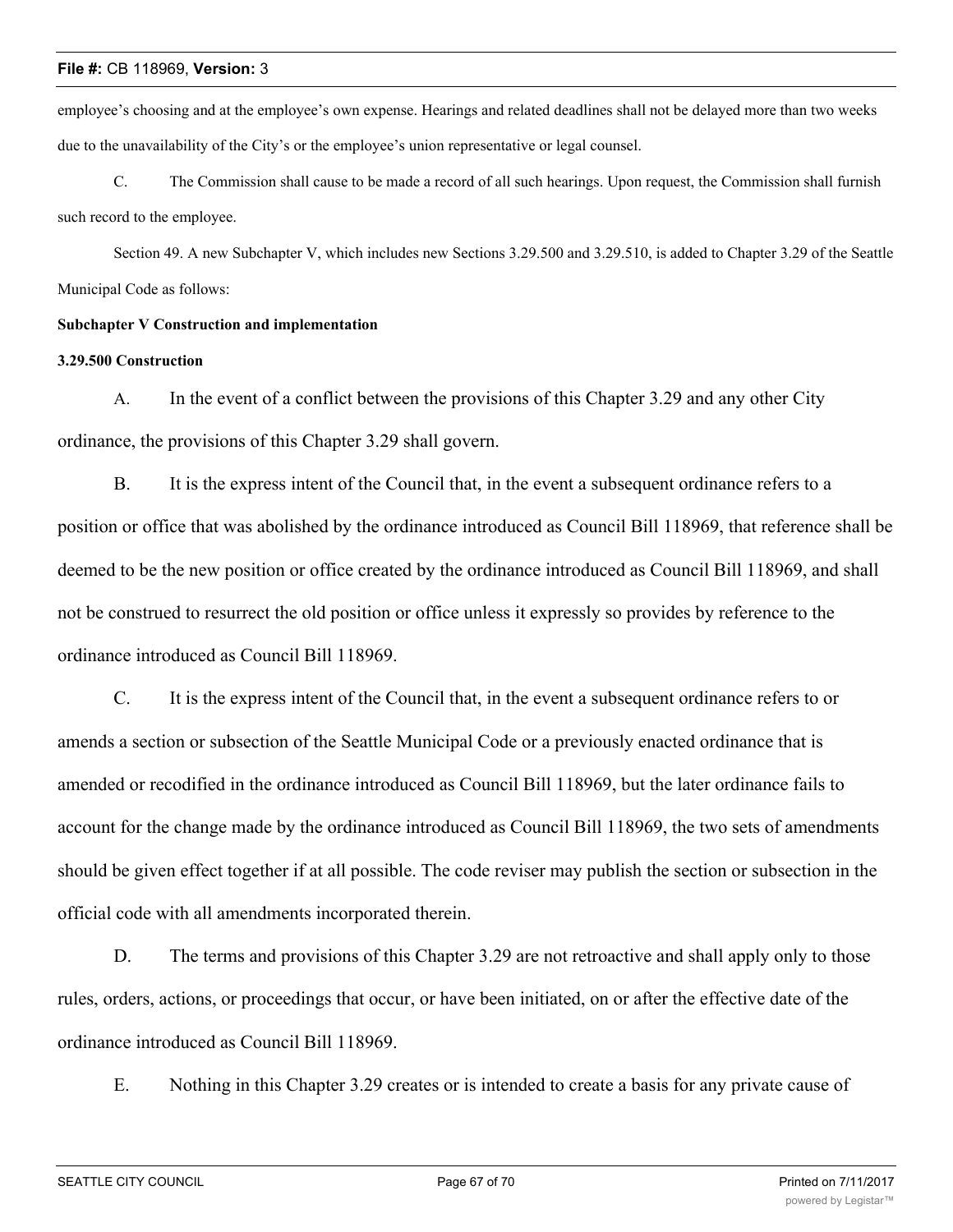action.

F. The provisions of this Chapter 3.29 are declared to be separate and severable. The invalidity of any clause, sentence, paragraph, subdivision, section, or portion of this Chapter 3.29, or the invalidity of its application to any person or circumstance, does not affect the validity of the remainder of this Chapter 3.29, or the validity of its application to other persons or circumstance.

# **3.29.510 Implementation**

A. Provisions of the ordinance introduced as Council Bill 118969 subject to the Public Employees' Collective Bargaining Act, chapter 41.56 RCW, shall not be effective until the City completes its collective bargaining obligations. As noted in Section 3.29.010, the police are granted extraordinary power to maintain the public peace, including the power of arrest and statutory authority under RCW 9A.16.040 to use deadly force in the performance of their duties under specific circumstances. Timely and comprehensive implementation of this ordinance constitutes significant and essential governmental interests of the City, including but not limited to (a) instituting a comprehensive and lasting civilian and community oversight system that ensures that police services are delivered to the people of Seattle in a manner that fully complies with the United States Constitution, the Washington State Constitution and laws of the United States, State of Washington and City of Seattle; (b) implementing directives from the federal court, the U.S. Department of Justice, and the federal monitor; (c) ensuring effective and efficient delivery of law enforcement services; and (d) enhancing public trust and confidence in SPD and its employees.

For these reasons, the City shall take whatever steps are necessary to fulfill all legal prerequisites within 30 days of Mayoral signature of this ordinance, or as soon as practicable thereafter, including negotiating with its police unions to update all affected collective bargaining agreements so that the agreements each conform to and are fully consistent with the provisions and obligations of this ordinance, in a manner that allows for the earliest possible implementation to fulfill the purposes of this Chapter 3.29.

B. Until the effective date of the ordinance introduced as Council Bill 118969, the current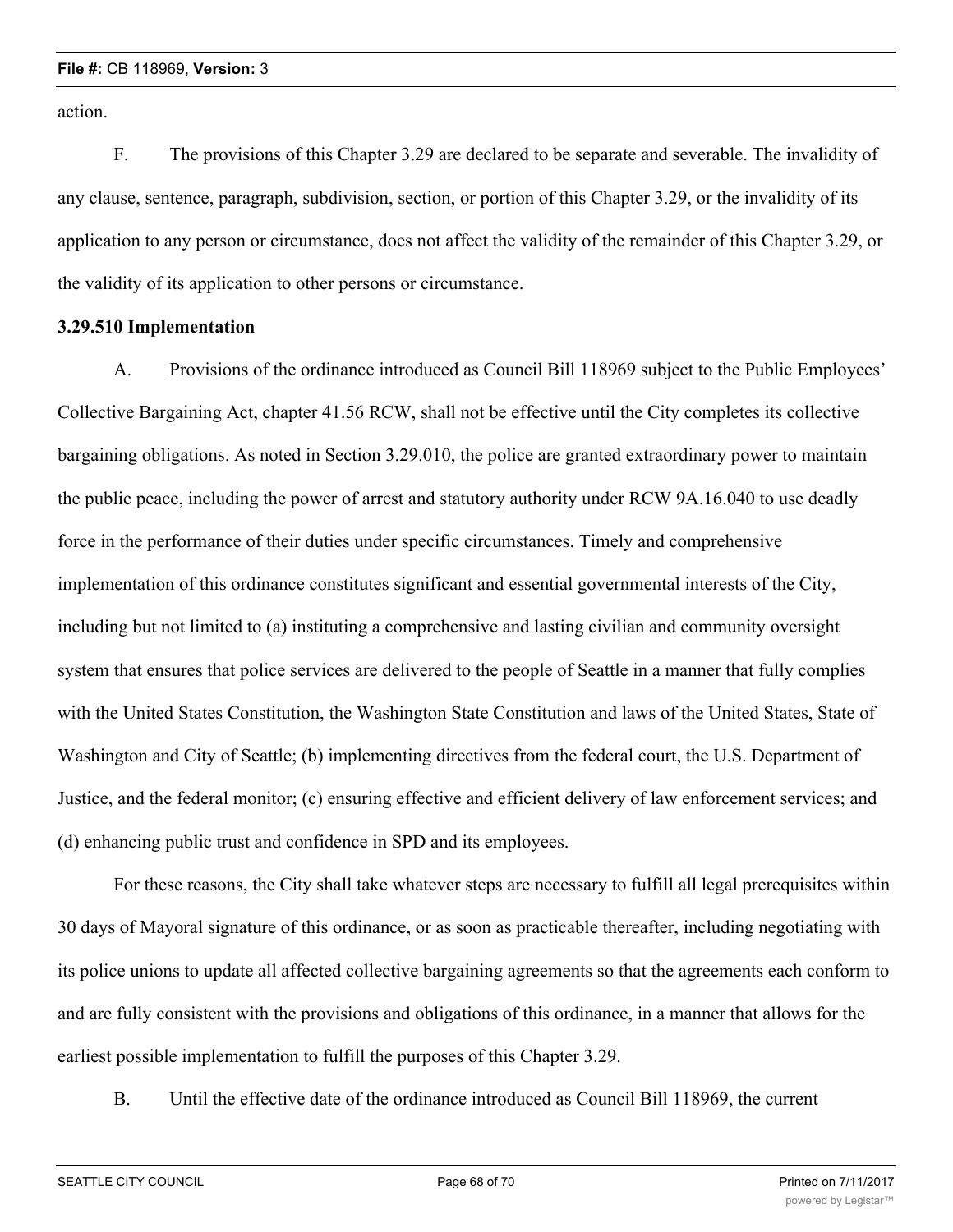accountability system shall remain in place to the extent necessary to remain consistent with provisions of the Consent Decree in the matter of *United States of America v. City of Seattle*, 12 Civ. 1282 (JLR).

C. Provisions of the ordinance introduced as Council Bill 118969 for which the City has fulfilled its collective bargaining requirements, if any, will go into effect after Court approval in the matter of *United States of America v. City of Seattle*, 12 Civ. 1282 (JLR) and 30 days after Mayoral signature, or after 40 days if the Mayor fails to sign the bill. Consistent with Section 3.29.500, any provisions for which bargaining is not yet complete shall not go into effect until collective bargaining obligations are satisfied.

| Passed by the City Council the 100 day of 100 day of 2017, and signed by |                         |                                                                                                                       |  |
|--------------------------------------------------------------------------|-------------------------|-----------------------------------------------------------------------------------------------------------------------|--|
|                                                                          |                         |                                                                                                                       |  |
|                                                                          |                         | <u> 1990 - Johann Johann Stoff, deutscher Stoff als der Stoff als der Stoff als der Stoff als der Stoff als der S</u> |  |
|                                                                          |                         |                                                                                                                       |  |
|                                                                          | Edward B. Murray, Mayor | <u> 1989 - Johann Johann Stoff, deutscher Stoff und der Stoff und der Stoff und der Stoff und der Stoff und der S</u> |  |
|                                                                          |                         |                                                                                                                       |  |
|                                                                          |                         |                                                                                                                       |  |